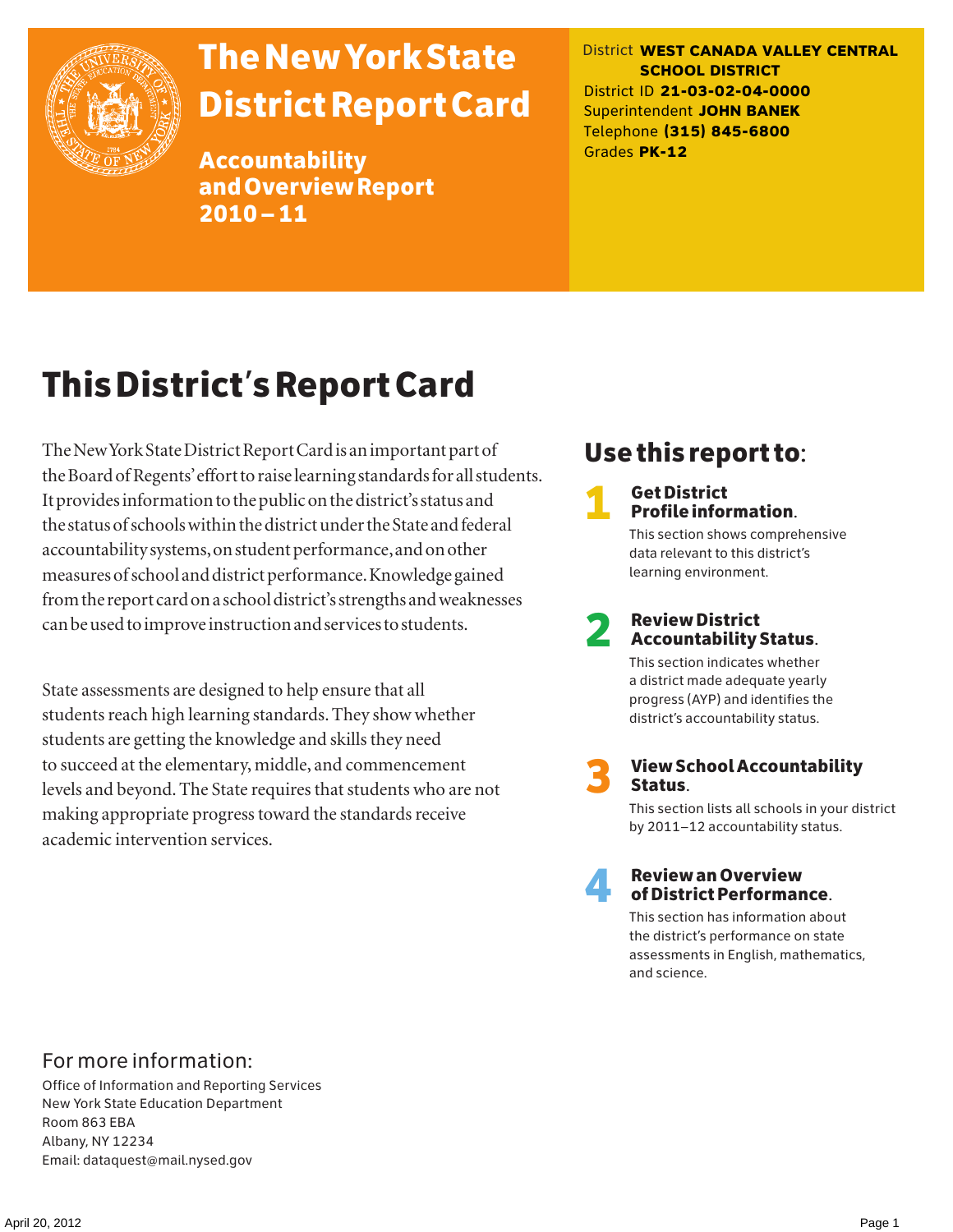### District Profile

This section shows comprehensive data relevant to this school district's learning environment, including information about enrollment, average class size, and teacher qualifications.

### Enrollment

|                            | $2008 - 09$ | $2009 - 10$ | $2010 - 11$ |
|----------------------------|-------------|-------------|-------------|
| Pre-K                      | 36          | 36          | 32          |
| Kindergarten               | 46          | 60          | 42          |
| Grade 1                    | 65          | 46          | 63          |
| Grade 2                    | 54          | 61          | 45          |
| Grade 3                    | 52          | 55          | 57          |
| Grade 4                    | 52          | 49          | 54          |
| Grade 5                    | 55          | 55          | 49          |
| Grade 6                    | 70          | 56          | 56          |
| <b>Ungraded Elementary</b> | 0           | 0           | 0           |
| Grade 7                    | 68          | 69          | 53          |
| Grade 8                    | 58          | 68          | 71          |
| Grade 9                    | 78          | 63          | 69          |
| Grade 10                   | 59          | 81          | 60          |
| Grade 11                   | 68          | 54          | 74          |
| Grade 12                   | 75          | 69          | 53          |
| <b>Ungraded Secondary</b>  | 0           | 0           | 0           |
| Total K-12                 | 800         | 786         | 746         |

### Enrollment Information

*Enrollment* counts are as of Basic Educational Data System (BEDS) day, which is typically the first Wednesday of October of the school year. Students who attend BOCES programs on a part-time basis are included in a district's enrollment. Students who attend BOCES on a full-time basis or who are placed full time by the district in an out-of-district placement are not included in a district's enrollment. Students classified by districts as "pre-first" are included in first grade counts.

### Average Class Size

|                      | $2008 - 09$ | $2009 - 10$ | $2010 - 11$ |
|----------------------|-------------|-------------|-------------|
| <b>Common Branch</b> | 17          | 17          | 17          |
| Grade 8              |             |             |             |
| English              | 12          | 16          | 17          |
| <b>Mathematics</b>   | 14          | 17          | 18          |
| Science              | 14          | 17          | 18          |
| Social Studies       | 12          | 17          | 17          |
| Grade 10             |             |             |             |
| English              | 14          | 20          | 20          |
| <b>Mathematics</b>   | 18          |             |             |
| Science              |             |             | 21          |
| Social Studies       | 14          | 20          | 20          |

### Average Class Size Information

*Average Class Size* is the total registration in specified classes divided by the number of those classes with registration. *Common Branch* refers to self-contained classes in Grades 1–6.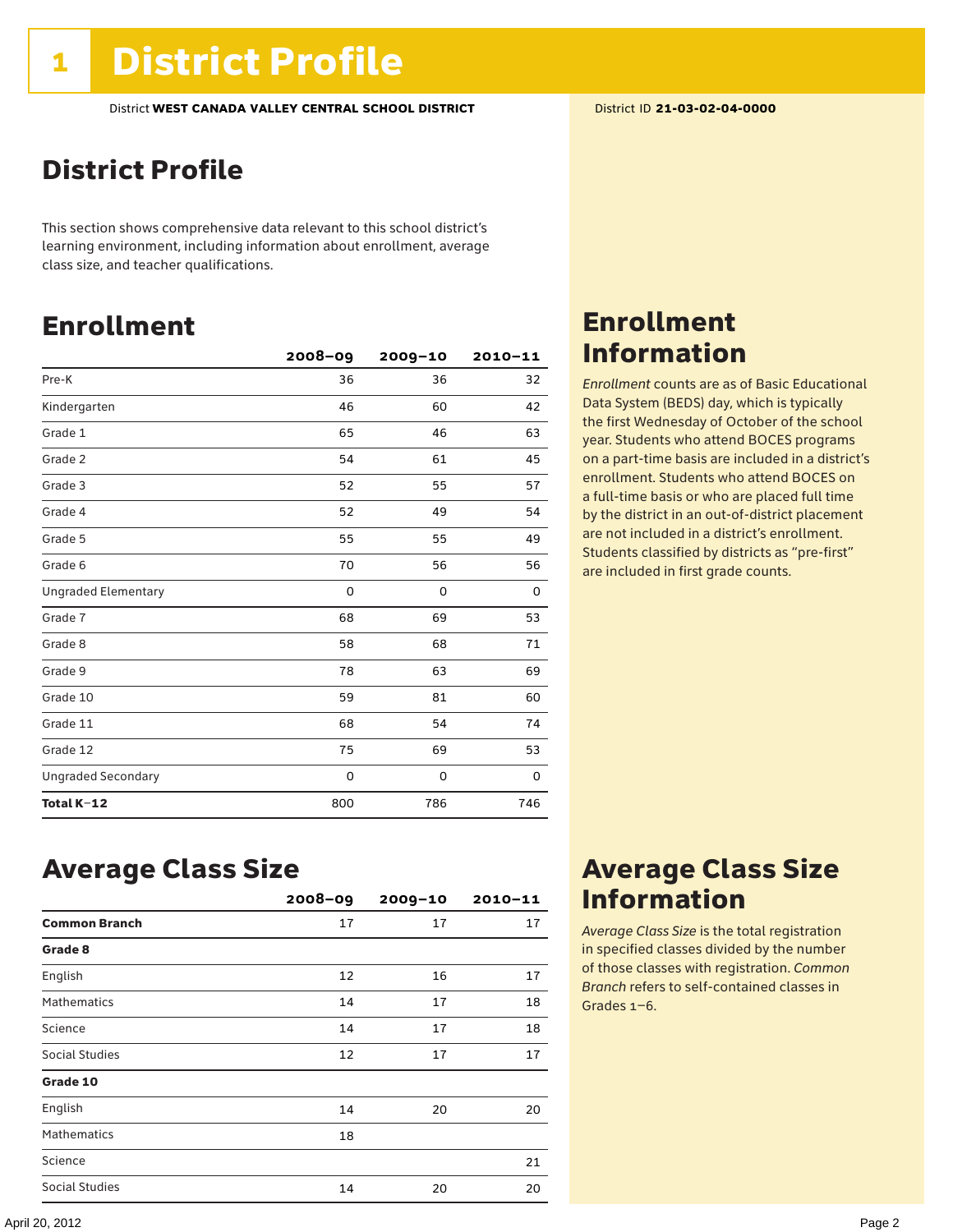# Demographic Factors

|                                  | $2008 - 09$ |     | $2009 - 10$    |     | $2010 - 11$    |     |
|----------------------------------|-------------|-----|----------------|-----|----------------|-----|
|                                  | #           | %   | #              | %   | #              | %   |
| Eligible for Free Lunch          | 147         | 18% | 174            | 22% | 170            | 23% |
| Reduced-Price Lunch              | 93          | 12% | 118            | 15% | 102            | 14% |
| Student Stability*               |             | N/A |                | N/A |                | N/A |
| Limited English Proficient       | 9           | 1%  | $\overline{7}$ | 1%  | 2              | 0%  |
| <b>Racial/Ethnic Origin</b>      |             |     |                |     |                |     |
| American Indian or Alaska Native | 0           | 0%  | $\Omega$       | 0%  | $\Omega$       | 0%  |
| <b>Black or African American</b> | 3           | 0%  | 6              | 1%  | 5              | 1%  |
| Hispanic or Latino               | 3           | 0%  | 4              | 1%  | $\overline{7}$ | 1%  |
| Asian or Native                  | 0           | 0%  | 0              | 0%  | 0              | 0%  |
| Hawaiian/Other Pacific Islander  |             |     |                |     |                |     |
| White                            | 789         | 99% | 770            | 98% | 727            | 97% |
| Multiracial                      | 5           | 1%  | 6              | 1%  | $\overline{7}$ | 1%  |

 \* Available only at the school level.

### Attendance and Suspensions

|                            |    | $2007 - 08$   |    | $2008 - 09$   |    | $2009 - 10$   |  |
|----------------------------|----|---------------|----|---------------|----|---------------|--|
|                            | #  | $\frac{0}{0}$ |    | $\frac{0}{0}$ | #  | $\frac{0}{0}$ |  |
| Annual Attendance Rate     |    | 96%           |    | 96%           |    | 95%           |  |
| <b>Student Suspensions</b> | フフ | 3%            | 32 | 4%            | 27 | 3%            |  |

### Demographic Factors Information

*Eligible for Free Lunch* and *Reduced*-*Price Lunch* percentages are determined by dividing the number of approved lunch applicants by the Basic Educational Data System (BEDS) enrollment in full-day Kindergarten through Grade 12. *Eligible for Free Lunch* and *Limited English Proficient* counts are used to determine *Similar Schools* groupings within a *Need*/*Resource Capacity* category.

### Attendance and Suspensions Information

*Annual Attendance Rate* is determined by dividing the school district's total actual attendance by the total possible attendance for a school year. A district's actual attendance is the sum of the number of students in attendance on each day the district's schools were open during the school year. Possible attendance is the sum of the number of enrolled students who should have been in attendance on each day schools were open during the school year. *Student Suspension* rate is determined by dividing the number of students who were suspended from school (not including in-school suspensions) for one full day or longer anytime during the school year by the Basic Educational Data System (BEDS) day enrollments for that school year. A student is counted only once, regardless of whether the student was suspended one or more times during the school year.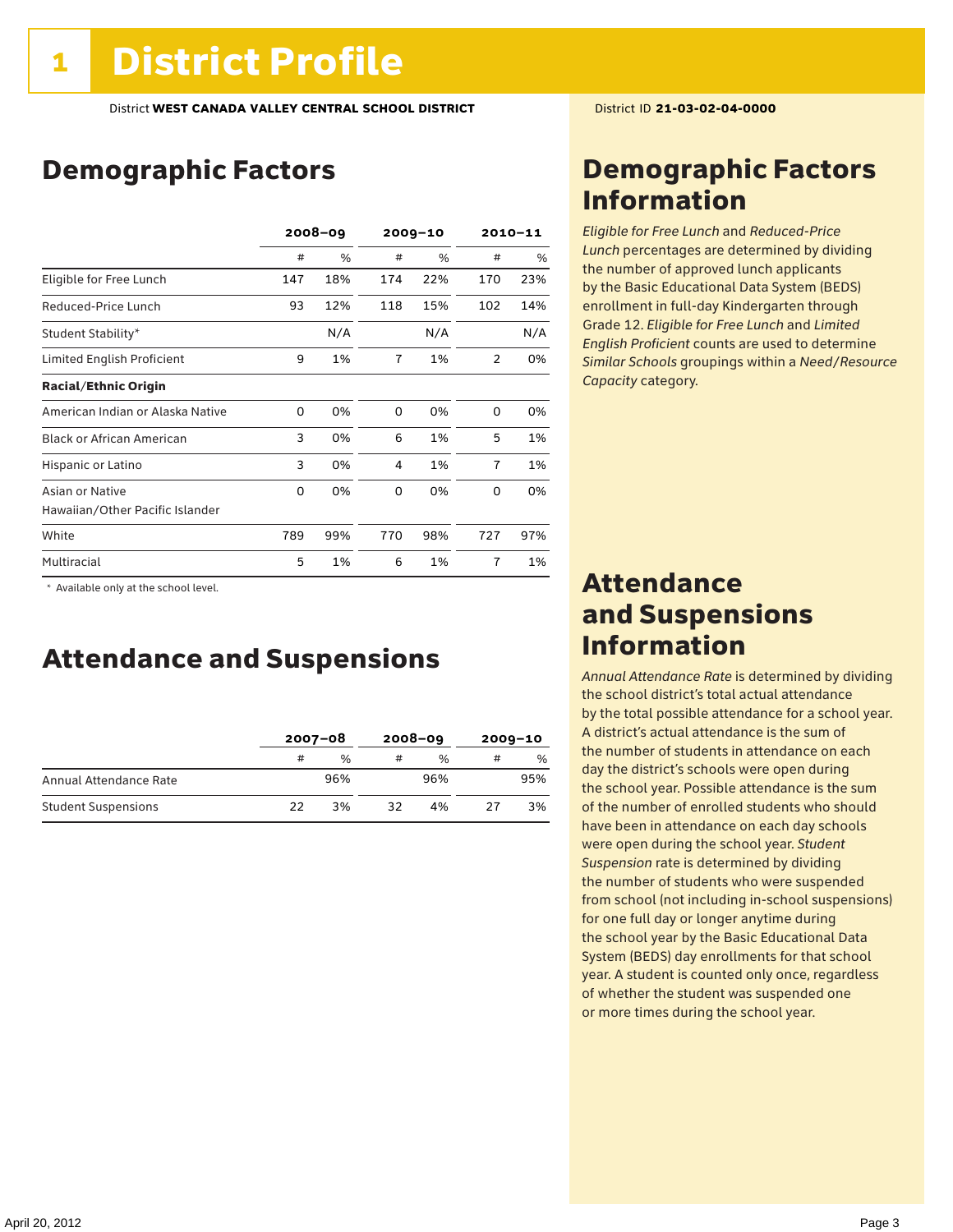### Teacher Qualifications

|                                                                             | $2008 - 09$ | $2009 - 10$ | $2010 - 11$ |
|-----------------------------------------------------------------------------|-------------|-------------|-------------|
| <b>Total Number of Teachers</b>                                             | 78          | 74          | 74          |
| Percent with No Valid<br><b>Teaching Certificate</b>                        | 0%          | 0%          | 0%          |
| Percent Teaching Out<br>of Certification                                    | 4%          | 3%          | 1%          |
| Percent with Fewer Than<br>Three Years of Experience                        | 4%          | 3%          | 8%          |
| Percentage with Master's Degree<br>Plus 30 Hours or Doctorate               | 13%         | 12%         | 12%         |
| <b>Total Number of Core Classes</b>                                         | 226         | 210         | 219         |
| Percent Not Taught by Highly Qualified<br><b>Teachers in This District</b>  | 3%          | 3%          | 1%          |
| Percent Not Taught by Highly Qualified<br>in High-Poverty Schools Statewide | 8%          | 6%          | 5%          |
| Percent Not Taught by Highly Qualified<br>in Low-Poverty Schools Statewide  | 1%          | 1%          | 0%          |
| <b>Total Number of Classes</b>                                              | 316         | 306         | 295         |
| Percent Taught by Teachers Without<br>Appropriate Certification             | 5%          | 3%          | 1%          |

### Teacher Turnover Rate

|                                                                       | 2007-08 | $2008 - 09$ | $2009 - 10$ |
|-----------------------------------------------------------------------|---------|-------------|-------------|
| Turnover Rate of Teachers with Fewer<br>than Five Years of Experience | በ%      | 17%         | 17%         |
| Turnover Rate of All Teachers                                         | በ%      | 8%          | 8%          |

### Staff Counts

|                                       | $2008 - 09$ | $2009 - 10$ | $2010 - 11$ |
|---------------------------------------|-------------|-------------|-------------|
| <b>Total Other Professional Staff</b> | 11          | 11          |             |
| Total Paraprofessionals*              | 24          | 27          | 26          |
| <b>Assistant Principals</b>           | 0           |             |             |
| Principals                            |             |             |             |

\* Not available at the school level.

### Teacher Qualifications Information

The *Percent Teaching Out of Certification* is the percent doing so more than on an incidental basis; that is, the percent teaching for more than five periods per week outside certification.

*Core Classes* are primarily K-6 common branch, English, mathematics, science, social studies, art, music, and foreign languages. To be *Highly Qualified*, a teacher must have at least a Bachelor's degree, be certified to teach in the subject area, and show subject matter competency. A teacher who taught one class outside of the certification area(s) is counted as Highly Qualified provided that 1) the teacher had been determined by the school or district through the HOUSSE process or other state-accepted methods to have demonstrated acceptable subject knowledge and teaching skills and 2) the class in question was not the sole assignment reported. Credit for incidental teaching does not extend beyond a single assignment. Independent of Highly Qualified Teacher status, any assignment for which a teacher did not hold a valid certificate still registers as teaching out of certification. High-poverty and low-poverty schools are those schools in the upper and lower quartiles, respectively, for percentage of students eligible for a free or reduced-price lunch.

### Teacher Turnover Rate Information

*Teacher Turnover Rate* for a specified school year is the number of teachers in that school year who were not teaching in the following school year divided by the number of teachers in the specified school year, expressed as a percentage.

### Staff Counts Information

*Other Professionals* includes administrators, guidance counselors, school nurses, psychologists, and other professionals who devote more than half of their time to non-teaching duties. Teachers who are shared between buildings within a district are reported on the district report only.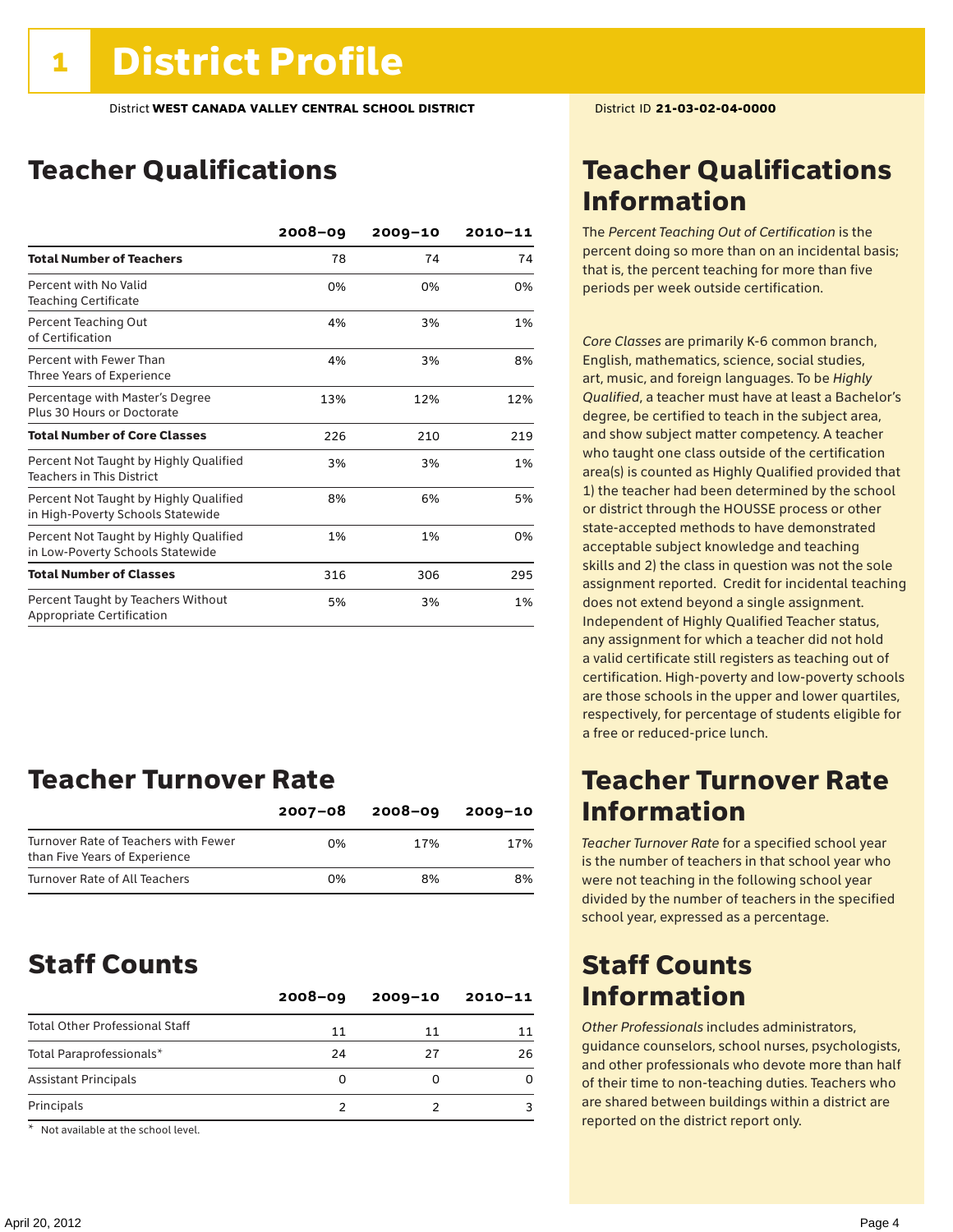# Understanding How Accountability Works in New York State

The federal No Child Left Behind (NCLB) Act requires that states develop and report on measures of student proficiency in 1) English language arts (ELA), in 2) mathematics, and on 3) a third indicator. In New York State in 2010–11, the third indicator is science at the elementary/middle level and graduation rate at the secondary level. Schools or districts that meet predefined goals on these measures are making Adequate Yearly Progress (AYP).



### 1 English Language Arts (ELA)

To make AYP in ELA, every accountability group must make AYP. For a group to make AYP, it must meet the participation *and* the performance criteria.

### A Participation Criterion

At the elementary/middle level, 95 percent of Grades 3–8 students enrolled during the test administration period in each group with 40 or more students must be tested on the New York State Testing Program (NYSTP) in ELA or, if appropriate, the New York State English as a Second Language Achievement Test (NYSESLAT), or the New York State Alternate Assessment (NYSAA) in ELA. At the secondary level, 95 percent of seniors in 2010–11 in each accountability group with 40 or more students must have taken an English examination that meets the students' graduation requirement.

### B Performance Criterion

At the elementary/middle level, the Performance Index (PI) of each group with 30 or more continuously enrolled tested students must equal or exceed its Effective Annual Measurable Objective (AMO) or the group must make Safe Harbor. (NYSESLAT is used only for participation.) At the secondary level, the PI of each group in the 2007 cohort with 30 or more members must equal or exceed its Effective AMO or the group must make Safe Harbor. To make Safe Harbor, the PI of the group must equal or exceed its Safe Harbor Target and the group must qualify for Safe Harbor using the third indicator, science or graduation rate.

english language arts

MATHEMATICS | THIRD INDICATOR

### 2 Mathematics

The same criteria for making AYP in ELA apply to mathematics. At the elementary/middle level, the measures used to determine AYP are the NYSTP and the NYSAA in mathematics. At the secondary level, the measures are mathematics examinations that meet the students' graduation requirement.

### 3 Third Indicator

In addition to English language arts and mathematics, the school must also make AYP in a third area of achievement. This means meeting the criteria in science at the elementary/middle level and the criteria in graduation rate at the secondary level.

Elementary/Middle-Level Science: To make AYP, the All Students group must meet the participation criterion *and* the performance criterion.

### A Participation Criterion

Eighty percent of students in Grades 4 and/or 8 enrolled during the test administration period in the All Students group, if it has 40 or more students, must be tested on an accountability measure. In Grade 4, the measures are the Grade 4 elementary-level science test and the Grade 4 NYSAA in science. In Grade 8 science, the measures are the Grade 8 middle-level science test, Regents science examinations, and the Grade 8 NYSAA in science.

### B Performance Criterion

The PI of the All Students group, if it has 30 or more students, must equal or exceed the State Science Standard (100) or the Science Progress Target.

Qualifying for Safe Harbor in Elementary/Middle-Level ELA and Math: To qualify, the group must meet both the participation criterion and the performance criterion in science.

Secondary-Level Graduation Rate: For a school to make AYP in graduation rate, the percent of students in the 2006 graduation-rate total cohort in the All Students group earning a local or Regents diploma by August 31, 2010 must equal or exceed the Graduation-Rate Standard (80%) or the Graduation-Rate Progress Target.

Qualifying for Safe Harbor in Secondary-Level ELA and Math: To qualify, the percent of the 2006 graduation-rate total cohort earning a local or Regents diploma by August 31, 2010 must equal or exceed the Graduation-Rate Standard (80%) or the Graduation-Rate Progress Target for that group.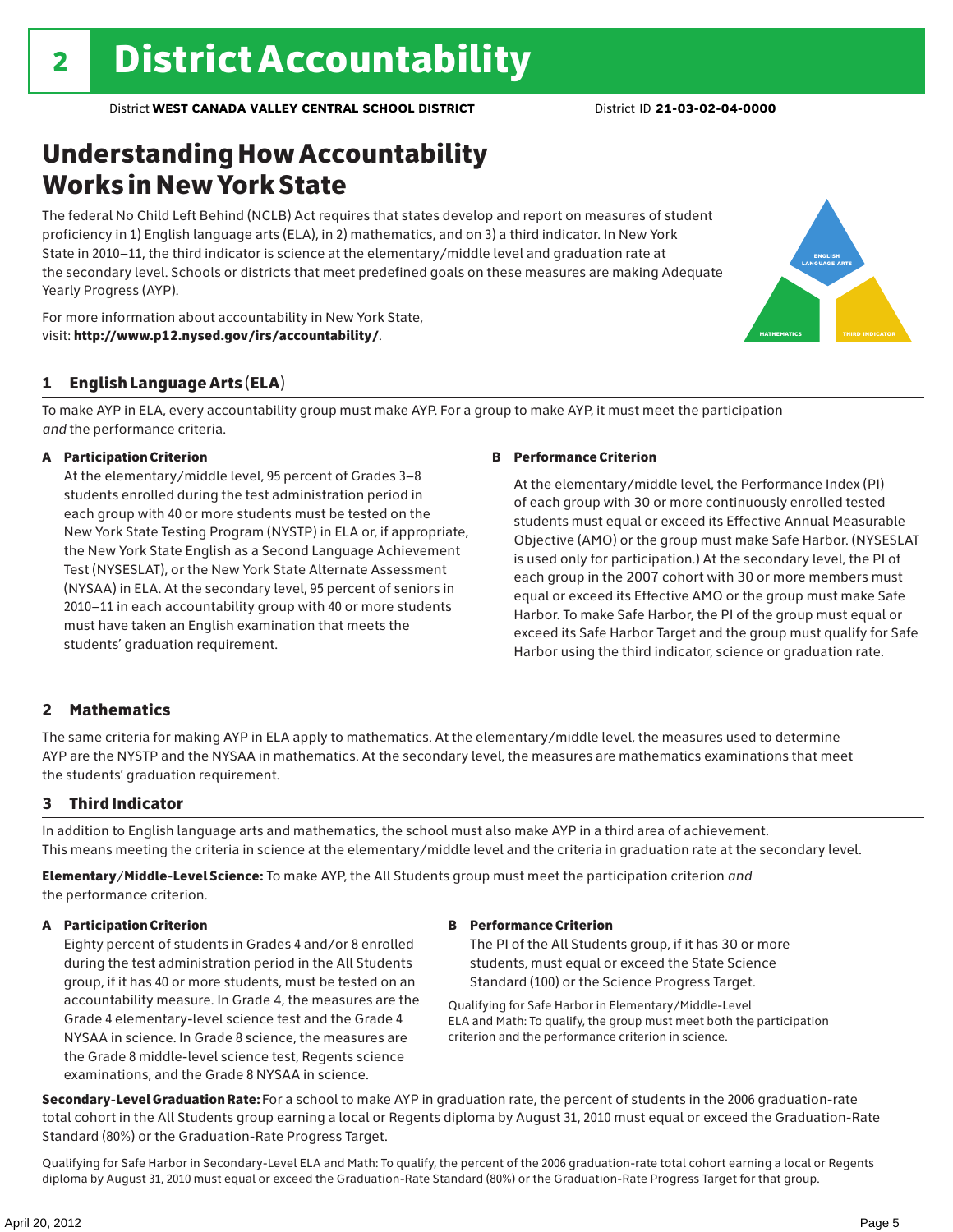# Useful Terms for Understanding Accountability

### 12th Graders

The count of 12th graders enrolled during the 2010–11 school year used to determine the Percentage Tested for the Participation part of the AYP determination for secondarylevel ELA and mathematics. These are the first numbers in the parentheses after the subgroup label on the secondary-level ELA and mathematics pages.

### 2007 Cohort

The count of students in the 2007 accountability cohort used to determine the Performance Index for the Test Performance part of the AYP determination for secondary-level ELA and mathematics. These are the second numbers in the parentheses after the subgroup label on the secondary-level ELA and mathematics pages.

### Accountability Cohort for English and Mathematics

The accountability cohort is used to determine if a school or district met the performance criterion in secondary-level ELA and mathematics. The 2007 school accountability cohort consists of all students who first entered Grade 9 anywhere in the 2007–08 school year, and all ungraded students with disabilities who reached their seventeenth birthday in the 2007–08 school year, who were enrolled on October 6, 2010 and did not transfer to a diploma granting program. Students who earned a high school equivalency diploma or were enrolled in an approved high school equivalency preparation program on June 30, 2011, are not included in the 2007 school accountability cohort. The 2007 district accountability cohort consists of all students in each school accountability cohort plus students who transferred within the district after BEDS day plus students who were placed outside the district by the Committee on Special Education or district administrators and who met the other requirements for cohort membership. Cohort is defined in Section 100.2 (p) (16) of the Commissioner's Regulations.

### Adequate Yearly Progress (AYP)

Adequate Yearly Progress (AYP) indicates satisfactory progress by a district or a school toward the goal of proficiency for all students.

### Annual Measurable Objective (AMO)

The Annual Measurable Objective (AMO) is the Performance Index value that signifies that an accountability group is making satisfactory progress toward the goal that 100 percent of students will be proficient in the State's learning standards for English language arts and mathematics by 2013–14. The AMOs for each grade level will be increased as specified in CR100.2(p) (14) and will reach 200 in 2013–14. (See Effective AMO for further information.)

### Continuous Enrollment

The count of continuously enrolled tested students used to determine the Performance Index for the Test Performance part of the AYP determination for elementary/middle-level ELA, mathematics, and science. These are the second numbers in the parentheses after the subgroup label on the elementary/ middle-level ELA, mathematics, and science pages.

### Continuously Enrolled Students

At the elementary/middle level, continuously enrolled students are those enrolled in the school or district on BEDS day (usually the first Wednesday in October) of the school year until the test administration period. At the secondary level, all students who meet the criteria for inclusion in the accountability cohort are considered to be continuously enrolled.

### Effective Annual Measurable Objective (Effective AMO)

The Effective Annual Measurable Objective is the Performance Index (PI) value that each accountability group within a school or district is expected to achieve to make AYP. The Effective AMO is the lowest PI that an accountability group of a given size can achieve in a subject for the group's PI not to be considered significantly different from the AMO for that subject. If an accountability group's PI equals or exceeds the Effective AMO, it is considered to have made AYP. A more complete definition of Effective AMO and a table showing the PI values that each group size must equal or exceed to make AYP are available at www.p12.nysed.gov/irs.

### Graduation Rate

The Graduation Rate on the Graduation Rate page is the percentage of the 2006 cohort that earned a local or Regents diploma by August 31, 2010.

### Graduation-Rate Total Cohort

The Graduation-Rate Total Cohort, shown on the Graduation Rate page, is used to determine if a school or district made AYP in graduation rate. For the 2010–11 school year, this cohort is the 2006 graduation-rate total cohort. The 2006 total cohort consists of all students who first entered Grade 9 anywhere in the 2006–07 school year, and all ungraded students with disabilities who reached their seventeenth birthday in the 2006–07 school year, and who were enrolled in the school/ district for five months or longer or who were enrolled in the school/district for less than five months but were previously enrolled in the same school/district for five months or longer between the date they first entered Grade 9 and the date they last ended enrollment. A more detailed definition of graduation-rate cohort can be found in the *SIRS Manual* at www.p12.nysed.gov/irs.

For districts and schools with fewer than 30 graduation-rate total cohort members in the All Students group in 2010–11, data for 2009–10 and 2010–11 for accountability groups were combined to determine counts and graduation rates. Groups with fewer than 30 students in the graduation-rate total cohort are not required to meet the graduation-rate criterion.

### Limited English Proficient

For all accountability measures, if the count of LEP students is equal to or greater than 30, former LEP students are also included in the performance calculations.

### Non-Accountability Groups

Female, Male, and Migrant groups are not part of the AYP determination for any measure.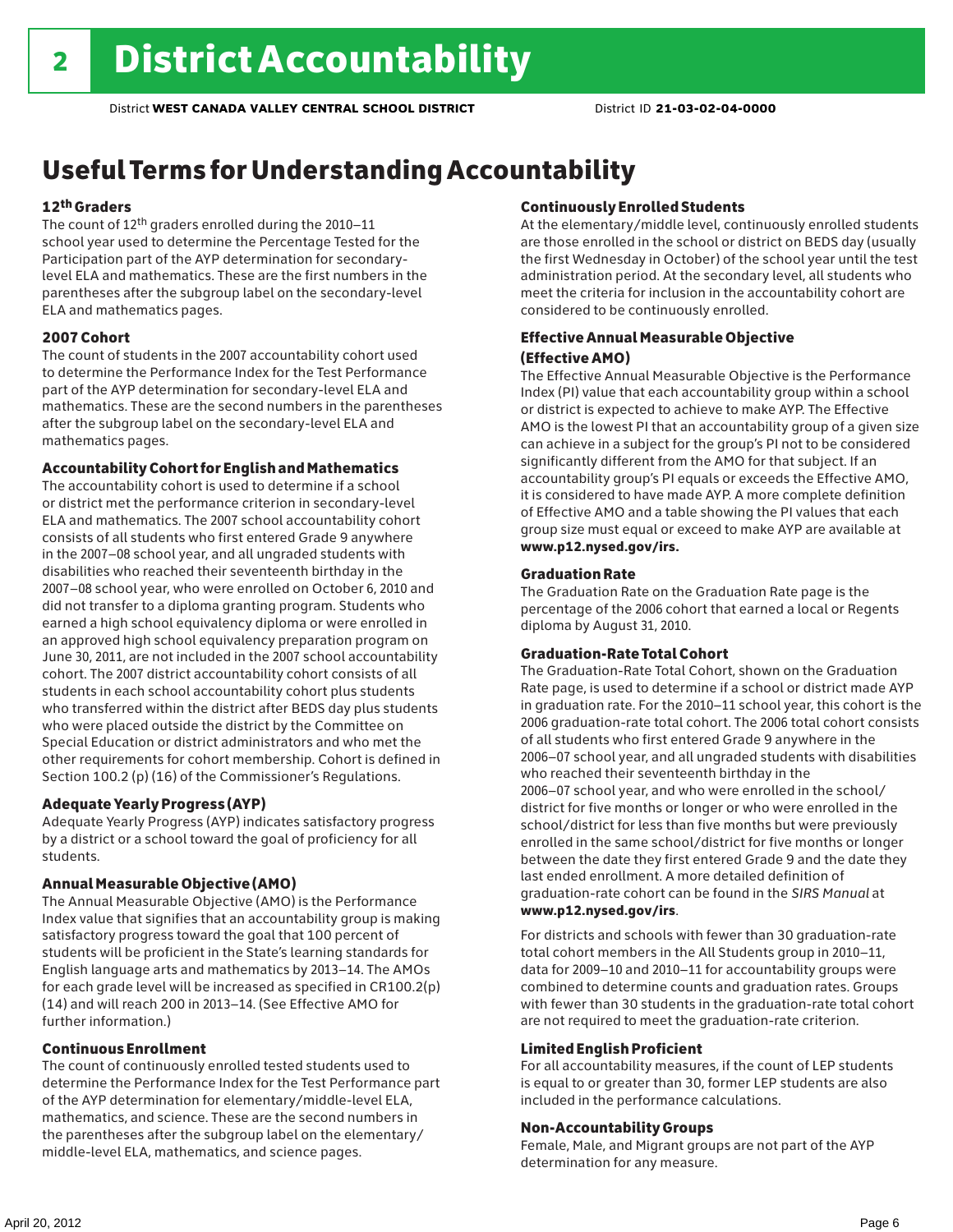# Useful Terms for Understanding Accountability (continued)

### Participation

Accountability groups with fewer than 40 students enrolled during the test administration period (for elementary/middlelevel ELA, math, and science) or fewer than 40 12th graders (for secondary-level ELA and mathematics) are not required to meet the participation criterion. If the Percentage Tested for an accountability group fell below 95 percent for ELA and math or 80 percent for science in 2010–11, the participation enrollment ("Total" or "12th Graders") shown in the tables is the sum of 2009–10 and 2010–11 participation enrollments and the "Percentage Tested" shown is the weighted average of the participation rates over those two years.

### Performance Index (PI)

A Performance Index is a value from 0 to 200 that is assigned to an accountability group, indicating how that group performed on a required State test (or approved alternative) in English language arts, mathematics, or science. Student scores on the tests are converted to four performance levels, from Level 1 to Level 4. (See performance level definitions on the Overview summary page.) At the elementary/middle level, the PI is calculated using the following equation:

100 × [(Count of Continuously Enrolled Tested Students Performing at Levels 2, 3, and 4 + the Count at Levels 3 and 4) Count of All Continuously Enrolled Tested Students]

At the secondary level, the PI is calculated using the following equation:

100 × [(Count of Cohort Members Performing at Levels 2, 3, and 4 + the Count at Levels 3 and 4) Count of All Cohort Members]

A list of tests used to measure student performance for accountability is available at www.p12.nysed.gov/irs.

### Progress Targets

For accountability groups below the State Standard in science or graduation rate, the Progress Target is an alternate method for making AYP or qualifying for Safe Harbor in English language arts and mathematics based on improvement over the previous year's performance.

*Science:* The current year's Science Progress Target is calculated by adding one point to the previous year's Performance Index (PI). Example: The 2010–11 Science Progress Target is calculated by adding one point to the 2009–10 PI.

*Graduation Rate:* The Graduation-rate Progress Target is calculated by determining a 20% gap reduction between the rate of the previous year's graduation-rate cohort and the state standard. Example: The 2010–11 Graduation-Rate Progress Target = [(80 – percentage of the 2005 cohort earning a local or Regents diploma by August 31, 2009)  $\times$  0.20] + percentage of the 2005 cohort earning a local or Regents diploma by August 31, 2009.

Progress Targets are provided for groups whose PI (for science) or graduation rate (for graduation rate) is below the State Standard.

#### Safe Harbor Targets

Safe Harbor provides an alternate means to demonstrate AYP for accountability groups that do not achieve their EAMOs in English or mathematics. The 2010–11 safe harbor targets are calculated using the following equation: 2009–10 PI + (200 – the 2009–10 PI) × 0.10

Safe Harbor Targets are provided for groups whose PI is less than the EAMO.

### Safe Harbor Qualification (‡)

On the science page, if the group met both the participation and the performance criteria for science, the Safe Harbor Qualification column will show "Qualified." If the group did not meet one or more criteria, the column will show "Did not qualify." A "‡" symbol after the 2010–11 Safe Harbor Target on the elementary/middle- or secondary-level ELA or mathematics page indicates that the student group did not make AYP in science (elementary/middle level) or graduation rate (secondary level) and; therefore, the group did not qualify for Safe Harbor in ELA or mathematics.

#### State Standard

The criterion value that represents minimally satisfactory performance (for science) or a minimally satisfactory percentage of cohort members earning a local or Regents diploma (for graduation rate). In 2010–11, the State Science Standard is a Performance Index of 100; the State Graduation-Rate Standard is 80%. The Commissioner may raise the State Standard at his discretion in future years.

### Students with Disabilities

For all measures, if the count of students with disabilities is equal to or greater than 30, former students with disabilities are also included in the performance calculations.

#### Test Performance

For districts and schools with fewer than 30 continuously enrolled tested students (for elementary/middle-level ELA, math, and science) or fewer than 30 students in the 2007 cohort (for secondary-level ELA and mathematics) in the All Students group in 2010–11, data for 2009–10 and 2010–11 for accountability groups were combined to determine counts and Performance Indices. For districts and schools with 30 or more continuously enrolled students/2007 cohort members in the All Students group in 2010–11, student groups with fewer than 30 members are not required to meet the performance criterion. This is indicated by a "—" in the Test Performance column in the table.

### Total

The count of students enrolled during the test administration period used to determine the Percentage Tested for the Participation part of the AYP determination for elementary/ middle-level ELA, mathematics, and science. These are the first numbers in the parentheses after the subgroup label on the elementary/middle-level ELA, mathematics, and science pages. For accountability calculations, students who were excused from testing for medical reasons in accordance with federal NCLB guidance are not included in the count.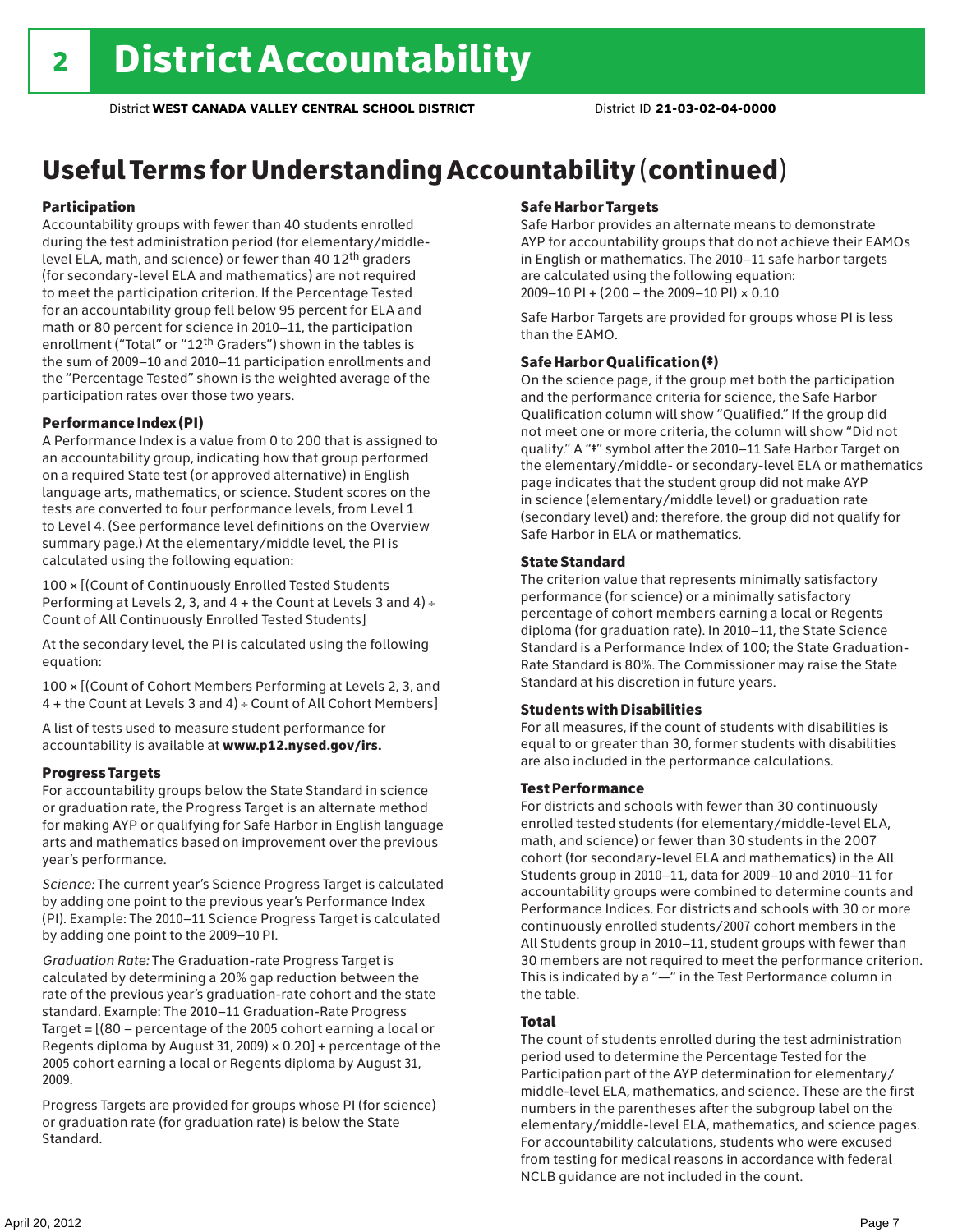# Understanding Your District Accountability Status

The list below defines the district status categories applied to each accountability measure under New York State's district accountability system, which is divided into a Federal Title I component and a State component. Accountability measures for districts are English language arts (ELA), mathematics, elementary/middle-level science, and graduation rate. A district may be assigned a different status for different accountability measures. The overall status of a district is the status assigned to the district for the accountability measure with the most advanced designation in the hierarchy. If the district receives Title I funds, it is the most advanced designation in the Title I hierarchy, unless the district is in good standing under Title I but identified as DRAP under the State hierarchy. A district that does not receive Title I funding in a school year does not have a federal status in that year; however, all districts receive a state status even if they do not receive Title I funding. Consequences for districts not in good standing can be found at: http://www.p12.nysed.gov/irs/accountability/.

| <b>Federal Title   Status</b><br>(Applies to all New York State districts receiving Title I funds)                                                                                                                                                                                                                                             | <b>New York State Status</b><br>(Applies to New York State districts)                                                                                                                                                                                                                                          |
|------------------------------------------------------------------------------------------------------------------------------------------------------------------------------------------------------------------------------------------------------------------------------------------------------------------------------------------------|----------------------------------------------------------------------------------------------------------------------------------------------------------------------------------------------------------------------------------------------------------------------------------------------------------------|
| <b>◆</b> District in Good Standing<br>A district is considered to be in good standing if it has not been identified as a District in Need of Improvement<br>or a District Requiring Academic Progress.                                                                                                                                         |                                                                                                                                                                                                                                                                                                                |
| District in Need of Improvement (Year 1)<br>$\boldsymbol{\mathcal{N}}$<br>A district that has not made AYP for two consecutive years<br>on the same accountability measure is considered a District<br>in Need of Improvement (Year 1) for the following year, if it<br>continues to receive Title I funds.                                    | District Requiring Academic Progress (Year 1)<br>A district that has not made AYP on the same accountability<br>measure for two consecutive years is considered a District Requiring<br>Academic Progress (Year 1) for the following year.                                                                     |
| District in Need of Improvement (Year 2)<br>A District in Need of Improvement (Year 1) that does not<br>make AYP on the accountability measure for which it was<br>identified is considered a District in Need of Improvement<br>(Year 2) for the following year, if it continues to receive<br>Title I funds.                                 | <b>District Requiring Academic Progress (Year 2)</b><br>A District Requiring Academic Progress (Year 1) that does not<br>make AYP on the accountability measure for which it was identified<br>is considered a District Requiring Academic Progress (Year 2) for<br>the following year.                        |
| District in Need of Improvement (Year 3)<br>A District in Need of Improvement (Year 2) that does not<br>make AYP on the accountability measure for which it was<br>identified is considered a District in Need of Improvement<br>(Year 3) for the following year, if it continues to receive<br>Title I funds.                                 | <b>District Requiring Academic Progress (Year 3)</b><br>A District Requiring Academic Progress (Year 2) that does not<br>make AYP on the accountability measure for which it was identified<br>is considered a District Requiring Academic Progress (Year 3) for<br>the following year.                        |
| District in Need of Improvement (Year 4)<br>A District in Need of Improvement (Year 3) that does not<br>make AYP on the accountability measure for which it was<br>identified is considered a District in Need of Improvement<br>(Year 4) for the following year, if it continues to receive<br>Title I funds.                                 | <b>District Requiring Academic Progress (Year 4)</b><br>A District Requiring Academic Progress (Year 3) that does not<br>make AYP on the accountability measure for which it was identified<br>is considered a District Requiring Academic Progress (Year 4) for<br>the following year.                        |
| ◆ District in Need of Improvement (Year 5 and above)<br>A District in Need of Improvement (Year 4 and above)<br>that does not make AYP on the accountability measure<br>for which it was identified is considered a District in Need<br>of Improvement (Year 5 and above) for the following year,<br>if it continues to receive Title I funds. | District Requiring Academic Progress (Year 5 and above)<br>A District Requiring Academic Progress (Year 4 and above) that<br>does not make AYP on the accountability measure for which it was<br>identified is considered a District Requiring Academic Progress<br>(Year 5 and above) for the following year. |

Pending - A district's status is "Pending" if the district requires special evaluation procedures and they have not yet been completed.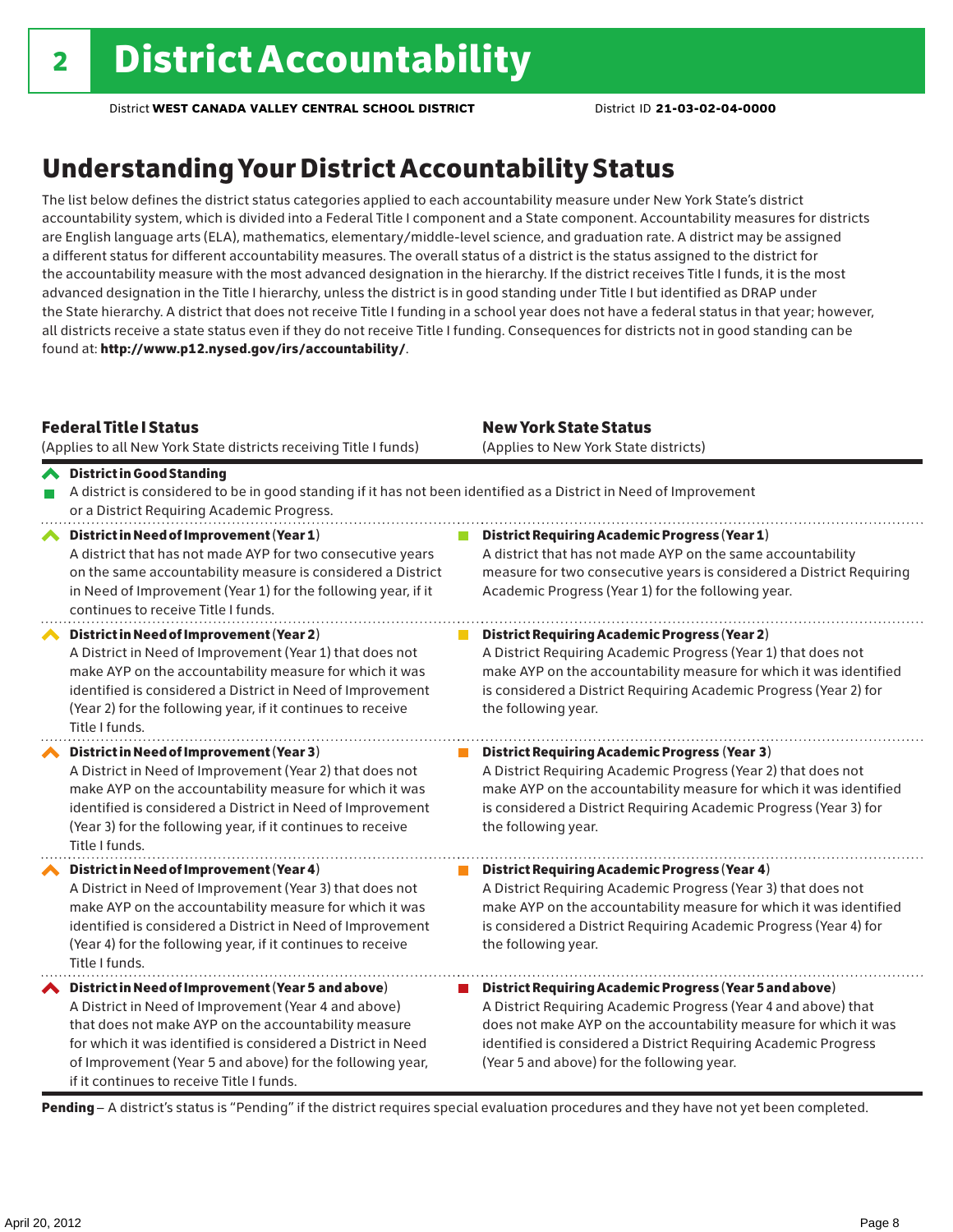# 2 District Accountability

District **WEST CANADA VALLEY CENTRAL SCHOOL DISTRICT** District ID **21-03-02-04-0000**

### Summary

| <b>Overall Accountability</b> | <b>Good Standing</b>                                      |               |             |                                       |  |  |
|-------------------------------|-----------------------------------------------------------|---------------|-------------|---------------------------------------|--|--|
| Status $(2011 - 12)$          | ELA                                                       | Good Standing |             | Good Standing<br>Science              |  |  |
|                               | Math                                                      | Good Standing |             | Graduation Rate <a> Good Standing</a> |  |  |
| <b>Title I Part A Funding</b> | <b>Years the District Received Title I Part A Funding</b> |               |             |                                       |  |  |
|                               | $2009 - 10$                                               |               | $2010 - 11$ | $2011 - 12$                           |  |  |
|                               | YES                                                       |               | YES         | <b>YES</b>                            |  |  |

### On which accountability measures did this district make Adequate Yearly Progress (AYP) and which groups made AYP on each measure?

|                                                     | <b>Elementary/Middle Level</b> |                          |               |               | <b>Secondary Level</b> |                        |  |  |
|-----------------------------------------------------|--------------------------------|--------------------------|---------------|---------------|------------------------|------------------------|--|--|
|                                                     | English                        |                          |               | English       |                        |                        |  |  |
| <b>Student Groups</b>                               | Language Arts                  | Mathematics              | Science       | Language Arts | Mathematics            | <b>Graduation Rate</b> |  |  |
| <b>All Students</b>                                 | V                              | v                        | V             |               | V                      | V                      |  |  |
| <b>Ethnicity</b>                                    |                                |                          |               |               |                        |                        |  |  |
| American Indian or Alaska Native                    |                                |                          |               |               |                        |                        |  |  |
| <b>Black or African American</b>                    |                                |                          |               |               |                        |                        |  |  |
| Hispanic or Latino                                  |                                |                          |               |               |                        |                        |  |  |
| Asian or Native<br>Hawaiian/Other Pacific Islander  |                                |                          |               |               |                        |                        |  |  |
| White                                               | ✔                              |                          |               |               |                        |                        |  |  |
| Multiracial                                         |                                | -                        |               |               |                        |                        |  |  |
| <b>Other Groups</b>                                 |                                |                          |               |               |                        |                        |  |  |
| <b>Students with Disabilities</b>                   | X                              | $\mathbf{V}_{\text{SH}}$ |               |               |                        |                        |  |  |
| Limited English Proficient                          |                                |                          |               |               |                        |                        |  |  |
| <b>Economically Disadvantaged</b>                   | V                              | V                        |               |               |                        |                        |  |  |
| <b>Student groups making</b><br>AYP in each subject | $\mathsf{X}$ 3 of 4            | $\vee$ 4 of 4            | $\vee$ 1 of 1 | $\vee$ 2 of 2 | $\vee$ 2 of 2          | $\vee$ 1 of 1          |  |  |

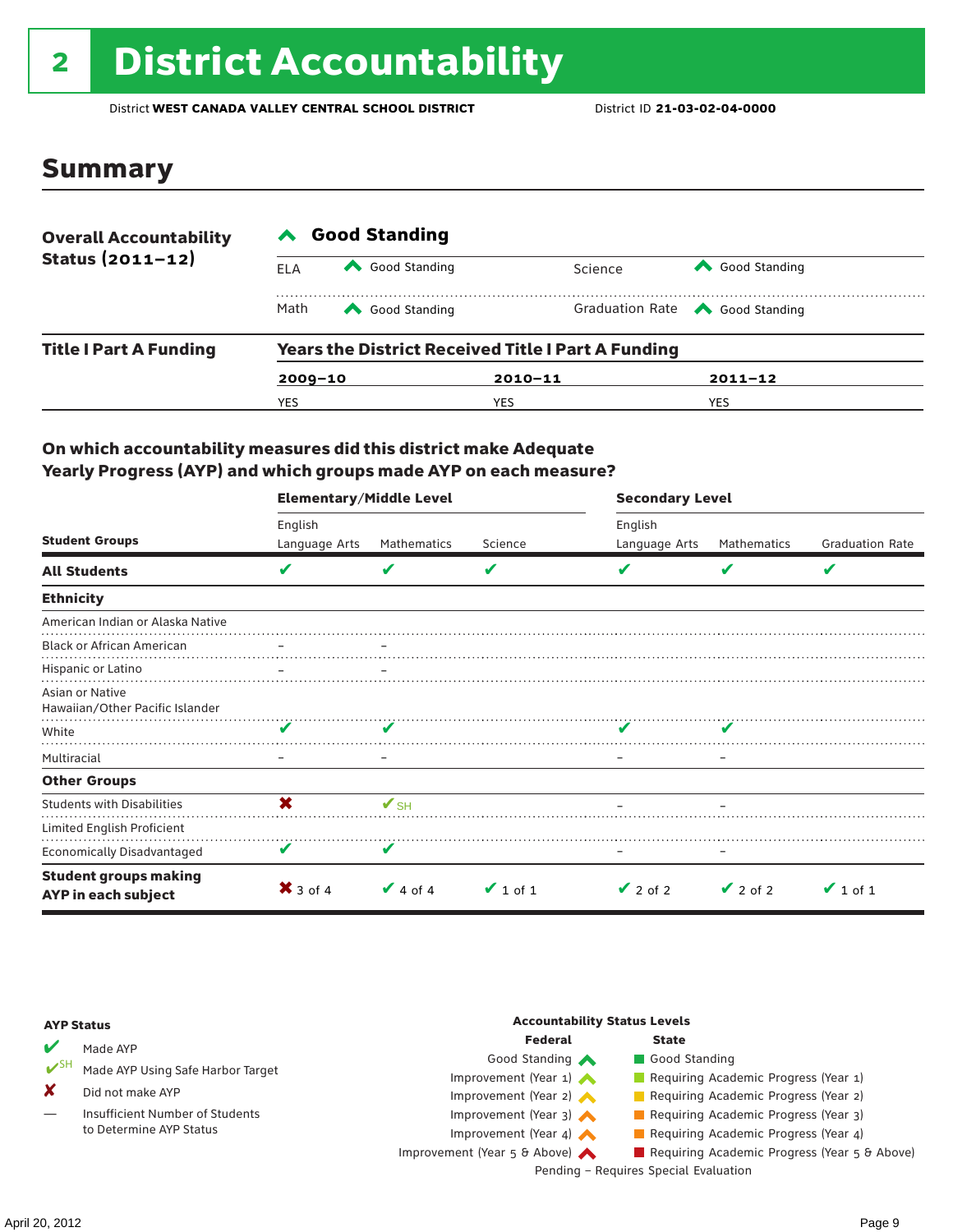# **Elementary/Middle-Level English Language Arts**

| <b>Accountability Status</b><br>for This Subject<br>$(2011 - 12)$ | ‴      | Good Standing                                            |
|-------------------------------------------------------------------|--------|----------------------------------------------------------|
| <b>Accountability Measures</b>                                    | 3 of 4 | Student groups making AYP in English language arts       |
|                                                                   | X      | Did not make AYP                                         |
| <b>Prospective Status</b>                                         |        | This district will be in good standing in 2012-13. [201] |

### How did students in each accountability group perform on **elementary/middle-level English language arts accountability measures?**

|                                                                                      | <b>AYP</b>                | <b>Participation</b> |               | <b>Test Performance</b> |             | <b>Performance Objectives</b> |                    |             |
|--------------------------------------------------------------------------------------|---------------------------|----------------------|---------------|-------------------------|-------------|-------------------------------|--------------------|-------------|
| <b>Student Group</b>                                                                 |                           | Met                  | Percentage    | Met                     | Performance | Effective                     | Safe Harbor Target |             |
| (Total: Continuous Enrollment)                                                       | <b>Status</b>             | Criterion            | <b>Tested</b> | Criterion               | Index       | AMO                           | $2010 - 11$        | $2011 - 12$ |
| <b>Accountability Groups</b>                                                         |                           |                      |               |                         |             |                               |                    |             |
| All Students (347:337)                                                               | V                         | V                    | 100%          | V                       | 148         | 116                           |                    |             |
| <b>Ethnicity</b>                                                                     |                           |                      |               |                         |             |                               |                    |             |
| American Indian or Alaska Native<br>(0:0)                                            |                           |                      |               |                         |             |                               |                    |             |
| <b>Black or African American</b><br>(2:2)                                            |                           |                      |               | $\equiv$                |             |                               |                    |             |
| Hispanic or Latino (3:3)<br>Asian or Native Hawaiian/Other Pacific<br>Islander (0:0) |                           |                      |               |                         |             |                               |                    |             |
| White (339:329)                                                                      | V                         | V                    | 100%          | V                       | 147         | 116                           |                    |             |
| Multiracial (3:3)                                                                    |                           |                      |               | $\qquad \qquad -$       |             |                               |                    |             |
| <b>Other Groups</b>                                                                  |                           |                      |               |                         |             |                               |                    |             |
| <b>Students with Disabilities</b><br>(38:38)                                         | $\boldsymbol{\mathsf{x}}$ |                      |               | X                       | 61          | 106                           | 96                 | 75          |
| Limited English Proficient<br>(0:0)                                                  |                           |                      |               |                         |             |                               |                    |             |
| <b>Economically Disadvantaged</b><br>(139:131)                                       | V                         | $\mathbf v$          | 100%          | V                       | 140         | 113                           |                    |             |
| <b>Final AYP Determination</b>                                                       | $X$ 3 of 4                |                      |               |                         |             |                               |                    |             |
| <b>Non-Accountability Groups</b>                                                     |                           |                      |               |                         |             |                               |                    |             |
| Female (170:166)                                                                     |                           |                      | 100%          |                         | 158         | 114                           |                    |             |
| Male (177:171)                                                                       |                           |                      | 100%          |                         | 138         | 114                           |                    |             |
| Migrant (0:0)                                                                        |                           |                      |               |                         |             |                               |                    |             |
|                                                                                      |                           |                      |               |                         |             |                               |                    |             |

used on this page.

note: See *Useful Terms for Understanding Accountability*  for explanations and definitions of terms and table labels

#### Symbols

- $M$  Made AYP
- ✔SH Made AYP Using Safe Harbor Target
- X Did not make AYP
- Fewer Than 40 Total/Fewer Than 30 Continuous Enrollment
- ‡ Did not qualify for Safe Harbor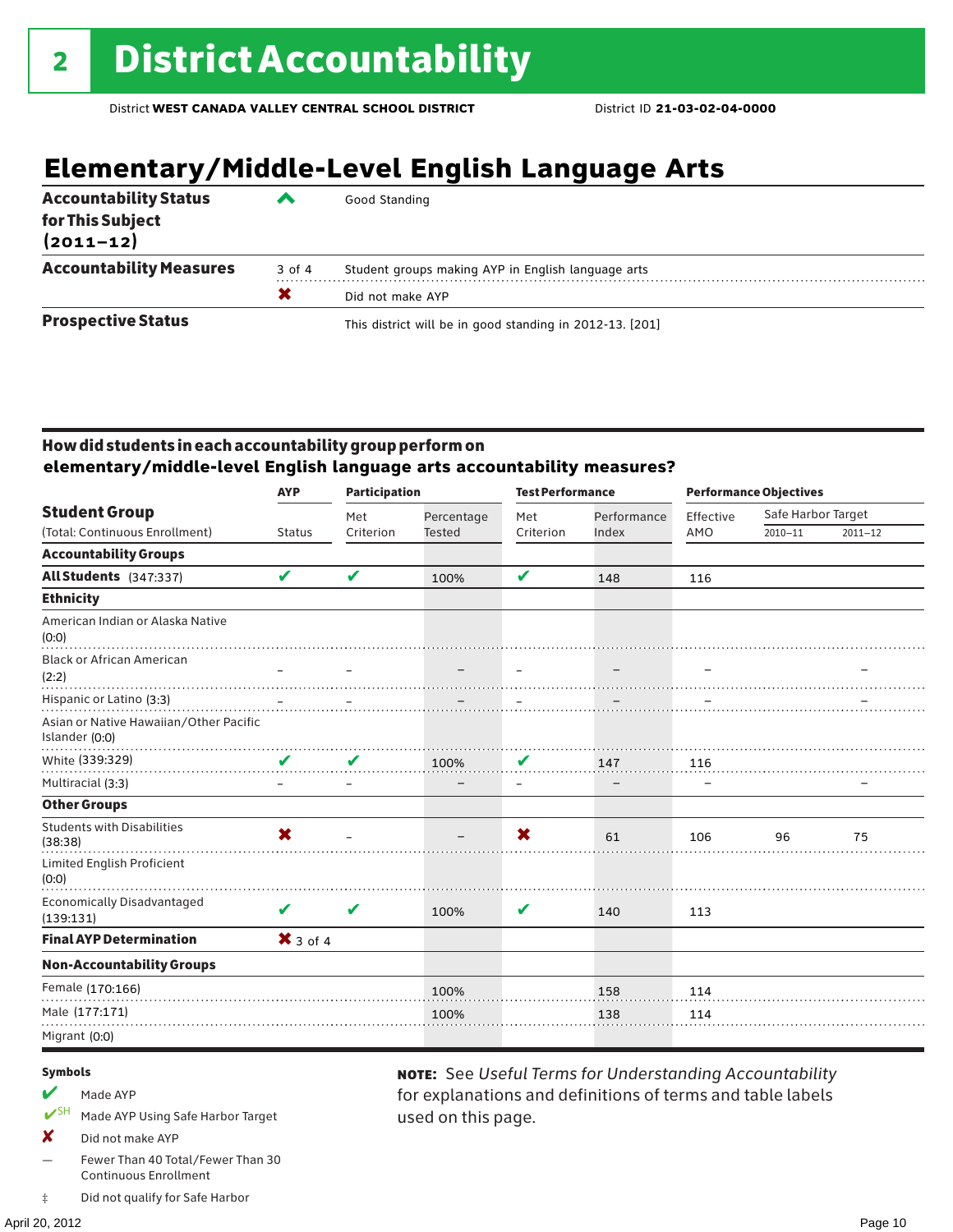# **Elementary/Middle-Level Mathematics**

| <b>Accountability Status</b><br>for This Subject<br>$(2011 - 12)$ | ▞      | Good Standing                                            |
|-------------------------------------------------------------------|--------|----------------------------------------------------------|
| <b>Accountability Measures</b>                                    | 4 of 4 | Student groups making AYP in mathematics                 |
|                                                                   | v      | Made AYP                                                 |
| <b>Prospective Status</b>                                         |        | This district will be in good standing in 2012-13. [201] |

### How did students in each accountability group perform on **elementary/middle-level mathematics accountability measures?**

|                                                          | <b>AYP</b>               |                            | <b>Participation</b> |                          | <b>Test Performance</b> |           | <b>Performance Objectives</b> |             |  |
|----------------------------------------------------------|--------------------------|----------------------------|----------------------|--------------------------|-------------------------|-----------|-------------------------------|-------------|--|
| <b>Student Group</b>                                     |                          | Met                        | Percentage           | Met                      | Performance             | Effective | Safe Harbor Target            |             |  |
| (Total: Continuous Enrollment)                           | <b>Status</b>            | Criterion                  | <b>Tested</b>        | Criterion                | Index                   | AMO       | $2010 - 11$                   | $2011 - 12$ |  |
| <b>Accountability Groups</b>                             |                          |                            |                      |                          |                         |           |                               |             |  |
| <b>All Students</b> (347:337)                            | V                        | $\boldsymbol{\mathcal{U}}$ | 100%                 | V                        | 174                     | 131       |                               |             |  |
| <b>Ethnicity</b>                                         |                          |                            |                      |                          |                         |           |                               |             |  |
| American Indian or Alaska Native<br>(0:0)                |                          |                            |                      |                          |                         |           |                               |             |  |
| <b>Black or African American</b><br>(2:2)                |                          |                            |                      |                          | $\qquad \qquad -$       |           |                               |             |  |
| Hispanic or Latino (3:3)                                 |                          |                            |                      |                          |                         |           |                               |             |  |
| Asian or Native Hawaiian/Other Pacific<br>Islander (0:0) |                          |                            |                      |                          |                         |           |                               |             |  |
| White (339:329)                                          | V                        | V                          | 100%                 | V                        | 174                     | 131       |                               |             |  |
| Multiracial (3:3)                                        |                          |                            |                      | $\overline{\phantom{m}}$ |                         |           |                               |             |  |
| <b>Other Groups</b>                                      |                          |                            |                      |                          |                         |           |                               |             |  |
| <b>Students with Disabilities</b><br>(38:38)             | $\mathbf{V}_{\text{SH}}$ |                            |                      | $V_{\text{SH}}$          | 113                     | 121       | 113                           | 122         |  |
| Limited English Proficient<br>(0:0)                      |                          |                            |                      |                          |                         |           |                               |             |  |
| Economically Disadvantaged<br>(139:131)                  | V                        | V                          | 100%                 | V                        | 176                     | 128       |                               |             |  |
| <b>Final AYP Determination</b>                           | $V$ 4 of 4               |                            |                      |                          |                         |           |                               |             |  |
| <b>Non-Accountability Groups</b>                         |                          |                            |                      |                          |                         |           |                               |             |  |
| Female (170:166)                                         |                          |                            | 100%                 |                          | 175                     | 129       |                               |             |  |
| Male (177:171)                                           |                          |                            | 100%                 |                          | 173                     | 129       |                               |             |  |
| Migrant (0:0)                                            |                          |                            |                      |                          |                         |           |                               |             |  |

used on this page.

note: See *Useful Terms for Understanding Accountability*  for explanations and definitions of terms and table labels

#### Symbols

- $M$  Made AYP
- ✔SH Made AYP Using Safe Harbor Target
- X Did not make AYP
- Fewer Than 40 Total/Fewer Than 30 Continuous Enrollment
- ‡ Did not qualify for Safe Harbor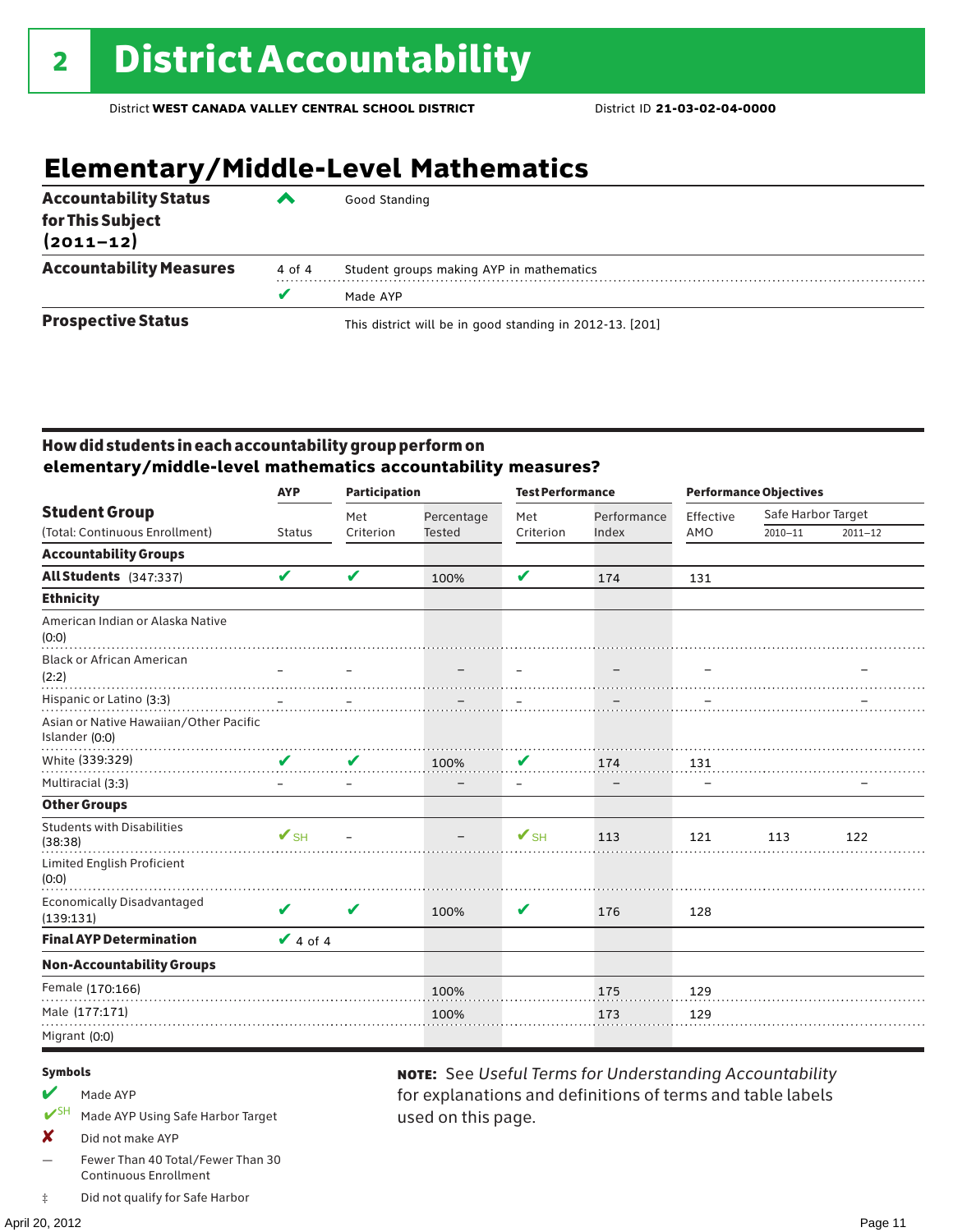# Elementary/Middle-Level Science

| <b>Accountability Status</b><br>for This Subject<br>(2011–12) | ◚          | Good Standing                                            |
|---------------------------------------------------------------|------------|----------------------------------------------------------|
| <b>Accountability Measures</b>                                | $1$ of $1$ | Student groups making AYP in science                     |
|                                                               | v          | Made AYP                                                 |
| <b>Prospective Status</b>                                     |            | This district will be in good standing in 2012-13. [201] |

### How did students in each accountability group perform on elementary/middle-level science accountability measures?

|                                                          | <b>AYP</b>    |                      | <b>Participation</b> |               | <b>Test Performance</b>  |             | <b>Performance Objectives</b> |                 |             |
|----------------------------------------------------------|---------------|----------------------|----------------------|---------------|--------------------------|-------------|-------------------------------|-----------------|-------------|
| <b>Student Group</b>                                     |               | Safe Harbor          | Met                  | Percentage    | Met                      | Performance | State                         | Progress Target |             |
| (Total: Continuous Enrollment)                           |               | Status Qualification | Criterion            | <b>Tested</b> | Criterion                | Index       | Standard                      | $2010 - 11$     | $2011 - 12$ |
| <b>Accountability Groups</b>                             |               |                      |                      |               |                          |             |                               |                 |             |
| All Students (128:126)                                   | $\mathbf v$   | Qualified            | $\mathbf v$          | 100%          | V                        | 192         | 100                           |                 |             |
| <b>Ethnicity</b>                                         |               |                      |                      |               |                          |             |                               |                 |             |
| American Indian or Alaska Native<br>(0:0)                |               |                      |                      |               |                          |             |                               |                 |             |
| <b>Black or African American</b><br>(1:1)                |               |                      |                      |               | $\overline{\phantom{m}}$ |             |                               |                 |             |
| Hispanic or Latino (1:0)                                 |               |                      |                      |               |                          |             |                               |                 |             |
| Asian or Native Hawaiian/Other Pacific<br>Islander (0:0) |               |                      |                      |               |                          |             |                               |                 |             |
| White (126:125)                                          |               | Qualified            | v                    | 100%          | V                        | 192         | 100                           |                 |             |
| Multiracial (0:0)                                        |               |                      |                      |               |                          |             |                               |                 |             |
| <b>Other Groups</b>                                      |               |                      |                      |               |                          |             |                               |                 |             |
| <b>Students with Disabilities</b><br>(16:16)             |               |                      |                      |               |                          |             |                               |                 |             |
| Limited English Proficient<br>(0:0)                      |               |                      |                      |               |                          |             |                               |                 |             |
| <b>Economically Disadvantaged</b><br>(47:46)             |               | Qualified            | V                    | 100%          | V                        | 198         | 100                           |                 |             |
| <b>Final AYP Determination</b>                           | $\vee$ 1 of 1 |                      |                      |               |                          |             |                               |                 |             |
| <b>Non-Accountability Groups</b>                         |               |                      |                      |               |                          |             |                               |                 |             |
| Female (55:54)                                           |               |                      |                      | 100%          |                          | 191         | 100                           |                 |             |
| Male (73:72)                                             |               |                      |                      | 100%          |                          | 193         | 100                           |                 |             |
| Migrant (0:0)                                            |               |                      |                      |               |                          |             |                               |                 |             |

### Symbols

- $M$  Made AYP
- ✘ Did not make AYP
- Fewer Than 40 Total/Fewer Than 30 Continuous Enrollment

note: See *Useful Terms for Understanding Accountability*  for explanations and definitions of terms and table labels used on this page.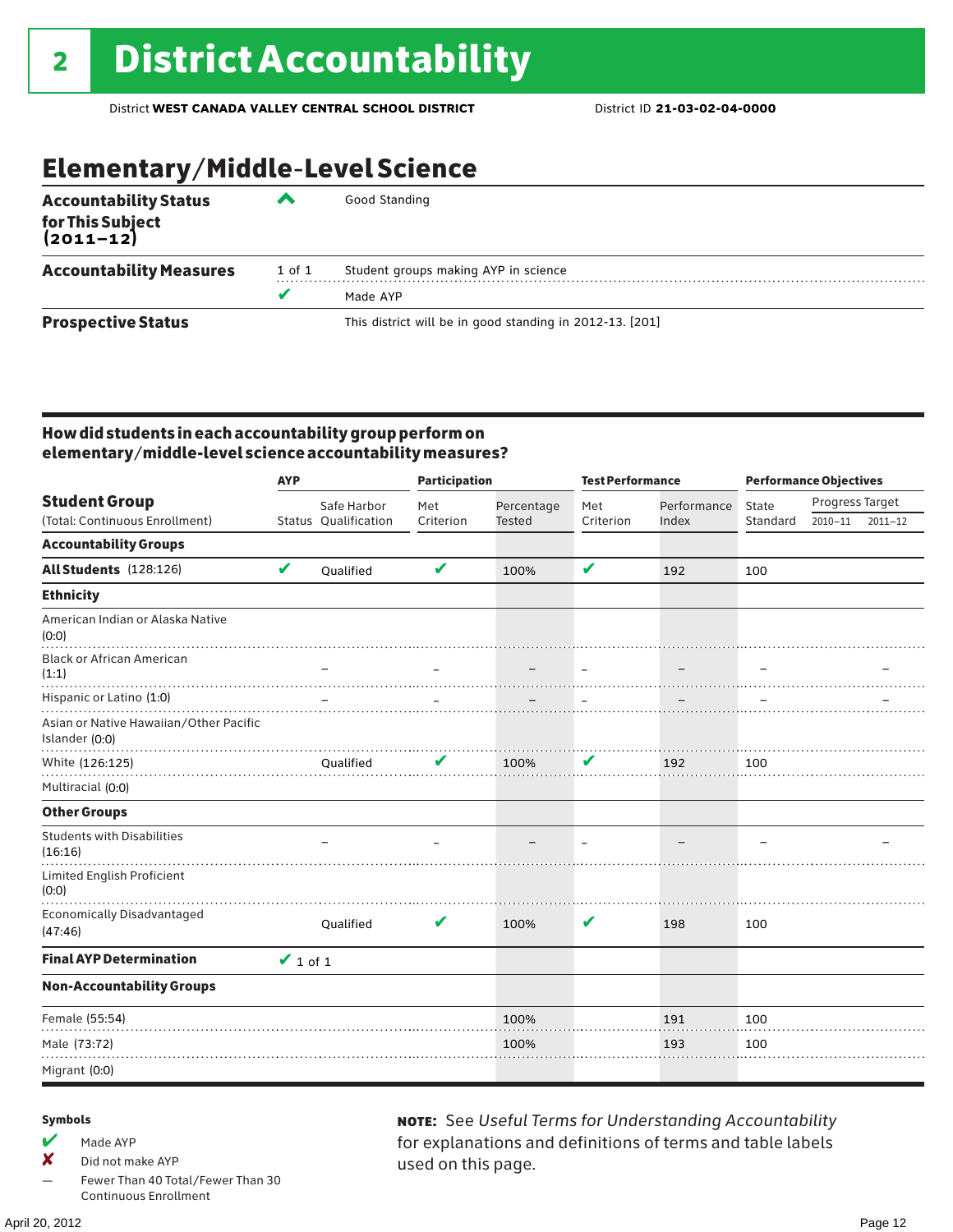# **Secondary-Level English Language Arts**

| <b>Accountability Status</b>      | ▰      | Good Standing                                            |  |  |  |  |  |
|-----------------------------------|--------|----------------------------------------------------------|--|--|--|--|--|
| for This Subject<br>$(2011 - 12)$ |        |                                                          |  |  |  |  |  |
| <b>Accountability Measures</b>    | 2 of 2 | Student groups making AYP in English language arts       |  |  |  |  |  |
|                                   | v      | Made AYP                                                 |  |  |  |  |  |
| <b>Prospective Status</b>         |        | This district will be in good standing in 2012-13. [201] |  |  |  |  |  |

### How did students in each accountability group perform on **secondary-level English language arts accountability measures?**

|                                                                                      | <b>AYP</b>    | <b>Participation</b> |               | <b>Test Performance</b> |             | <b>Performance Objectives</b> |                    |             |
|--------------------------------------------------------------------------------------|---------------|----------------------|---------------|-------------------------|-------------|-------------------------------|--------------------|-------------|
| <b>Student Group</b>                                                                 |               | Met                  | Percentage    | Met                     | Performance | Effective                     | Safe Harbor Target |             |
| (12th Graders: 2007 Cohort)                                                          | <b>Status</b> | Criterion            | <b>Tested</b> | Criterion               | Index       | AMO                           | $2010 - 11$        | $2011 - 12$ |
| <b>Accountability Groups</b>                                                         |               |                      |               |                         |             |                               |                    |             |
| All Students (48:50)                                                                 | V             | V                    | 100%          | V                       | 184         | 170                           |                    |             |
| <b>Ethnicity</b>                                                                     |               |                      |               |                         |             |                               |                    |             |
| American Indian or Alaska Native<br>(0:0)                                            |               |                      |               |                         |             |                               |                    |             |
| <b>Black or African American</b><br>(0:0)                                            |               |                      |               |                         |             |                               |                    |             |
| Hispanic or Latino (0:0)<br>Asian or Native Hawaiian/Other Pacific<br>Islander (0:0) |               |                      |               |                         |             |                               |                    |             |
| White (46:49)                                                                        | ✔             | ✔                    | 100%          | V                       | 184         | 169                           |                    |             |
| Multiracial (2:1)                                                                    |               |                      |               |                         |             |                               |                    |             |
| <b>Other Groups</b>                                                                  |               |                      |               |                         |             |                               |                    |             |
| <b>Students with Disabilities</b><br>(1:6)                                           |               |                      |               |                         |             |                               |                    |             |
| Limited English Proficient<br>(0:0)                                                  |               |                      |               |                         |             |                               |                    |             |
| Economically Disadvantaged<br>(12:12)                                                |               |                      |               |                         |             |                               |                    |             |
| <b>Final AYP Determination</b>                                                       | $\vee$ 2 of 2 |                      |               |                         |             |                               |                    |             |
| <b>Non-Accountability Groups</b>                                                     |               |                      |               |                         |             |                               |                    |             |
| Female (26:26)                                                                       |               |                      |               |                         |             |                               |                    |             |
| Male (22:24)                                                                         |               |                      |               |                         |             |                               |                    |             |
| Migrant (0:0)                                                                        |               |                      |               |                         |             |                               |                    |             |

used on this page.

note: See *Useful Terms for Understanding Accountability*  for explanations and definitions of terms and table labels

#### Symbols

- Made AYP<br> **V**SH Made AVP
- Made AYP Using Safe Harbor Target
- X Did not make AYP
- Fewer Than 40 12<sup>th</sup> Graders/Fewer Than 30 Cohort
- ‡ Did not qualify for Safe Harbor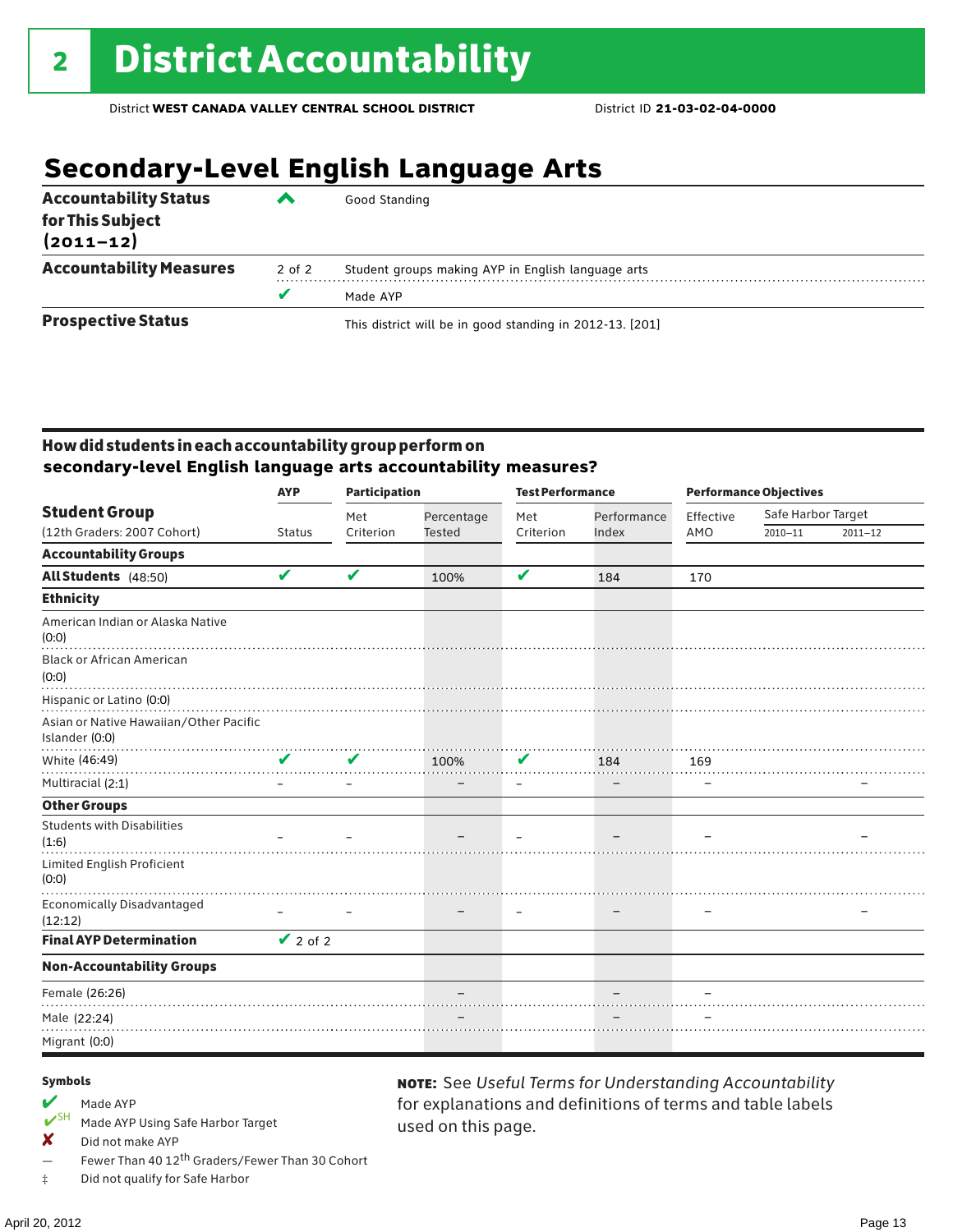# **Secondary-Level Mathematics**

| <b>Accountability Status</b><br>for This Subject<br>$(2011 - 12)$ | ‴      | Good Standing                                            |
|-------------------------------------------------------------------|--------|----------------------------------------------------------|
| <b>Accountability Measures</b>                                    | 2 of 2 | Student groups making AYP in mathematics                 |
|                                                                   | v      | Made AYP                                                 |
| <b>Prospective Status</b>                                         |        | This district will be in good standing in 2012-13. [201] |

### How did students in each accountability group perform on **secondary-level mathematics accountability measures?**

|                                                                                      | <b>AYP</b>    | <b>Participation</b>       |               | <b>Test Performance</b> |             | <b>Performance Objectives</b> |                    |             |
|--------------------------------------------------------------------------------------|---------------|----------------------------|---------------|-------------------------|-------------|-------------------------------|--------------------|-------------|
| <b>Student Group</b>                                                                 |               | Met                        | Percentage    | Met                     | Performance | Effective                     | Safe Harbor Target |             |
| (12th Graders: 2007 Cohort)                                                          | <b>Status</b> | Criterion                  | <b>Tested</b> | Criterion               | Index       | AMO                           | $2010 - 11$        | $2011 - 12$ |
| <b>Accountability Groups</b>                                                         |               |                            |               |                         |             |                               |                    |             |
| All Students (48:50)                                                                 | V             | $\boldsymbol{\mathcal{U}}$ | 100%          | $\mathbf v$             | 190         | 167                           |                    |             |
| <b>Ethnicity</b>                                                                     |               |                            |               |                         |             |                               |                    |             |
| American Indian or Alaska Native<br>(0:0)                                            |               |                            |               |                         |             |                               |                    |             |
| <b>Black or African American</b><br>(0:0)                                            |               |                            |               |                         |             |                               |                    |             |
| Hispanic or Latino (0:0)<br>Asian or Native Hawaiian/Other Pacific<br>Islander (0:0) |               |                            |               |                         |             |                               |                    |             |
| White (46:49)                                                                        | V             | V                          | 100%          | V                       | 190         | 166                           |                    |             |
| Multiracial (2:1)                                                                    |               |                            |               |                         |             |                               |                    |             |
| <b>Other Groups</b>                                                                  |               |                            |               |                         |             |                               |                    |             |
| <b>Students with Disabilities</b><br>(1:6)                                           |               |                            |               |                         |             |                               |                    |             |
| Limited English Proficient<br>(0:0)                                                  |               |                            |               |                         |             |                               |                    |             |
| Economically Disadvantaged<br>(12:12)                                                |               |                            |               |                         |             |                               |                    |             |
| <b>Final AYP Determination</b>                                                       | $\vee$ 2 of 2 |                            |               |                         |             |                               |                    |             |
| <b>Non-Accountability Groups</b>                                                     |               |                            |               |                         |             |                               |                    |             |
| Female (26:26)                                                                       |               |                            |               |                         |             |                               |                    |             |
| Male (22:24)                                                                         |               |                            |               |                         |             |                               |                    |             |
| Migrant (0:0)                                                                        |               |                            |               |                         |             |                               |                    |             |

used on this page.

note: See *Useful Terms for Understanding Accountability*  for explanations and definitions of terms and table labels

#### Symbols

- Made AYP<br>  $V$ <sup>SH</sup> Made AVP
- Made AYP Using Safe Harbor Target
- ✘ Did not make AYP
- Fewer Than 40 12th Graders/Fewer Than 30 Cohort
- ‡ Did not qualify for Safe Harbor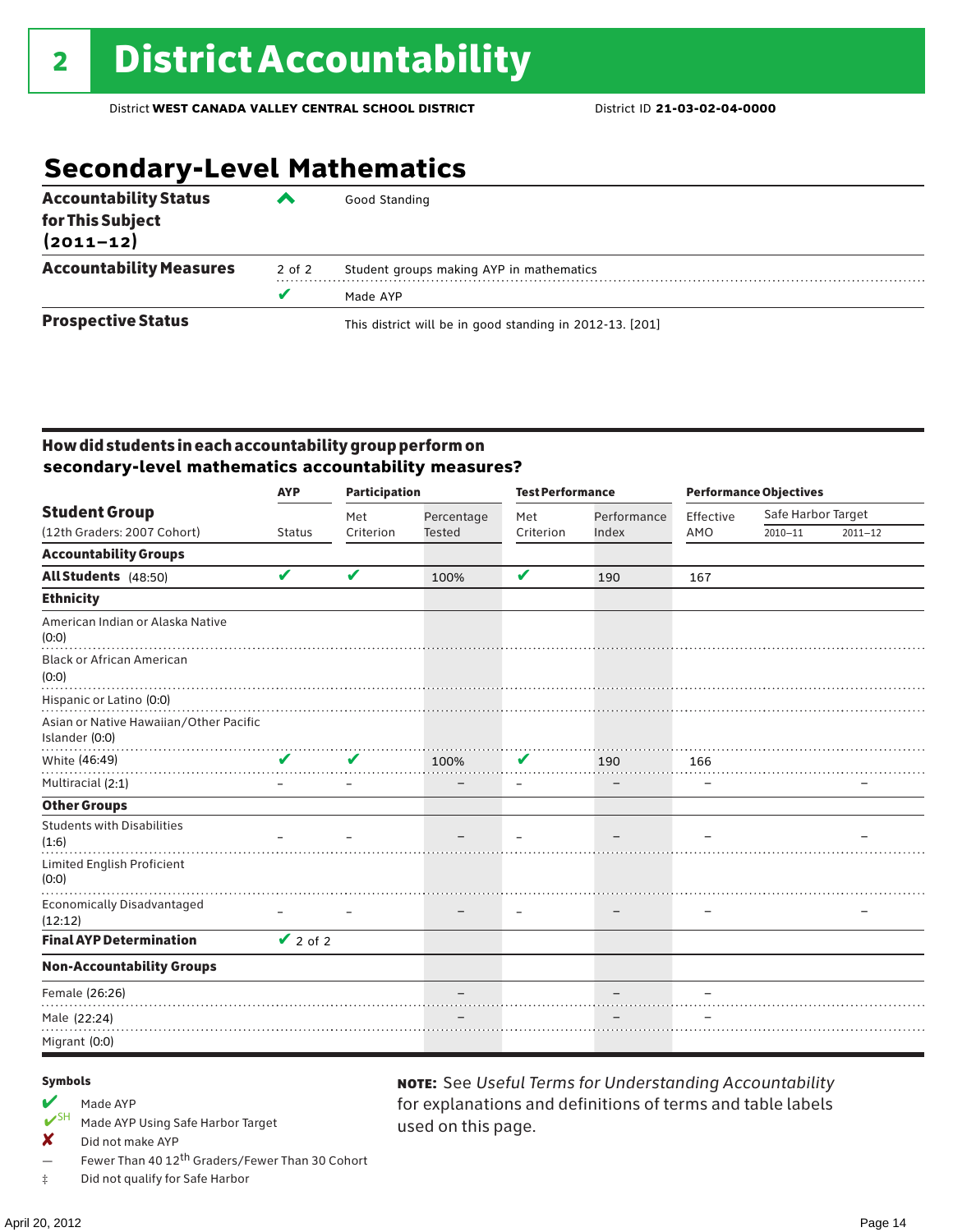### Graduation Rate

| Accountability Status for This $\triangle$<br>Indicator $(2011-12)$ |        | Good Standing                                            |
|---------------------------------------------------------------------|--------|----------------------------------------------------------|
|                                                                     |        |                                                          |
| <b>Accountability Measures</b>                                      | 1 of 1 | Student groups making AYP in graduation rate             |
|                                                                     | u      | Made AYP                                                 |
| <b>Prospective Status</b>                                           |        | This district will be in good standing in 2012-13. [201] |

### How did students in each accountability group perform on graduation rate accountability measures?

|                                                     | <b>Graduation</b> |           | <b>Objectives</b> |          |                 |
|-----------------------------------------------------|-------------------|-----------|-------------------|----------|-----------------|
| <b>Student Group</b>                                |                   | Met       | Graduation        | State    | Progress Target |
| (2006 Graduation-Rate Total Cohort)                 | <b>AYP</b>        | Criterion | Rate              | Standard | $2010 - 11$     |
| <b>Accountability Groups</b>                        |                   |           |                   |          |                 |
| All Students (71)                                   | V                 | V         | 87%               | 80%      |                 |
| <b>Ethnicity</b>                                    |                   |           |                   |          |                 |
| American Indian or Alaska Native (0)                |                   |           |                   |          |                 |
| Black or African American (2)                       |                   |           |                   |          |                 |
| Hispanic or Latino (O)                              |                   |           |                   |          |                 |
| Asian or Native Hawaiian/Other Pacific Islander (O) |                   |           |                   |          |                 |
| White (69)                                          |                   | V         | 87%               | 80%      |                 |
| Multiracial (0)                                     |                   |           |                   |          |                 |
| <b>Other Groups</b>                                 |                   |           |                   |          |                 |
| Students with Disabilities (6)                      |                   |           |                   |          |                 |
| Limited English Proficient (0)                      |                   |           |                   |          |                 |
| Economically Disadvantaged (22)                     |                   |           |                   |          |                 |
| <b>Final AYP Determination</b>                      | $\vee$ 1 of 1     |           |                   |          |                 |
| <b>Non-Accountability Groups</b>                    |                   |           |                   |          |                 |
| Female (39)                                         |                   |           | 90%               | 80%      |                 |
| Male (32)                                           |                   |           | 84%               | 80%      |                 |
| Migrant (0)                                         |                   |           |                   |          |                 |

#### Symbols

Made AYP

✘ Did not make AYP

note: See *Useful Terms for Understanding Accountability*  for explanations and definitions of terms and table labels used on this page.

— Fewer than 30 Graduation-Rate Total Cohort

### **Aspirational Goal**

The Board of Regents has set an aspirational goal that 95% of students in each public school and school district will graduate within five years of first entry into grade 9. The graduation rate for the 2006 total cohort through June 2011 (after 5 years) for this district is 89% and, therefore, this district *did not* meet this goal. The aspirational goal does not impact accountability.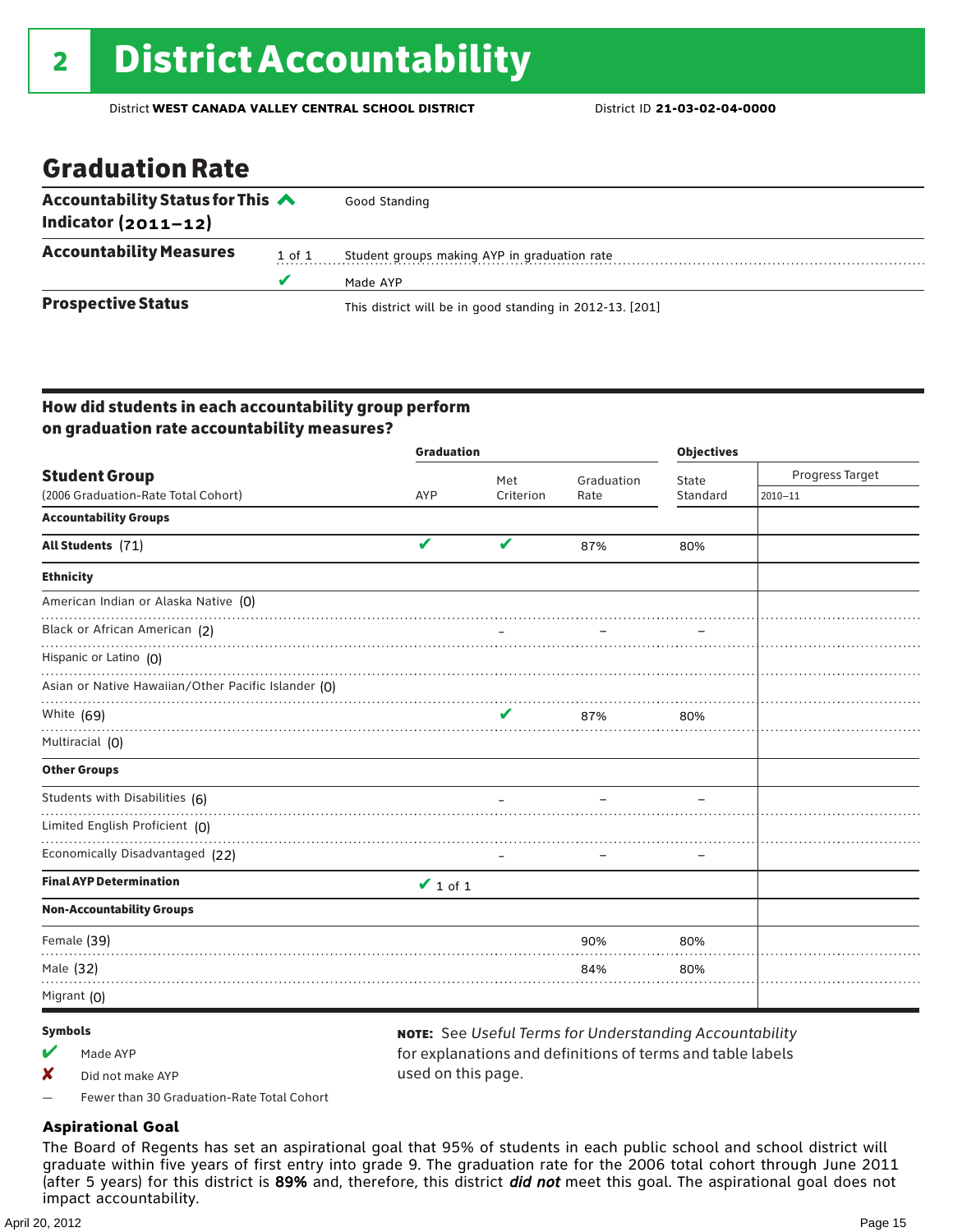### 2011–12 Accountability Status of Schools in Your District

This section lists all schools in your district by 2011–12 accountability status.

### **In Good Standing**

. . . . . . . . . . . . . . . . . . 2 schools identified 100% of total

WEST CANADA VALLEY ELEMENTARY SCHOOL WEST CANADA VALLEY JUNIOR-SENIOR HIGH SCHOOL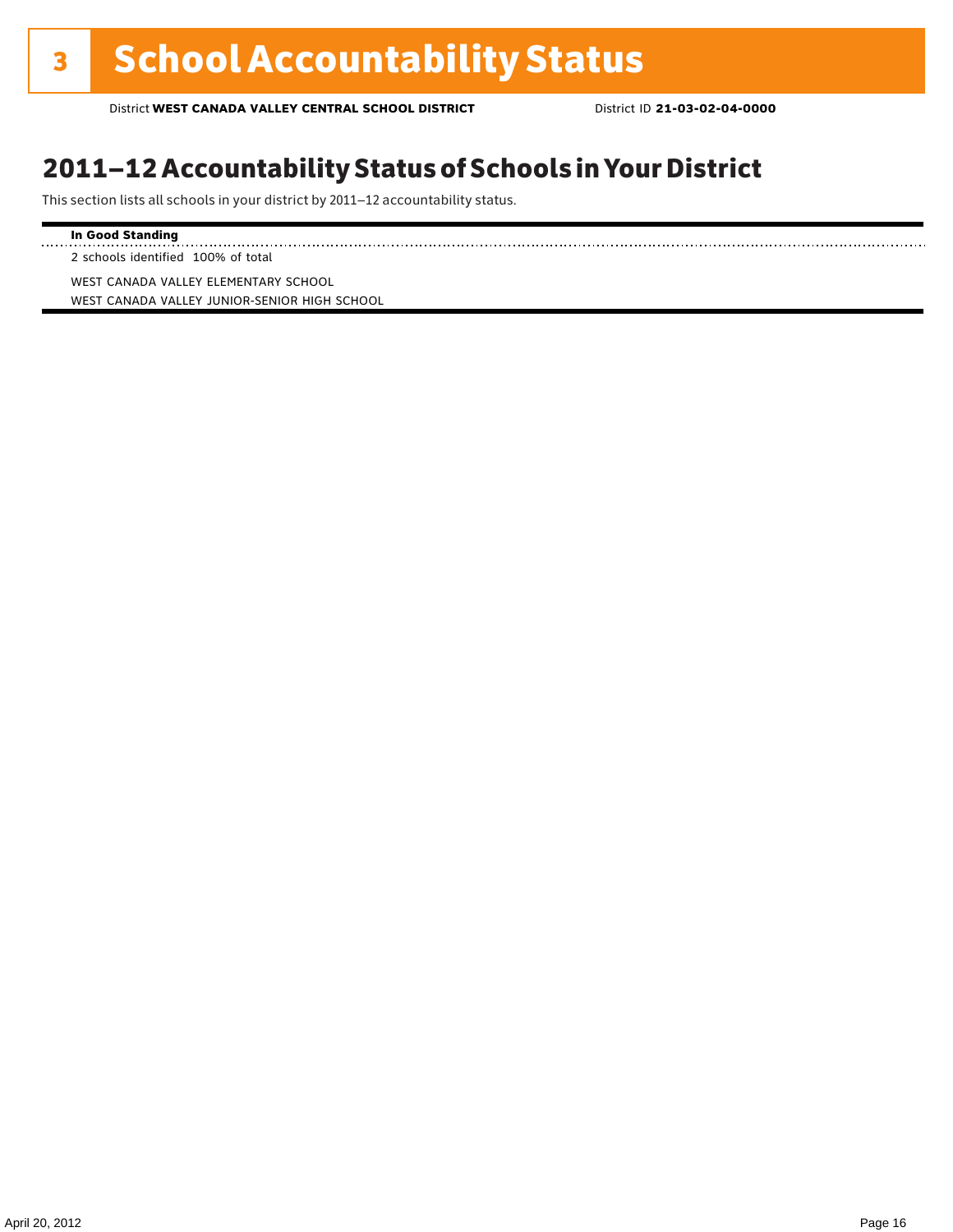### Summary of 2010–11 **District Performance**

Performance on the State assessments in English language arts, mathematics, and science at the elementary and middle levels is reported in terms of mean scores and the percentage of tested students scoring at or above Level 2, Level 3, and Level 4. Performance on the State assessments in ELA and mathematics at the secondary level is reported in terms of the percentage of students in a cohort scoring at these levels.

|                              |     | scored at or above Level 3 | Percentage of students that | Total<br>Tested      |
|------------------------------|-----|----------------------------|-----------------------------|----------------------|
| <b>English Language Arts</b> | 0%  |                            | 50%                         | 100%                 |
| Grade 3                      | 56% |                            |                             | 59                   |
| Grade 4                      | 50% |                            |                             | 54                   |
| Grade 5                      | 59% |                            |                             | 49                   |
| Grade 6                      | 60% |                            |                             | 58                   |
| Grade 7                      | 57% |                            |                             | 53                   |
| Grade 8                      | 46% |                            |                             | 69                   |
| <b>Mathematics</b>           |     |                            |                             |                      |
| Grade 3                      | 73% |                            |                             | 59                   |
| Grade 4                      | 80% |                            |                             | 54                   |
| Grade 5                      | 86% |                            |                             | 49                   |
| Grade 6                      | 76% |                            |                             | 58                   |
| Grade 7                      | 62% |                            |                             | 53                   |
| Grade 8                      | 80% |                            |                             | 69                   |
| <b>Science</b>               |     |                            |                             |                      |
| Grade 4                      | 94% |                            |                             | 54                   |
| Grade 8                      | 91% |                            |                             | 70                   |
|                              |     | scored at or above Level 3 | Percentage of students that | 2007 Total<br>Cohort |
| <b>Secondary Level</b>       | 0%  |                            | 50%                         | 100%                 |
| English                      | 75% |                            |                             | 61                   |
| <b>Mathematics</b>           | 77% |                            |                             | 61                   |

### About the Performance Level Descriptors

### English Language Arts

#### Level 1: Below Standard

Student performance does not demonstrate an understanding of the English language arts knowledge and skills expected at this grade level.

#### Level 2: Meets Basic Standard

Student performance demonstrates a partial understanding of the English language arts knowledge and skills expected at this grade level.

#### Level 3: Meets Proficiency Standard

Student performance demonstrates an understanding of the English language arts knowledge and skills expected at this grade level.

#### Level 4: Exceeds Proficiency Standard

Student performance demonstrates a thorough understanding of the English language arts knowledge and skills expected at this grade level.

#### Mathematics

#### Level 1: Below Standard

Student performance does not demonstrate an understanding of the mathematics content expected at this grade level.

#### Level 2: Meets Basic Standard

Student performance demonstrates a partial understanding of the mathematics content expected at this grade level.

#### Level 3: Meets Proficiency Standard

Student performance demonstrates an understanding of the mathematics content expected at this grade level.

#### Level 4: Exceeds Proficiency Standard

Student performance demonstrates a thorough understanding of the mathematics content expected at this grade level.

### How are Need/Resource Capacity (N/RC) categories determined?

Districts are divided into high, average, and low need categories based on their ability to meet the special needs of their students with local resources. Districts in the high need category are subdivided into four categories based on enrollment size and, in some cases, number of students per square mile. More information about the categories can be found in the *Report to the Governor and the Legislature on the Educational Status of the State's Schools* at www.p12.nysed.gov/irs.

In this section, this district's performance is compared with that of public schools statewide.

### This District's N/RC Category:

#### **Average Need Districts**

This is a school district with average student needs in relation to district resource capacity.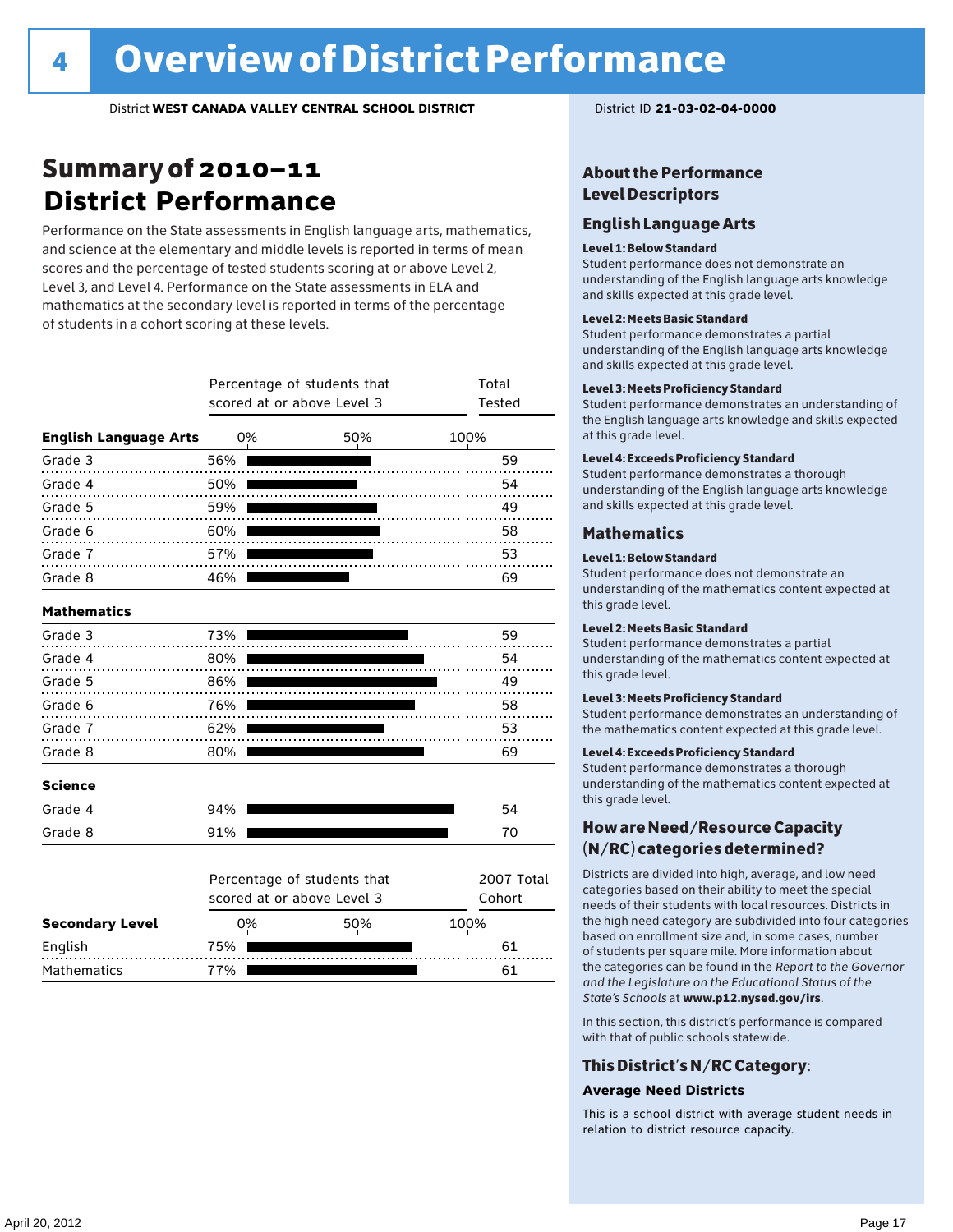### **This District's Results in Grade 3 English Language Arts**

|                            |         | <b>This District</b>            |            |                | <b>NY State Public</b> |                                 |                |  |
|----------------------------|---------|---------------------------------|------------|----------------|------------------------|---------------------------------|----------------|--|
|                            |         | Percentage scoring at level(s): |            |                |                        | Percentage scoring at level(s): |                |  |
|                            |         | $2 - 4$                         | $3 - 4$    | $\overline{4}$ | $2 - 4$                | $3 - 4$                         | $\overline{4}$ |  |
| 2011 Mean Score: 662       | *Range: | 644-780                         | 663-780    | 694-780        |                        |                                 |                |  |
| 2010 Mean Score: 667       | 100%    | 88% 89%                         | 56% 60%    |                | 87% 86%                | 56% 55%                         |                |  |
| $\blacksquare$ 2010-11     |         |                                 |            |                |                        |                                 |                |  |
| 2009-10<br><b>The Co</b>   |         |                                 |            | 15%<br>0%      |                        |                                 | 17%<br>5%      |  |
| Number of Tested Students: |         | 49<br>52                        | 33<br>- 33 | 8<br>0         |                        |                                 |                |  |

| <b>Results by</b>                               |        | 2010-11 School Year |                                 |                | 2009-10 School Year |         |                                 |                |  |  |
|-------------------------------------------------|--------|---------------------|---------------------------------|----------------|---------------------|---------|---------------------------------|----------------|--|--|
| <b>Student Group</b>                            | Total  |                     | Percentage scoring at level(s): |                | Total               |         | Percentage scoring at level(s): |                |  |  |
|                                                 | Tested | $2 - 4$             | $3 - 4$                         | $\overline{4}$ | Tested              | $2 - 4$ | $3 - 4$                         | $\overline{4}$ |  |  |
| <b>All Students</b>                             | 59     | 88%                 | 56%                             | 0%             | 55                  | 89%     | 60%                             | 15%            |  |  |
| Female                                          | 27     | 89%                 | 59%                             | 0%             | 23                  | 100%    | 78%                             | 17%            |  |  |
| Male                                            | 32     | 88%                 | 53%                             | 0%             | 32                  | 81%     | 47%                             | 13%            |  |  |
| American Indian or Alaska Native                |        |                     |                                 |                |                     |         |                                 |                |  |  |
| <b>Black or African American</b>                |        |                     |                                 |                |                     |         |                                 |                |  |  |
| Hispanic or Latino                              |        |                     |                                 |                |                     |         |                                 |                |  |  |
| Asian or Native Hawaiian/Other Pacific Islander |        |                     |                                 |                |                     |         |                                 |                |  |  |
| White                                           | 59     | 88%                 | 56%                             | 0%             | 54                  |         |                                 |                |  |  |
| Multiracial                                     |        |                     |                                 |                |                     |         |                                 |                |  |  |
| Small Group Totals                              |        |                     |                                 |                | 55                  | 89%     | 60%                             | 15%            |  |  |
| <b>General-Education Students</b>               | 53     | 98%                 | 62%                             | 0%             | 50                  | 96%     | 66%                             | 16%            |  |  |
| <b>Students with Disabilities</b>               | 6      | 0%                  | 0%                              | 0%             | 5                   | 20%     | 0%                              | 0%             |  |  |
| English Proficient                              | 59     | 88%                 | 56%                             | 0%             | 55                  | 89%     | 60%                             | 15%            |  |  |
| Limited English Proficient                      |        |                     |                                 |                |                     |         |                                 |                |  |  |
| Economically Disadvantaged                      | 23     | 78%                 | 48%                             | 0%             | 20                  | 80%     | 65%                             | 10%            |  |  |
| Not Disadvantaged                               | 36     | 94%                 | 61%                             | 0%             | 35                  | 94%     | 57%                             | 17%            |  |  |
| Migrant                                         |        |                     |                                 |                |                     |         |                                 |                |  |  |
| Not Migrant                                     | 59     | 88%                 | 56%                             | 0%             | 55                  | 89%     | 60%                             | 15%            |  |  |

**NOTES** 

The – symbol indicates that data for a group of students have been suppressed. If a group has fewer than five students,

data for that group and the next smallest group(s) are suppressed to protect the privacy of individual students.

\* These ranges are for 2010–11 data only. Ranges for the 2009–10 data are available in the 2009–10 Accountability and Overview Reports.

| <b>Other</b>                                                                                      | 2010-11 School Year |                             |         |     | 2009-10 School Year |                             |         |     |
|---------------------------------------------------------------------------------------------------|---------------------|-----------------------------|---------|-----|---------------------|-----------------------------|---------|-----|
| <b>Assessments</b>                                                                                | Total               | Number scoring at level(s): |         |     | Total               | Number scoring at level(s): |         |     |
|                                                                                                   | Tested              | $2 - 4$                     | $3 - 4$ |     | Tested              | $2 - 4$                     | $3 - 4$ |     |
| New York State Alternate Assessment<br>(NYSAA): Grade 3 Equivalent                                |                     |                             |         |     |                     |                             |         |     |
| New York State English as a Second Language<br>Achievement Test (NYSESLAT) <sup>+</sup> : Grade 3 | $\Omega$            | N/A                         | N/A     | N/A | 0                   | N/A                         | N/A     | N/A |
|                                                                                                   | Total               |                             |         |     | Total               |                             |         |     |
| Recently Arrived LEP Students NOT Tested on<br>the ELA NYSTP: Grade 3                             | $\Omega$            | N/A                         | N/A     | N/A | 0                   | N/A                         | N/A     | N/A |

April 20, 2012 Page 18 † These counts represent recently arrived LEP students who used the NYSESLAT to fulfill the English language arts participation requirement.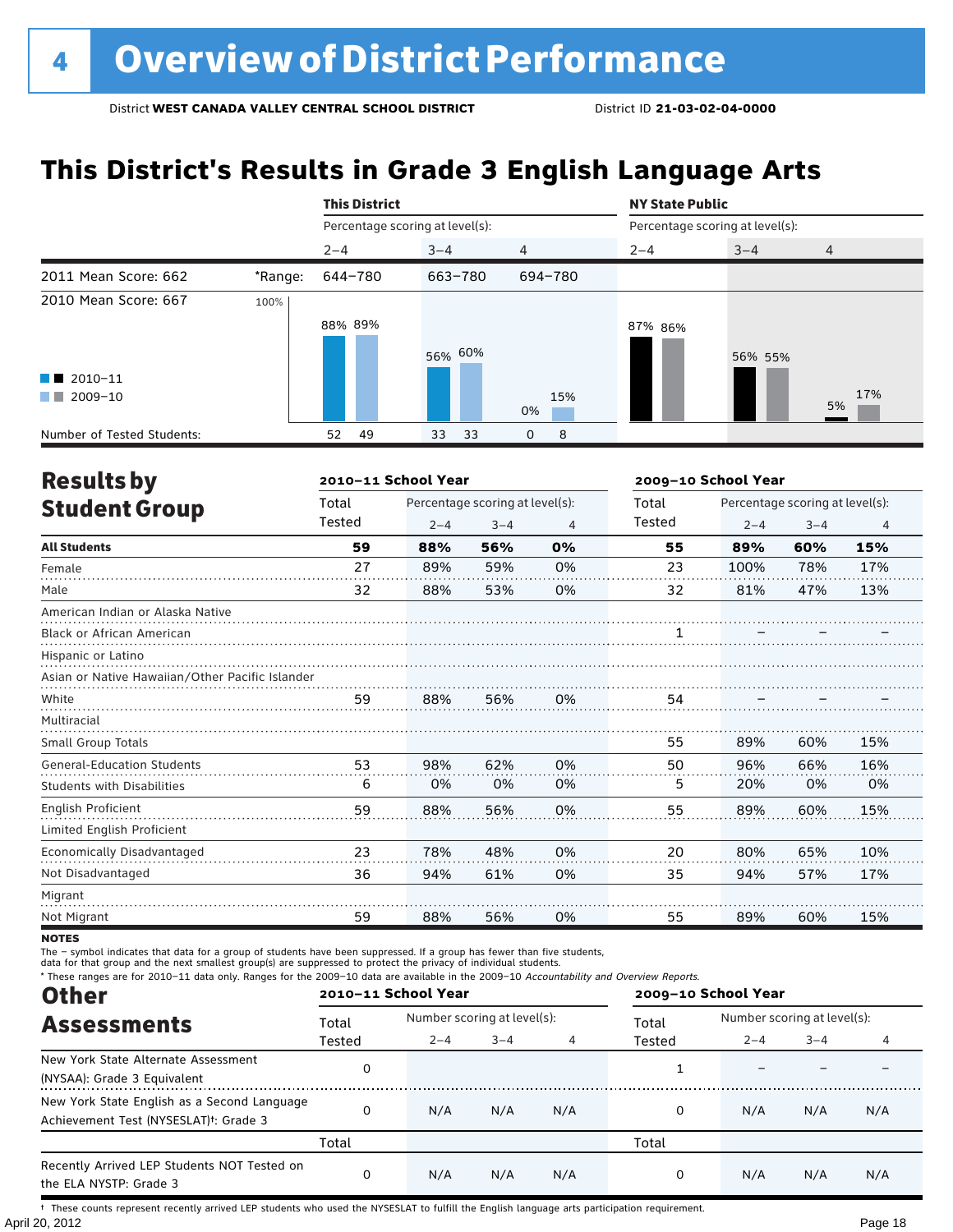# **This District's Results in Grade 3 Mathematics**

|                                                  |         | <b>This District</b>            |            |                      |         | <b>NY State Public</b><br>Percentage scoring at level(s): |                |  |  |
|--------------------------------------------------|---------|---------------------------------|------------|----------------------|---------|-----------------------------------------------------------|----------------|--|--|
|                                                  |         | Percentage scoring at level(s): |            |                      |         |                                                           |                |  |  |
|                                                  |         | $2 - 4$                         | $3 - 4$    | 4                    | $2 - 4$ | $3 - 4$                                                   | $\overline{4}$ |  |  |
| 2011 Mean Score: 685                             | *Range: | 662-770                         | 684-770    | 707-770              |         |                                                           |                |  |  |
| 2010 Mean Score: 697                             | 100%    | 93% 96%                         | 78%<br>73% |                      | 91% 91% | 60% 59%                                                   |                |  |  |
| $\blacksquare$ 2010-11<br>2009-10<br>a kacamatan |         |                                 |            | 27%<br>3%            |         |                                                           | 24%<br>13%     |  |  |
| Number of Tested Students:                       |         | 53<br>55                        | 43<br>43   | 15<br>$\overline{2}$ |         |                                                           |                |  |  |

| <b>Results by</b>                               |        | 2010-11 School Year |                                 |    | 2009-10 School Year |                                 |         |                |  |
|-------------------------------------------------|--------|---------------------|---------------------------------|----|---------------------|---------------------------------|---------|----------------|--|
| <b>Student Group</b>                            | Total  |                     | Percentage scoring at level(s): |    | Total               | Percentage scoring at level(s): |         |                |  |
|                                                 | Tested | $2 - 4$             | $3 - 4$                         | 4  | Tested              | $2 - 4$                         | $3 - 4$ | $\overline{4}$ |  |
| <b>All Students</b>                             | 59     | 93%                 | 73%                             | 3% | 55                  | 96%                             | 78%     | 27%            |  |
| Female                                          | 27     | 89%                 | 70%                             | 4% | 23                  | 100%                            | 83%     | 30%            |  |
| Male                                            | 32     | 97%                 | 75%                             | 3% | 32                  | 94%                             | 75%     | 25%            |  |
| American Indian or Alaska Native                |        |                     |                                 |    |                     |                                 |         |                |  |
| <b>Black or African American</b>                |        |                     |                                 |    |                     |                                 |         |                |  |
| Hispanic or Latino                              |        |                     |                                 |    |                     |                                 |         |                |  |
| Asian or Native Hawaiian/Other Pacific Islander |        |                     |                                 |    |                     |                                 |         |                |  |
| White                                           | 59     | 93%                 | 73%                             | 3% | 54                  |                                 |         |                |  |
| Multiracial                                     |        |                     |                                 |    |                     |                                 |         |                |  |
| <b>Small Group Totals</b>                       |        |                     |                                 |    | 55                  | 96%                             | 78%     | 27%            |  |
| <b>General-Education Students</b>               | 53     | 98%                 | 79%                             | 4% | 50                  | 100%                            | 84%     | 30%            |  |
| <b>Students with Disabilities</b>               | 6      | 50%                 | 17%                             | 0% | 5                   | 60%                             | 20%     | 0%             |  |
| English Proficient                              | 59     | 93%                 | 73%                             | 3% | 55                  | 96%                             | 78%     | 27%            |  |
| Limited English Proficient                      |        |                     |                                 |    |                     |                                 |         |                |  |
| Economically Disadvantaged                      | 23     | 91%                 | 61%                             | 0% | 20                  | 95%                             | 70%     | 30%            |  |
| Not Disadvantaged                               | 36     | 94%                 | 81%                             | 6% | 35                  | 97%                             | 83%     | 26%            |  |
| Migrant                                         |        |                     |                                 |    |                     |                                 |         |                |  |
| Not Migrant                                     | 59     | 93%                 | 73%                             | 3% | 55                  | 96%                             | 78%     | 27%            |  |
|                                                 |        |                     |                                 |    |                     |                                 |         |                |  |

**NOTES** 

The – symbol indicates that data for a group of students have been suppressed. If a group has fewer than five students,

data for that group and the next smallest group(s) are suppressed to protect the privacy of individual students.

\* These ranges are for 2010–11 data only. Ranges for the 2009–10 data are available in the 2009–10 Accountability and Overview Reports.

| <b>Other</b>                        |                                        | 2010-11 School Year         |  |  | 2009-10 School Year                  |         |         |                          |
|-------------------------------------|----------------------------------------|-----------------------------|--|--|--------------------------------------|---------|---------|--------------------------|
| <b>Assessments</b>                  | Total                                  | Number scoring at level(s): |  |  | Number scoring at level(s):<br>Total |         |         |                          |
|                                     | $3 - 4$<br>$2 - 4$<br>Tested<br>Tested |                             |  |  |                                      | $2 - 4$ | $3 - 4$ |                          |
| New York State Alternate Assessment |                                        |                             |  |  |                                      |         | -       | $\overline{\phantom{0}}$ |
| (NYSAA): Grade 3 Equivalent         |                                        |                             |  |  |                                      |         |         |                          |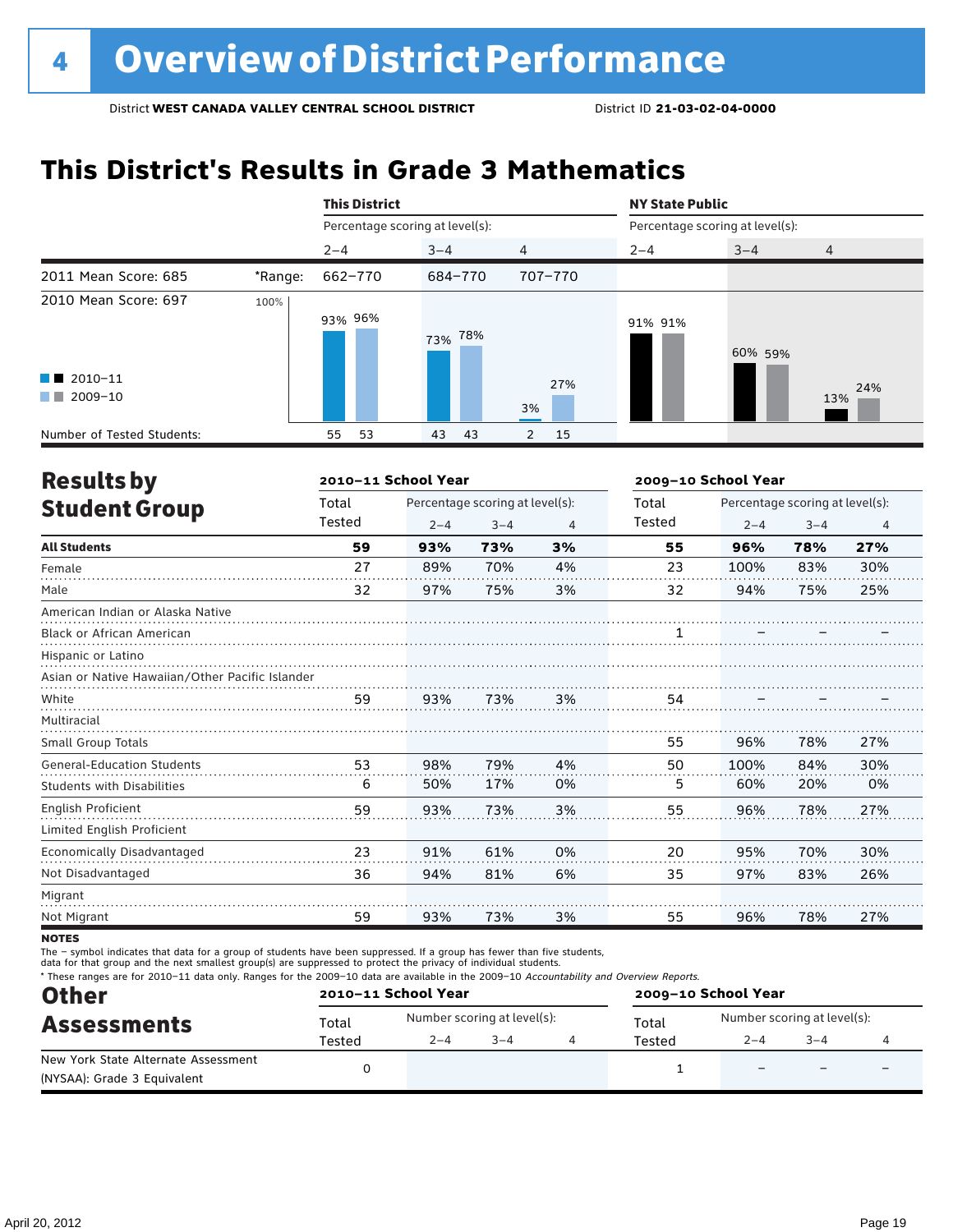### **This District's Results in Grade 4 English Language Arts**

|                                                                                                                                                                                                                                                                                                   |         | <b>This District</b>            |            |          |                                 | <b>NY State Public</b> |                |  |  |
|---------------------------------------------------------------------------------------------------------------------------------------------------------------------------------------------------------------------------------------------------------------------------------------------------|---------|---------------------------------|------------|----------|---------------------------------|------------------------|----------------|--|--|
|                                                                                                                                                                                                                                                                                                   |         | Percentage scoring at level(s): |            |          | Percentage scoring at level(s): |                        |                |  |  |
|                                                                                                                                                                                                                                                                                                   |         | $2 - 4$                         | $3 - 4$    | 4        | $2 - 4$                         | $3 - 4$                | $\overline{4}$ |  |  |
| 2011 Mean Score: 669                                                                                                                                                                                                                                                                              | *Range: | 637-775                         | 671-775    | 722-775  |                                 |                        |                |  |  |
| 2010 Mean Score: 682<br>$\blacksquare$ 2010-11<br>2009-10<br><b>The Contract of the Contract of the Contract of the Contract of the Contract of the Contract of the Contract of the Contract of the Contract of the Contract of the Contract of the Contract of The Contract of The Contract </b> | 100%    | 98%<br>89%                      | 72%<br>50% | 8%<br>0% | 92% 92%                         | 57% 57%                | 2% 6%          |  |  |
| Number of Tested Students:                                                                                                                                                                                                                                                                        |         | 49<br>48                        | 36<br>27   | 0<br>4   |                                 |                        |                |  |  |

| <b>Results by</b>                               |        | 2010-11 School Year |                                 |                | 2009-10 School Year |                                 |         |                |  |  |
|-------------------------------------------------|--------|---------------------|---------------------------------|----------------|---------------------|---------------------------------|---------|----------------|--|--|
| <b>Student Group</b>                            | Total  |                     | Percentage scoring at level(s): |                | Total               | Percentage scoring at level(s): |         |                |  |  |
|                                                 | Tested | $2 - 4$             | $3 - 4$                         | $\overline{4}$ | Tested              | $2 - 4$                         | $3 - 4$ | $\overline{4}$ |  |  |
| <b>All Students</b>                             | 54     | 89%                 | 50%                             | 0%             | 50                  | 98%                             | 72%     | 8%             |  |  |
| Female                                          | 24     | 100%                | 67%                             | 0%             | 25                  | 100%                            | 84%     | 4%             |  |  |
| Male                                            | 30     | 80%                 | 37%                             | 0%             | 25                  | 96%                             | 60%     | 12%            |  |  |
| American Indian or Alaska Native                |        |                     |                                 |                |                     |                                 |         |                |  |  |
| <b>Black or African American</b>                | 1      |                     |                                 |                |                     |                                 |         |                |  |  |
| Hispanic or Latino                              |        |                     |                                 |                |                     |                                 |         |                |  |  |
| Asian or Native Hawaiian/Other Pacific Islander |        |                     |                                 |                |                     |                                 |         |                |  |  |
| White                                           | 53     |                     |                                 |                | 49                  |                                 |         |                |  |  |
| Multiracial                                     |        |                     |                                 |                |                     |                                 |         |                |  |  |
| <b>Small Group Totals</b>                       | 54     | 89%                 | 50%                             | 0%             | 50                  | 98%                             | 72%     | 8%             |  |  |
| <b>General-Education Students</b>               | 50     |                     |                                 |                | 45                  | 100%                            | 78%     | 9%             |  |  |
| <b>Students with Disabilities</b>               | 4      |                     |                                 |                | 5                   | 80%                             | 20%     | 0%             |  |  |
| <b>English Proficient</b>                       | 54     | 89%                 | 50%                             | 0%             | 49                  |                                 |         |                |  |  |
| Limited English Proficient                      |        |                     |                                 |                | 1                   |                                 |         |                |  |  |
| Economically Disadvantaged                      | 21     | 81%                 | 52%                             | 0%             | 23                  | 96%                             | 65%     | 0%             |  |  |
| Not Disadvantaged                               | 33     | 94%                 | 48%                             | 0%             | 27                  | 100%                            | 78%     | 15%            |  |  |
| Migrant                                         |        |                     |                                 |                |                     |                                 |         |                |  |  |
| Not Migrant                                     | 54     | 89%                 | 50%                             | 0%             | 50                  | 98%                             | 72%     | 8%             |  |  |

**NOTES** 

The – symbol indicates that data for a group of students have been suppressed. If a group has fewer than five students,

data for that group and the next smallest group(s) are suppressed to protect the privacy of individual students.

\* These ranges are for 2010–11 data only. Ranges for the 2009–10 data are available in the 2009–10 Accountability and Overview Reports.

| <b>Other</b>                                                                                      | 2010-11 School Year |                             |         |     | 2009-10 School Year |                             |         |     |  |
|---------------------------------------------------------------------------------------------------|---------------------|-----------------------------|---------|-----|---------------------|-----------------------------|---------|-----|--|
| <b>Assessments</b>                                                                                | Total               | Number scoring at level(s): |         |     | Total               | Number scoring at level(s): |         |     |  |
|                                                                                                   | Tested              | $2 - 4$                     | $3 - 4$ |     | Tested              | $2 - 4$                     | $3 - 4$ |     |  |
| New York State Alternate Assessment<br>(NYSAA): Grade 4 Equivalent                                |                     |                             |         |     |                     |                             |         |     |  |
| New York State English as a Second Language<br>Achievement Test (NYSESLAT) <sup>+</sup> : Grade 4 |                     | N/A                         | N/A     | N/A | 0                   | N/A                         | N/A     | N/A |  |
|                                                                                                   | Total               |                             |         |     | Total               |                             |         |     |  |
| Recently Arrived LEP Students NOT Tested on<br>the ELA NYSTP: Grade 4                             | O                   | N/A                         | N/A     | N/A | 0                   | N/A                         | N/A     | N/A |  |

April 20, 2012 Page 20 † These counts represent recently arrived LEP students who used the NYSESLAT to fulfill the English language arts participation requirement.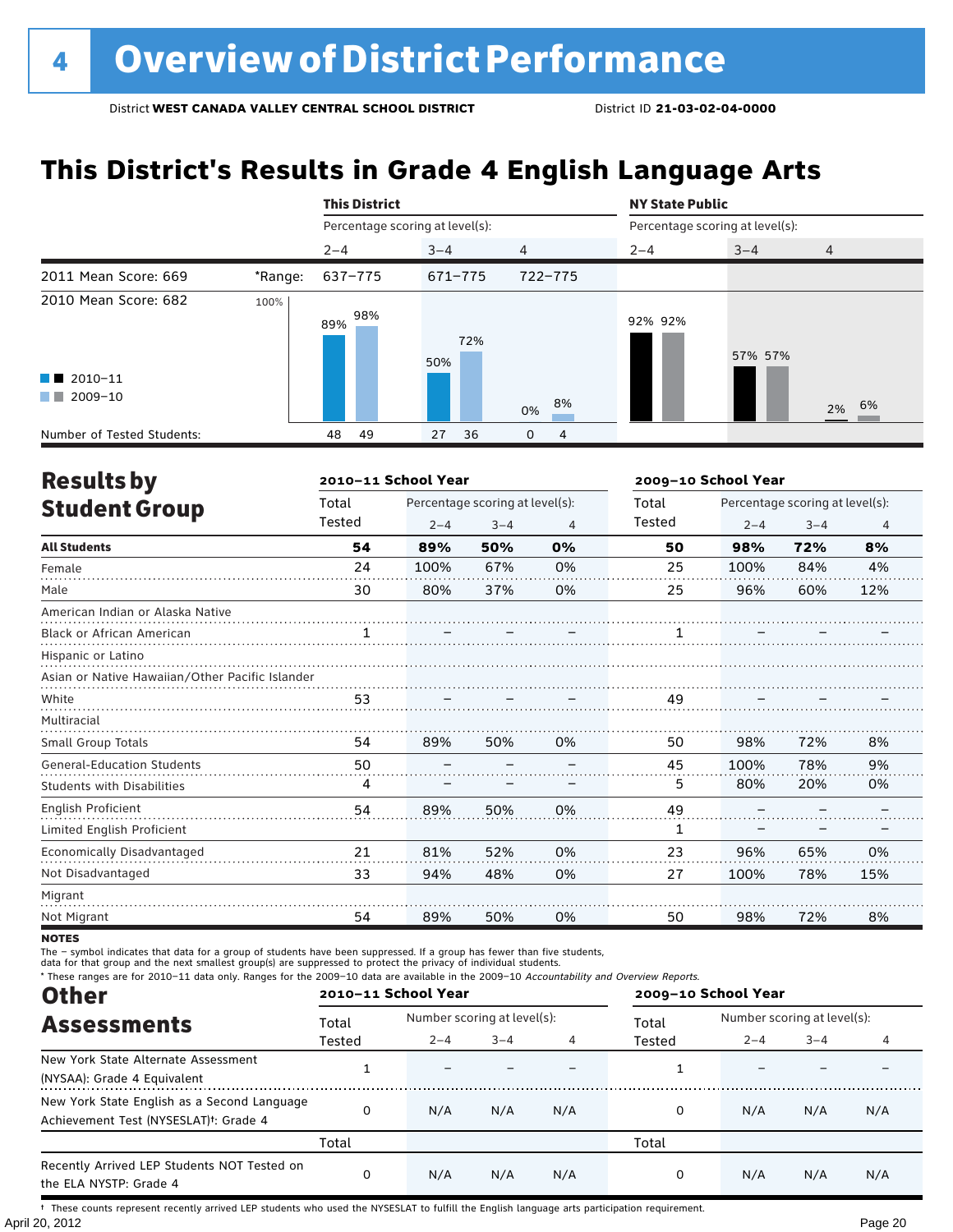# **This District's Results in Grade 4 Mathematics**

|                                                |         | <b>This District</b>            |          |          | <b>NY State Public</b>          |         |         |  |  |
|------------------------------------------------|---------|---------------------------------|----------|----------|---------------------------------|---------|---------|--|--|
|                                                |         | Percentage scoring at level(s): |          |          | Percentage scoring at level(s): |         |         |  |  |
|                                                |         | $2 - 4$                         | $3 - 4$  | 4        | $2 - 4$                         | $3 - 4$ | 4       |  |  |
| 2011 Mean Score: 695                           | *Range: | 636-800                         | 676-800  | 707-800  |                                 |         |         |  |  |
| 2010 Mean Score: 702<br>$\blacksquare$ 2010-11 | 100%    | 96% 98%                         | 80% 80%  | 37% 42%  | 94% 95%                         | 67% 64% | 27% 26% |  |  |
| 2009-10<br>a kacamatan                         |         |                                 |          |          |                                 |         |         |  |  |
| Number of Tested Students:                     |         | 49<br>52                        | 43<br>40 | 20<br>21 |                                 |         |         |  |  |

| <b>Results by</b>                               |        | 2010-11 School Year |                                 |     | 2009-10 School Year |                                 |         |                |  |
|-------------------------------------------------|--------|---------------------|---------------------------------|-----|---------------------|---------------------------------|---------|----------------|--|
| <b>Student Group</b>                            | Total  |                     | Percentage scoring at level(s): |     | Total               | Percentage scoring at level(s): |         |                |  |
|                                                 | Tested | $2 - 4$             | $3 - 4$                         | 4   | Tested              | $2 - 4$                         | $3 - 4$ | $\overline{4}$ |  |
| <b>All Students</b>                             | 54     | 96%                 | 80%                             | 37% | 50                  | 98%                             | 80%     | 42%            |  |
| Female                                          | 24     | 100%                | 88%                             | 46% | 25                  | 100%                            | 80%     | 28%            |  |
| Male                                            | 30     | 93%                 | 73%                             | 30% | 25                  | 96%                             | 80%     | 56%            |  |
| American Indian or Alaska Native                |        |                     |                                 |     |                     |                                 |         |                |  |
| <b>Black or African American</b>                | 1      |                     |                                 |     |                     |                                 |         |                |  |
| Hispanic or Latino                              |        |                     |                                 |     |                     |                                 |         |                |  |
| Asian or Native Hawaiian/Other Pacific Islander |        |                     |                                 |     |                     |                                 |         |                |  |
| White                                           | 53     |                     |                                 |     | 49                  |                                 |         |                |  |
| Multiracial                                     |        |                     |                                 |     |                     |                                 |         |                |  |
| Small Group Totals                              | 54     | 96%                 | 80%                             | 37% | 50                  | 98%                             | 80%     | 42%            |  |
| <b>General-Education Students</b>               | 50     |                     |                                 |     | 45                  | 100%                            | 82%     | 44%            |  |
| <b>Students with Disabilities</b>               | 4      |                     |                                 |     | 5.                  | 80%                             | 60%     | 20%            |  |
| <b>English Proficient</b>                       | 54     | 96%                 | 80%                             | 37% | 49                  |                                 |         |                |  |
| Limited English Proficient                      |        |                     |                                 |     | 1                   |                                 |         |                |  |
| Economically Disadvantaged                      | 21     | 100%                | 81%                             | 29% | 23                  | 96%                             | 74%     | 30%            |  |
| Not Disadvantaged                               | 33     | 94%                 | 79%                             | 42% | 27                  | 100%                            | 85%     | 52%            |  |
| Migrant                                         |        |                     |                                 |     |                     |                                 |         |                |  |
| Not Migrant                                     | 54     | 96%                 | 80%                             | 37% | 50                  | 98%                             | 80%     | 42%            |  |

**NOTES** 

The – symbol indicates that data for a group of students have been suppressed. If a group has fewer than five students,

data for that group and the next smallest group(s) are suppressed to protect the privacy of individual students.

\* These ranges are for 2010–11 data only. Ranges for the 2009–10 data are available in the 2009–10 Accountability and Overview Reports.

| <b>Other</b>                                                       |        | 2010-11 School Year                                                 |         |                          | 2009-10 School Year |                          |                          |                          |
|--------------------------------------------------------------------|--------|---------------------------------------------------------------------|---------|--------------------------|---------------------|--------------------------|--------------------------|--------------------------|
| <b>Assessments</b>                                                 | Total  | Number scoring at level(s):<br>Number scoring at level(s):<br>Total |         |                          |                     |                          |                          |                          |
|                                                                    | Tested | $2 - 4$                                                             | $3 - 4$ |                          | Tested              | $2 - 4$                  | $3 - 4$                  |                          |
| New York State Alternate Assessment<br>(NYSAA): Grade 4 Equivalent |        | $\overline{\phantom{0}}$                                            |         | $\overline{\phantom{0}}$ |                     | $\overline{\phantom{0}}$ | $\overline{\phantom{0}}$ | $\overline{\phantom{0}}$ |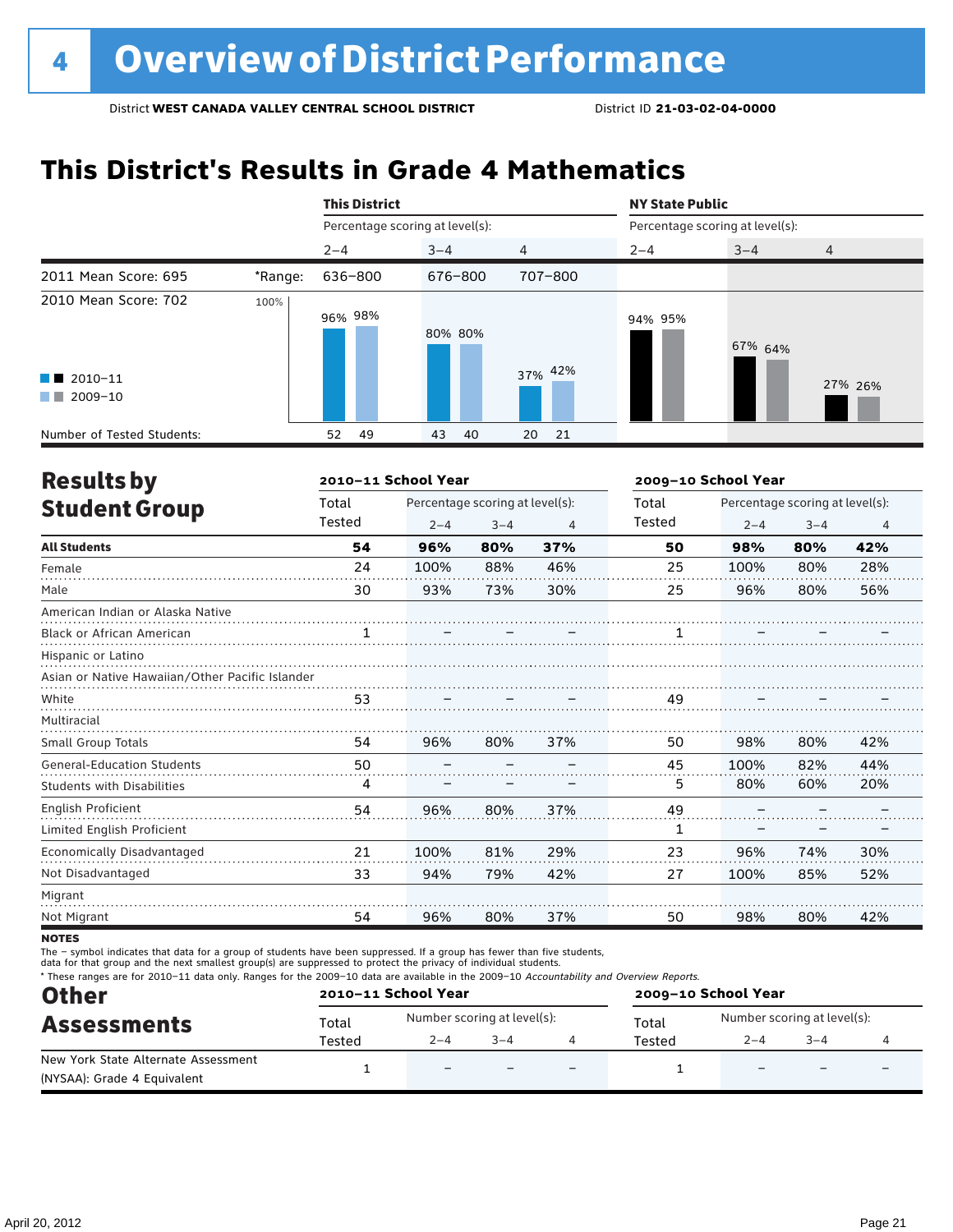# **This District's Results in Grade 4 Science**

|                                                                         |        | <b>This District</b>            |            |            |                                 | <b>NY State Public</b> |                |  |  |
|-------------------------------------------------------------------------|--------|---------------------------------|------------|------------|---------------------------------|------------------------|----------------|--|--|
|                                                                         |        | Percentage scoring at level(s): |            |            | Percentage scoring at level(s): |                        |                |  |  |
|                                                                         |        | $2 - 4$                         | $3 - 4$    | 4          | $2 - 4$                         | $3 - 4$                | $\overline{4}$ |  |  |
| 2011 Mean Score: 82                                                     | Range: | $45 - 100$                      | $65 - 100$ | $85 - 100$ |                                 |                        |                |  |  |
| 2010 Mean Score: 87<br>$\blacksquare$ 2010-11<br>2009-10<br>a kacamatan | 100%   | 100%100%                        | 94% 98%    | 71%<br>52% | 98% 97%                         | 88% 88%                | 52% 55%        |  |  |
| Number of Tested Students:                                              |        | 49<br>54                        | 51<br>48   | 28<br>35   |                                 |                        |                |  |  |

| <b>Results by</b>                               |        | 2010-11 School Year |                                 |     |        | 2009-10 School Year |                                 |                |  |
|-------------------------------------------------|--------|---------------------|---------------------------------|-----|--------|---------------------|---------------------------------|----------------|--|
| <b>Student Group</b>                            | Total  |                     | Percentage scoring at level(s): |     | Total  |                     | Percentage scoring at level(s): |                |  |
|                                                 | Tested | $2 - 4$             | $3 - 4$                         | 4   | Tested | $2 - 4$             | $3 - 4$                         | $\overline{4}$ |  |
| <b>All Students</b>                             | 54     | 100%                | 94%                             | 52% | 49     | 100%                | 98%                             | 71%            |  |
| Female                                          | 24     | 100%                | 100%                            | 67% | 24     | 100%                | 100%                            | 71%            |  |
| Male                                            | 30     | 100%                | 90%                             | 40% | 25     | 100%                | 96%                             | 72%            |  |
| American Indian or Alaska Native                |        |                     |                                 |     |        |                     |                                 |                |  |
| <b>Black or African American</b>                |        |                     |                                 |     |        |                     |                                 |                |  |
| Hispanic or Latino                              |        |                     |                                 |     |        |                     |                                 |                |  |
| Asian or Native Hawaiian/Other Pacific Islander |        |                     |                                 |     |        |                     |                                 |                |  |
| White                                           | 53     |                     |                                 |     | 48     |                     |                                 |                |  |
| Multiracial                                     |        |                     |                                 |     |        |                     |                                 |                |  |
| Small Group Totals                              | 54     | 100%                | 94%                             | 52% | 49     | 100%                | 98%                             | 71%            |  |
| <b>General-Education Students</b>               | 50     |                     |                                 |     | 44     | 100%                | 100%                            | 70%            |  |
| <b>Students with Disabilities</b>               | 4      |                     |                                 |     | 5.     | 100%                | 80%                             | 80%            |  |
| <b>English Proficient</b>                       | 54     | 100%                | 94%                             | 52% | 48     |                     |                                 |                |  |
| Limited English Proficient                      |        |                     |                                 |     | 1      |                     |                                 |                |  |
| Economically Disadvantaged                      | 21     | 100%                | 100%                            | 57% | 22     | 100%                | 95%                             | 68%            |  |
| Not Disadvantaged                               | 33     | 100%                | 91%                             | 48% | 27     | 100%                | 100%                            | 74%            |  |
| Migrant                                         |        |                     |                                 |     |        |                     |                                 |                |  |
| Not Migrant                                     | 54     | 100%                | 94%                             | 52% | 49     | 100%                | 98%                             | 71%            |  |

**NOTES** 

The – symbol indicates that data for a group of students have been suppressed. If a group has fewer than five students,<br>data for that group and the next smallest group(s) are suppressed to protect the privacy of individual

| <b>Other</b>                        |        | 2010-11 School Year         |         |                          | 2009-10 School Year |                                                        |  |  |
|-------------------------------------|--------|-----------------------------|---------|--------------------------|---------------------|--------------------------------------------------------|--|--|
| <b>Assessments</b>                  | Total  | Number scoring at level(s): |         |                          | Total               | Number scoring at level(s):<br>$3 - 4$<br>$2 - 4$<br>- |  |  |
|                                     | Tested | $2 - 4$                     | $3 - 4$ |                          | Tested              |                                                        |  |  |
| New York State Alternate Assessment |        | $\overline{\phantom{0}}$    |         | $\overline{\phantom{0}}$ |                     |                                                        |  |  |
| (NYSAA): Grade 4 Equivalent         |        |                             |         |                          |                     |                                                        |  |  |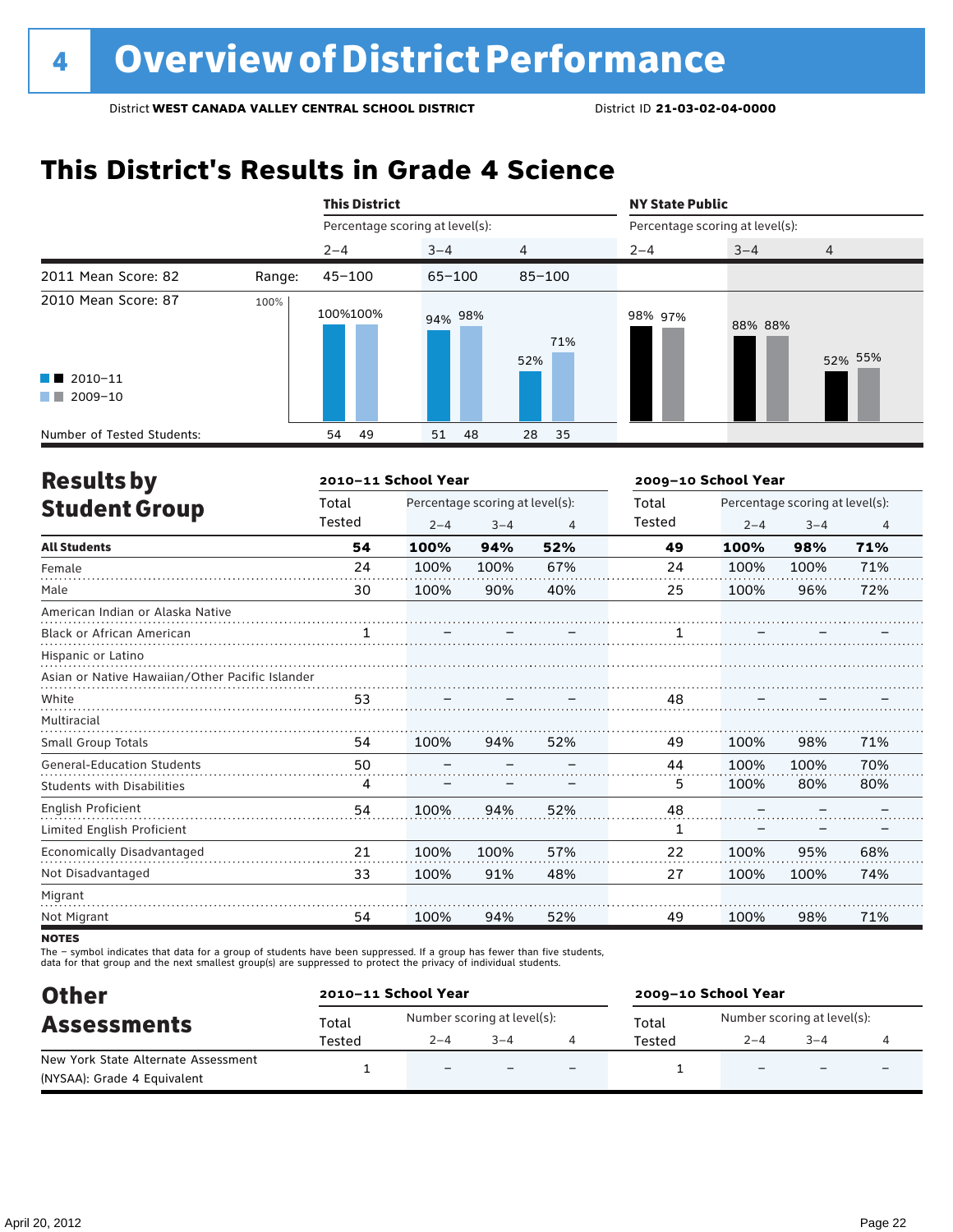### **This District's Results in Grade 5 English Language Arts**

|                                                                          |         | <b>This District</b>            |            |                | <b>NY State Public</b> |                                 |                |  |  |
|--------------------------------------------------------------------------|---------|---------------------------------|------------|----------------|------------------------|---------------------------------|----------------|--|--|
|                                                                          |         | Percentage scoring at level(s): |            |                |                        | Percentage scoring at level(s): |                |  |  |
|                                                                          |         | $2 - 4$                         | $3 - 4$    | $\overline{4}$ | $2 - 4$                | $3 - 4$                         | $\overline{4}$ |  |  |
| 2011 Mean Score: 669                                                     | *Range: | 648-795                         | 668-795    | 700-795        |                        |                                 |                |  |  |
| 2010 Mean Score: 673<br>$\blacksquare$ 2010-11<br>2009-10<br>a kacamatan | 100%    | 94% 91%                         | 59%<br>46% | 16%<br>6%      | 89% 88%                | 54% 52%                         | 13%<br>4%      |  |  |
| Number of Tested Students:                                               |         | 52<br>46                        | 26<br>29   | 3<br>9         |                        |                                 |                |  |  |

| <b>Results by</b>                               |              | 2010-11 School Year |                                 |    | 2009-10 School Year |                                 |         |                |  |  |
|-------------------------------------------------|--------------|---------------------|---------------------------------|----|---------------------|---------------------------------|---------|----------------|--|--|
| <b>Student Group</b>                            | Total        |                     | Percentage scoring at level(s): |    | Total               | Percentage scoring at level(s): |         |                |  |  |
|                                                 | Tested       | $2 - 4$             | $3 - 4$                         | 4  | <b>Tested</b>       | $2 - 4$                         | $3 - 4$ | $\overline{4}$ |  |  |
| <b>All Students</b>                             | 49           | 94%                 | 59%                             | 6% | 57                  | 91%                             | 46%     | 16%            |  |  |
| Female                                          | 23           | 96%                 | 65%                             | 4% | 37                  | 86%                             | 46%     | 19%            |  |  |
| Male                                            | 26           | 92%                 | 54%                             | 8% | 20                  | 100%                            | 45%     | 10%            |  |  |
| American Indian or Alaska Native                |              |                     |                                 |    |                     |                                 |         |                |  |  |
| <b>Black or African American</b>                | $\mathbf{1}$ |                     |                                 |    |                     |                                 |         |                |  |  |
| Hispanic or Latino                              |              |                     |                                 |    |                     |                                 |         |                |  |  |
| Asian or Native Hawaiian/Other Pacific Islander |              |                     |                                 |    |                     |                                 |         |                |  |  |
| White                                           | 48           |                     |                                 |    | 56                  |                                 |         |                |  |  |
| Multiracial                                     |              |                     |                                 |    |                     |                                 |         |                |  |  |
| Small Group Totals                              | 49           | 94%                 | 59%                             | 6% | 57                  | 91%                             | 46%     | 16%            |  |  |
| <b>General-Education Students</b>               | 45           |                     |                                 |    | 54                  |                                 |         |                |  |  |
| <b>Students with Disabilities</b>               | 4            |                     |                                 |    | 3                   |                                 |         |                |  |  |
| English Proficient                              | 49           | 94%                 | 59%                             | 6% | 57                  | 91%                             | 46%     | 16%            |  |  |
| Limited English Proficient                      |              |                     |                                 |    |                     |                                 |         |                |  |  |
| Economically Disadvantaged                      | 24           | 88%                 | 50%                             | 8% | 27                  | 93%                             | 48%     | 19%            |  |  |
| Not Disadvantaged                               | 25           | 100%                | 68%                             | 4% | 30                  | 90%                             | 43%     | 13%            |  |  |
| Migrant                                         |              |                     |                                 |    |                     |                                 |         |                |  |  |
| Not Migrant                                     | 49           | 94%                 | 59%                             | 6% | 57                  | 91%                             | 46%     | 16%            |  |  |

**NOTES** 

The – symbol indicates that data for a group of students have been suppressed. If a group has fewer than five students,

data for that group and the next smallest group(s) are suppressed to protect the privacy of individual students.

\* These ranges are for 2010–11 data only. Ranges for the 2009–10 data are available in the 2009–10 Accountability and Overview Reports.

| <b>Other</b>                                                                                      | 2010-11 School Year |                             |         |     | 2009-10 School Year |                             |         |     |
|---------------------------------------------------------------------------------------------------|---------------------|-----------------------------|---------|-----|---------------------|-----------------------------|---------|-----|
| <b>Assessments</b>                                                                                | Total               | Number scoring at level(s): |         |     | Total               | Number scoring at level(s): |         |     |
|                                                                                                   | Tested              | $2 - 4$                     | $3 - 4$ |     | Tested              | $2 - 4$                     | $3 - 4$ |     |
| New York State Alternate Assessment<br>(NYSAA): Grade 5 Equivalent                                |                     |                             |         |     | 0                   |                             |         |     |
| New York State English as a Second Language<br>Achievement Test (NYSESLAT) <sup>t</sup> : Grade 5 |                     | N/A                         | N/A     | N/A | 0                   | N/A                         | N/A     | N/A |
|                                                                                                   | Total               |                             |         |     | Total               |                             |         |     |
| Recently Arrived LEP Students NOT Tested on<br>the ELA NYSTP: Grade 5                             |                     | N/A                         | N/A     | N/A | 0                   | N/A                         | N/A     | N/A |

April 20, 2012 Page 23 † These counts represent recently arrived LEP students who used the NYSESLAT to fulfill the English language arts participation requirement.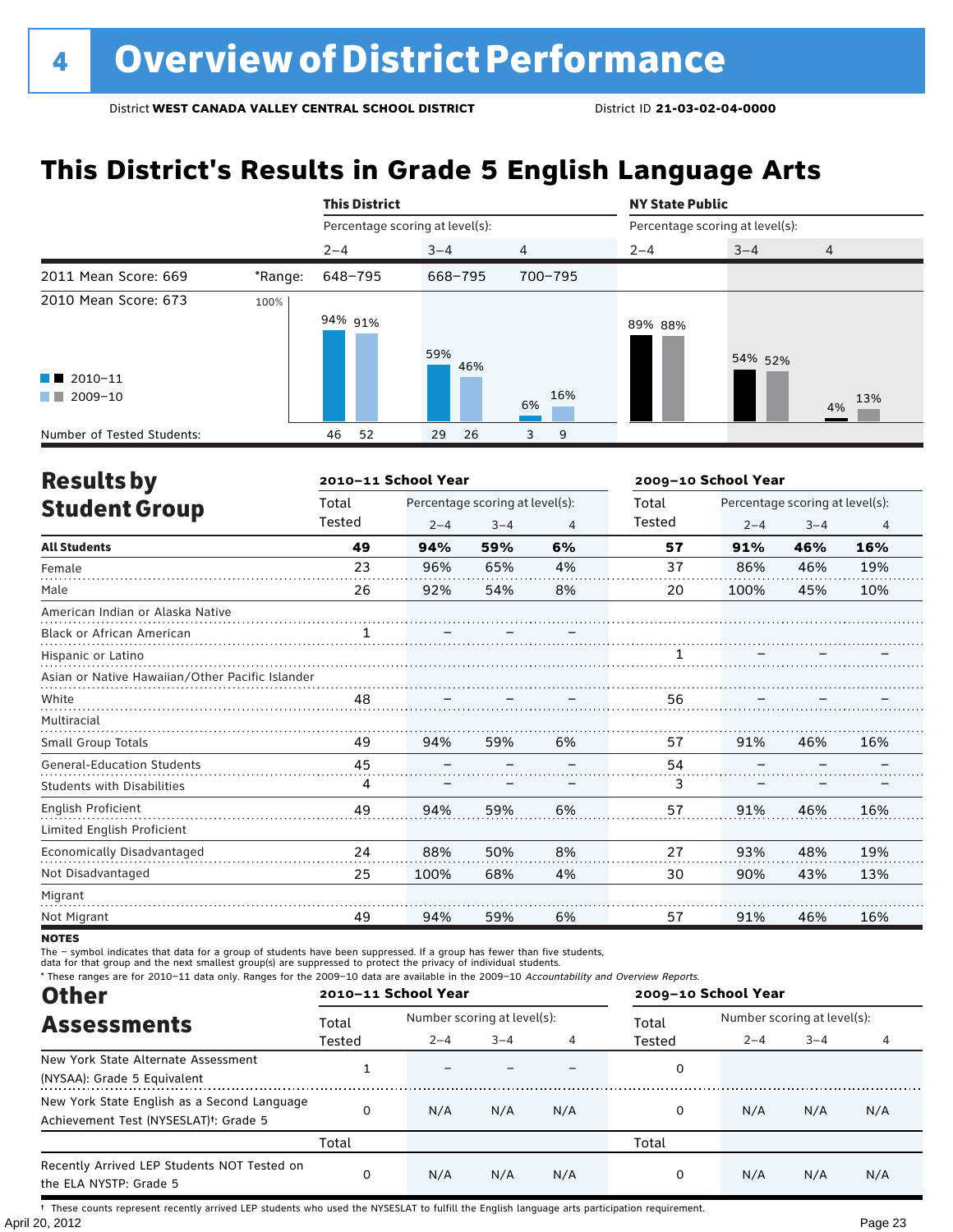# **This District's Results in Grade 5 Mathematics**

|                                                                                                                                                                                                                                                 |         | <b>This District</b>            |            |          |                                 | <b>NY State Public</b> |         |  |  |
|-------------------------------------------------------------------------------------------------------------------------------------------------------------------------------------------------------------------------------------------------|---------|---------------------------------|------------|----------|---------------------------------|------------------------|---------|--|--|
|                                                                                                                                                                                                                                                 |         | Percentage scoring at level(s): |            |          | Percentage scoring at level(s): |                        |         |  |  |
|                                                                                                                                                                                                                                                 |         | $2 - 4$                         | $3 - 4$    | 4        | $2 - 4$                         | $3 - 4$                | 4       |  |  |
| 2011 Mean Score: 698                                                                                                                                                                                                                            | *Range: | 640-780                         | 676-780    | 707-780  |                                 |                        |         |  |  |
| 2010 Mean Score: 683<br>$\blacksquare$ 2010-11                                                                                                                                                                                                  | 100%    | 98% 98%                         | 86%<br>63% | 39%      | 94% 94%                         | 66% 65%                |         |  |  |
| 2009-10<br><b>The Contract of the Contract of the Contract of the Contract of the Contract of the Contract of the Contract of the Contract of the Contract of the Contract of the Contract of the Contract of The Contract of The Contract </b> |         |                                 |            | 19%      |                                 |                        | 23% 24% |  |  |
| Number of Tested Students:                                                                                                                                                                                                                      |         | 56<br>48                        | 36<br>42   | 19<br>11 |                                 |                        |         |  |  |

| <b>Results by</b>                               |        | 2010-11 School Year |                                 |     | 2009-10 School Year |                                 |         |                |
|-------------------------------------------------|--------|---------------------|---------------------------------|-----|---------------------|---------------------------------|---------|----------------|
| <b>Student Group</b>                            | Total  |                     | Percentage scoring at level(s): |     | Total               | Percentage scoring at level(s): |         |                |
|                                                 | Tested | $2 - 4$             | $3 - 4$                         | 4   | Tested              | $2 - 4$                         | $3 - 4$ | $\overline{4}$ |
| <b>All Students</b>                             | 49     | 98%                 | 86%                             | 39% | 57                  | 98%                             | 63%     | 19%            |
| Female                                          | 23     | 100%                | 87%                             | 39% | 37                  | 97%                             | 59%     | 27%            |
| Male                                            | 26     | 96%                 | 85%                             | 38% | 20                  | 100%                            | 70%     | 5%             |
| American Indian or Alaska Native                |        |                     |                                 |     |                     |                                 |         |                |
| Black or African American                       |        |                     |                                 |     |                     |                                 |         |                |
| Hispanic or Latino                              |        |                     |                                 |     |                     |                                 |         |                |
| Asian or Native Hawaiian/Other Pacific Islander |        |                     |                                 |     |                     |                                 |         |                |
| White                                           | 48     |                     |                                 |     | 56                  |                                 |         |                |
| Multiracial                                     |        |                     |                                 |     |                     |                                 |         |                |
| Small Group Totals                              | 49     | 98%                 | 86%                             | 39% | 57                  | 98%                             | 63%     | 19%            |
| <b>General-Education Students</b>               | 45     |                     |                                 |     | 54                  |                                 |         |                |
| <b>Students with Disabilities</b>               | 4      |                     |                                 |     | 3                   |                                 |         |                |
| English Proficient                              | 49     | 98%                 | 86%                             | 39% | 57                  | 98%                             | 63%     | 19%            |
| Limited English Proficient                      |        |                     |                                 |     |                     |                                 |         |                |
| Economically Disadvantaged                      | 24     | 96%                 | 83%                             | 38% | 27                  | 96%                             | 59%     | 22%            |
| Not Disadvantaged                               | 25     | 100%                | 88%                             | 40% | 30                  | 100%                            | 67%     | 17%            |
| Migrant                                         |        |                     |                                 |     |                     |                                 |         |                |
| Not Migrant                                     | 49     | 98%                 | 86%                             | 39% | 57                  | 98%                             | 63%     | 19%            |

**NOTES** 

The – symbol indicates that data for a group of students have been suppressed. If a group has fewer than five students,<br>data for that group and the next smallest group(s) are suppressed to protect the privacy of individual

\* These ranges are for 2010–11 data only. Ranges for the 2009–10 data are available in the 2009–10 Accountability and Overview Reports.

| <b>Other</b>                        | 2010-11 School Year |                             |         |                          | 2009-10 School Year |                             |         |  |  |
|-------------------------------------|---------------------|-----------------------------|---------|--------------------------|---------------------|-----------------------------|---------|--|--|
| <b>Assessments</b>                  | Total               | Number scoring at level(s): |         |                          | Total               | Number scoring at level(s): |         |  |  |
|                                     | Tested              | $2 - 4$                     | $3 - 4$ |                          | Tested              | $2 - 4$                     | $3 - 4$ |  |  |
| New York State Alternate Assessment |                     | $\overline{\phantom{0}}$    |         | $\overline{\phantom{0}}$ |                     |                             |         |  |  |
| (NYSAA): Grade 5 Equivalent         |                     |                             |         |                          |                     |                             |         |  |  |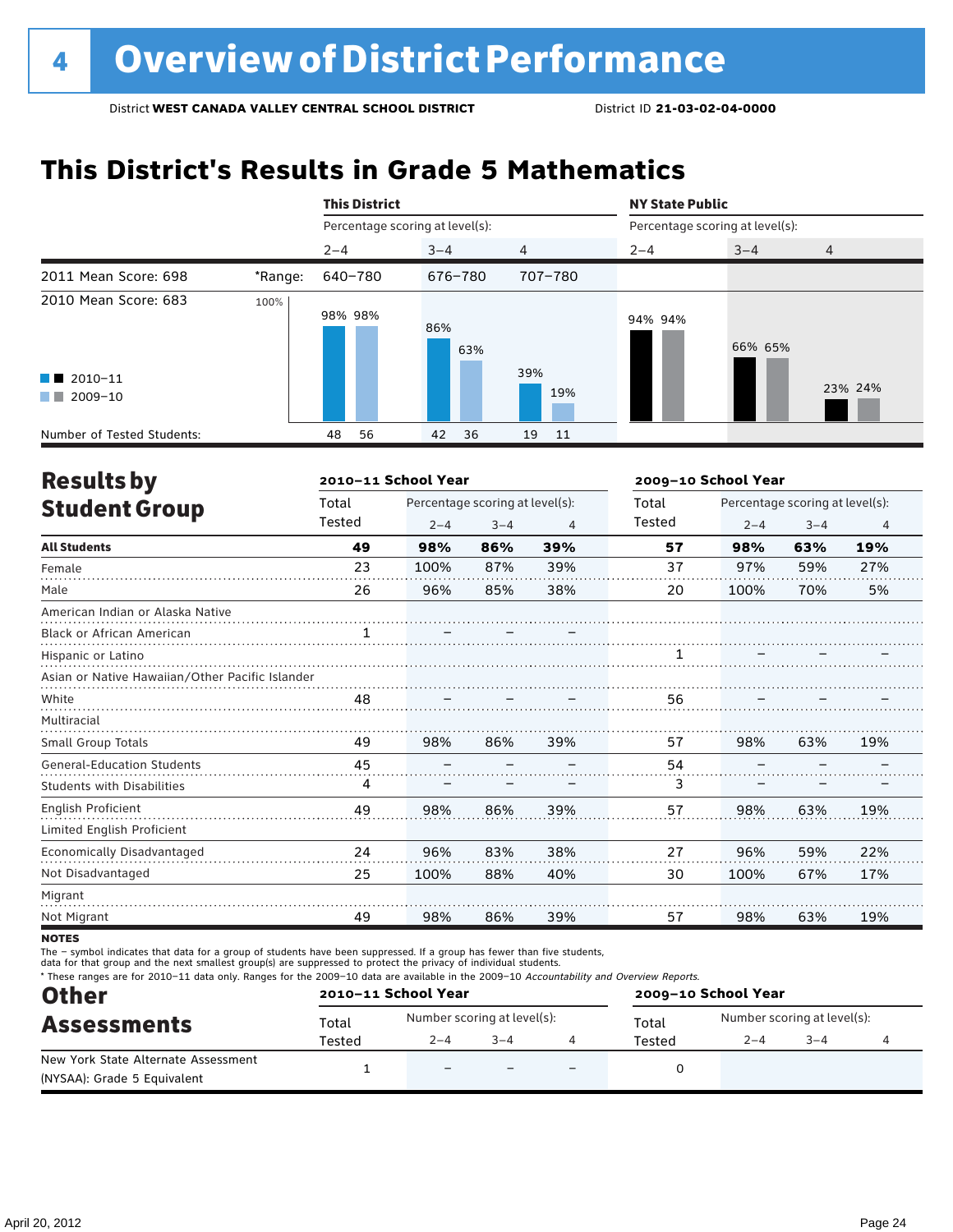### **This District's Results in Grade 6 English Language Arts**

|                                                                      |         | <b>This District</b>            |           |                |                                 | <b>NY State Public</b> |                |  |  |
|----------------------------------------------------------------------|---------|---------------------------------|-----------|----------------|---------------------------------|------------------------|----------------|--|--|
|                                                                      |         | Percentage scoring at level(s): |           |                | Percentage scoring at level(s): |                        |                |  |  |
|                                                                      |         | $2 - 4$                         | $3 - 4$   | $\overline{4}$ | $2 - 4$                         | $3 - 4$                | $\overline{4}$ |  |  |
| 2011 Mean Score: 665                                                 | *Range: | 644-785                         | 662-785   | 694-785        |                                 |                        |                |  |  |
| 2010 Mean Score: 664<br>$\blacksquare$ 2010-11<br>2009-10<br>and the | 100%    | 95% 96%                         | 60% 62%   | 2% 4%          | 88% 89%                         | 56% 54%                | 4% 7%          |  |  |
| Number of Tested Students:                                           |         | 48<br>55                        | 35<br>-31 | 2              |                                 |                        |                |  |  |

| <b>Results by</b>                               |        | 2010-11 School Year |                                 |    | 2009-10 School Year |                                 |         |                |  |  |
|-------------------------------------------------|--------|---------------------|---------------------------------|----|---------------------|---------------------------------|---------|----------------|--|--|
| <b>Student Group</b>                            | Total  |                     | Percentage scoring at level(s): |    | Total               | Percentage scoring at level(s): |         |                |  |  |
|                                                 | Tested | $2 - 4$             | $3 - 4$                         | 4  | Tested              | $2 - 4$                         | $3 - 4$ | $\overline{4}$ |  |  |
| <b>All Students</b>                             | 58     | 95%                 | 60%                             | 2% | 50                  | 96%                             | 62%     | 4%             |  |  |
| Female                                          | 40     | 93%                 | 65%                             | 0% | 26                  | 100%                            | 69%     | 0%             |  |  |
| Male                                            | 18     | 100%                | 50%                             | 6% | 24                  | 92%                             | 54%     | 8%             |  |  |
| American Indian or Alaska Native                |        |                     |                                 |    |                     |                                 |         |                |  |  |
| <b>Black or African American</b>                |        |                     |                                 |    |                     |                                 |         |                |  |  |
| Hispanic or Latino                              | 1      |                     |                                 |    |                     |                                 |         |                |  |  |
| Asian or Native Hawaiian/Other Pacific Islander |        |                     |                                 |    |                     |                                 |         |                |  |  |
| White                                           | 55     |                     |                                 |    | 49                  |                                 |         |                |  |  |
| Multiracial                                     | 2      |                     |                                 |    |                     |                                 |         |                |  |  |
| <b>Small Group Totals</b>                       | 58     | 95%                 | 60%                             | 2% | 50                  | 96%                             | 62%     | 4%             |  |  |
| <b>General-Education Students</b>               | 54     |                     |                                 |    | 45                  | 98%                             | 69%     | 4%             |  |  |
| <b>Students with Disabilities</b>               | 4      |                     |                                 |    | 5                   | 80%                             | 0%      | 0%             |  |  |
| English Proficient                              | 58     | 95%                 | 60%                             | 2% | 49                  |                                 |         |                |  |  |
| Limited English Proficient                      |        |                     |                                 |    | 1                   |                                 |         |                |  |  |
| Economically Disadvantaged                      | 24     | 96%                 | 50%                             | 0% | 18                  | 100%                            | 56%     | 6%             |  |  |
| Not Disadvantaged                               | 34     | 94%                 | 68%                             | 3% | 32                  | 94%                             | 66%     | 3%             |  |  |
| Migrant                                         |        |                     |                                 |    |                     |                                 |         |                |  |  |
| Not Migrant                                     | 58     | 95%                 | 60%                             | 2% | 50                  | 96%                             | 62%     | 4%             |  |  |

**NOTES** 

The – symbol indicates that data for a group of students have been suppressed. If a group has fewer than five students,

data for that group and the next smallest group(s) are suppressed to protect the privacy of individual students.

\* These ranges are for 2010–11 data only. Ranges for the 2009–10 data are available in the 2009–10 Accountability and Overview Reports.

| <b>Other</b>                                                                                      | 2010-11 School Year |                             |         |     | 2009-10 School Year |                             |         |     |
|---------------------------------------------------------------------------------------------------|---------------------|-----------------------------|---------|-----|---------------------|-----------------------------|---------|-----|
| <b>Assessments</b>                                                                                | Total               | Number scoring at level(s): |         |     | Total               | Number scoring at level(s): |         |     |
|                                                                                                   | Tested              | $2 - 4$                     | $3 - 4$ |     | Tested              | $2 - 4$                     | $3 - 4$ |     |
| New York State Alternate Assessment<br>(NYSAA): Grade 6 Equivalent                                |                     |                             |         |     | 0                   |                             |         |     |
| New York State English as a Second Language<br>Achievement Test (NYSESLAT) <sup>†</sup> : Grade 6 |                     | N/A                         | N/A     | N/A | 0                   | N/A                         | N/A     | N/A |
|                                                                                                   | Total               |                             |         |     | Total               |                             |         |     |
| Recently Arrived LEP Students NOT Tested on<br>the ELA NYSTP: Grade 6                             |                     | N/A                         | N/A     | N/A | 0                   | N/A                         | N/A     | N/A |

April 20, 2012 Page 25 † These counts represent recently arrived LEP students who used the NYSESLAT to fulfill the English language arts participation requirement.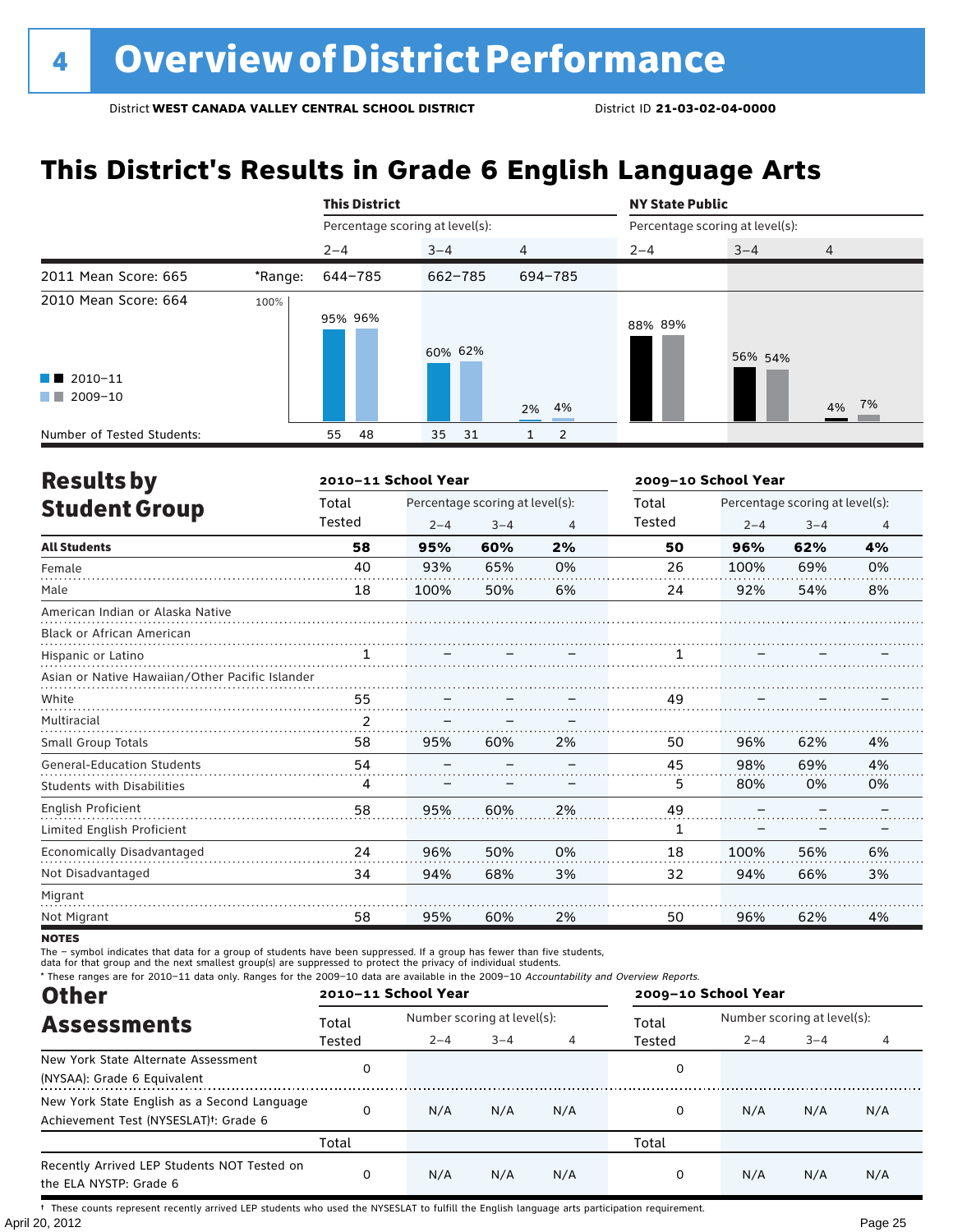# **This District's Results in Grade 6 Mathematics**

|                                                  |         | <b>This District</b>            |            |                |                                 |         |                |  |
|--------------------------------------------------|---------|---------------------------------|------------|----------------|---------------------------------|---------|----------------|--|
|                                                  |         | Percentage scoring at level(s): |            |                | Percentage scoring at level(s): |         |                |  |
|                                                  |         | $2 - 4$                         | $3 - 4$    | $\overline{4}$ | $2 - 4$                         | $3 - 4$ | $\overline{4}$ |  |
| 2011 Mean Score: 692                             | *Range: | 640-780                         | 674-780    | 700-780        |                                 |         |                |  |
| 2010 Mean Score: 687                             | 100%    | 98% 98%                         | 76%<br>64% |                | 92% 92%                         | 63% 61% |                |  |
| $\blacksquare$ 2010-11<br>2009-10<br>a kacamatan |         |                                 |            | 36%<br>26%     |                                 |         | 26% 27%        |  |
| Number of Tested Students:                       |         | 49<br>57                        | 32<br>44   | 21<br>13       |                                 |         |                |  |

| <b>Results by</b>                               |              | 2010-11 School Year |                                 |                | 2009-10 School Year |         |                                 |                |
|-------------------------------------------------|--------------|---------------------|---------------------------------|----------------|---------------------|---------|---------------------------------|----------------|
| <b>Student Group</b>                            | Total        |                     | Percentage scoring at level(s): |                | Total               |         | Percentage scoring at level(s): |                |
|                                                 | Tested       | $2 - 4$             | $3 - 4$                         | $\overline{4}$ | Tested              | $2 - 4$ | $3 - 4$                         | $\overline{4}$ |
| <b>All Students</b>                             | 58           | 98%                 | 76%                             | 36%            | 50                  | 98%     | 64%                             | 26%            |
| Female                                          | 40           | 98%                 | 78%                             | 38%            | 26                  | 100%    | 58%                             | 19%            |
| Male                                            | 18           | 100%                | 72%                             | 33%            | 24                  | 96%     | 71%                             | 33%            |
| American Indian or Alaska Native                |              |                     |                                 |                |                     |         |                                 |                |
| <b>Black or African American</b>                |              |                     |                                 |                |                     |         |                                 |                |
| Hispanic or Latino                              | $\mathbf{1}$ |                     |                                 |                |                     |         |                                 |                |
| Asian or Native Hawaiian/Other Pacific Islander |              |                     |                                 |                |                     |         |                                 |                |
| White                                           | 55           |                     |                                 |                | 49                  |         |                                 |                |
| Multiracial                                     | 2            |                     |                                 |                |                     |         |                                 |                |
| Small Group Totals                              | 58           | 98%                 | 76%                             | 36%            | 50                  | 98%     | 64%                             | 26%            |
| <b>General-Education Students</b>               | 54           |                     |                                 |                | 45                  | 100%    | 71%                             | 29%            |
| <b>Students with Disabilities</b>               | 4            |                     |                                 |                | 5                   | 80%     | 0%                              | 0%             |
| English Proficient                              | 58           | 98%                 | 76%                             | 36%            | 49                  |         |                                 |                |
| Limited English Proficient                      |              |                     |                                 |                | 1                   |         |                                 |                |
| Economically Disadvantaged                      | 24           | 100%                | 79%                             | 33%            | 18                  | 94%     | 56%                             | 22%            |
| Not Disadvantaged                               | 34           | 97%                 | 74%                             | 38%            | 32                  | 100%    | 69%                             | 28%            |
| Migrant                                         |              |                     |                                 |                |                     |         |                                 |                |
| Not Migrant                                     | 58           | 98%                 | 76%                             | 36%            | 50                  | 98%     | 64%                             | 26%            |

**NOTES** 

The – symbol indicates that data for a group of students have been suppressed. If a group has fewer than five students,

data for that group and the next smallest group(s) are suppressed to protect the privacy of individual students.

\* These ranges are for 2010–11 data only. Ranges for the 2009–10 data are available in the 2009–10 Accountability and Overview Reports.

| <b>Other</b>                                                       |        | 2010-11 School Year |                             | 2009-10 School Year |                             |         |  |  |
|--------------------------------------------------------------------|--------|---------------------|-----------------------------|---------------------|-----------------------------|---------|--|--|
| <b>Assessments</b>                                                 | Total  |                     | Number scoring at level(s): | Total               | Number scoring at level(s): |         |  |  |
|                                                                    | Tested | $2 - 4$             | $3 - 4$                     | Tested              | $2 - 4$                     | $3 - 4$ |  |  |
| New York State Alternate Assessment<br>(NYSAA): Grade 6 Equivalent |        |                     |                             |                     |                             |         |  |  |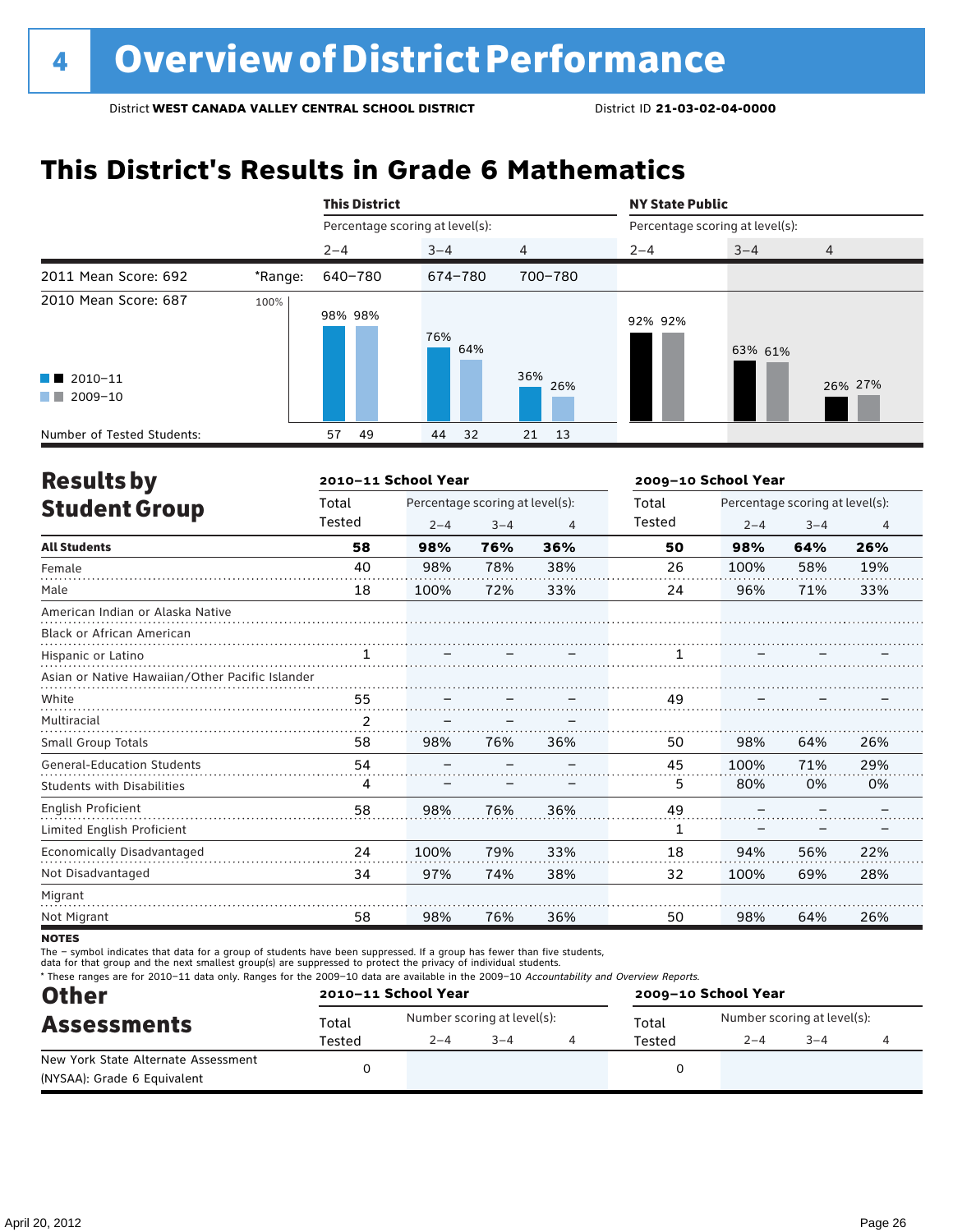### **This District's Results in Grade 7 English Language Arts**

|                                                                          |         | <b>This District</b>            |            |                | <b>NY State Public</b>          |         |        |
|--------------------------------------------------------------------------|---------|---------------------------------|------------|----------------|---------------------------------|---------|--------|
|                                                                          |         | Percentage scoring at level(s): |            |                | Percentage scoring at level(s): |         |        |
|                                                                          |         | $2 - 4$                         | $3 - 4$    | $\overline{4}$ | $2 - 4$                         | $3 - 4$ | 4      |
| 2011 Mean Score: 666                                                     | *Range: | 642-790                         | 665-790    | 698-790        |                                 |         |        |
| 2010 Mean Score: 665<br>$\blacksquare$ 2010-11<br>2009-10<br>a kacamatan | 100%    | 98% 91%                         | 57%<br>47% | 6%<br>2%       | 91% 90%                         | 48% 50% | 4% 11% |
| Number of Tested Students:                                               |         | 62<br>52                        | 30<br>32   | 4              |                                 |         |        |

| <b>Results by</b>                               |                | 2010-11 School Year |                                 | 2009-10 School Year |               |         |                                 |                |
|-------------------------------------------------|----------------|---------------------|---------------------------------|---------------------|---------------|---------|---------------------------------|----------------|
| <b>Student Group</b>                            | Total          |                     | Percentage scoring at level(s): |                     | Total         |         | Percentage scoring at level(s): |                |
|                                                 | Tested         | $2 - 4$             | $3 - 4$                         | 4                   | <b>Tested</b> | $2 - 4$ | $3 - 4$                         | $\overline{4}$ |
| <b>All Students</b>                             | 53             | 98%                 | 57%                             | 2%                  | 68            | 91%     | 47%                             | 6%             |
| Female                                          | 26             | 100%                | 65%                             | 4%                  | 30            | 93%     | 47%                             | 10%            |
| Male                                            | 27             | 96%                 | 48%                             | 0%                  | 38            | 89%     | 47%                             | 3%             |
| American Indian or Alaska Native                |                |                     |                                 |                     |               |         |                                 |                |
| <b>Black or African American</b>                |                |                     |                                 |                     |               |         |                                 |                |
| Hispanic or Latino                              | $\overline{2}$ |                     |                                 |                     |               |         |                                 |                |
| Asian or Native Hawaiian/Other Pacific Islander |                |                     |                                 |                     |               |         |                                 |                |
| White                                           | 50             |                     |                                 |                     | 68            | 91%     | 47%                             | 6%             |
| Multiracial                                     |                |                     |                                 |                     |               |         |                                 |                |
| Small Group Totals                              | 53             | 98%                 | 57%                             | 2%                  |               |         |                                 |                |
| <b>General-Education Students</b>               | 46             | 100%                | 65%                             | 2%                  | 61            | 97%     | 52%                             | 7%             |
| Students with Disabilities                      | 7              | 86%                 | 0%                              | 0%                  | 7             | 43%     | 0%                              | 0%             |
| <b>English Proficient</b>                       | 53             | 98%                 | 57%                             | 2%                  | 67            |         |                                 |                |
| Limited English Proficient                      |                |                     |                                 |                     | 1             |         |                                 |                |
| Economically Disadvantaged                      | 22             | 95%                 | 59%                             | 5%                  | 26            | 96%     | 54%                             | 8%             |
| Not Disadvantaged                               | 31             | 100%                | 55%                             | 0%                  | 42            | 88%     | 43%                             | 5%             |
| Migrant                                         |                |                     |                                 |                     |               |         |                                 |                |
| Not Migrant                                     | 53             | 98%                 | 57%                             | 2%                  | 68            | 91%     | 47%                             | 6%             |

**NOTES** 

The – symbol indicates that data for a group of students have been suppressed. If a group has fewer than five students,

data for that group and the next smallest group(s) are suppressed to protect the privacy of individual students.

\* These ranges are for 2010–11 data only. Ranges for the 2009–10 data are available in the 2009–10 Accountability and Overview Reports.

| <b>Other</b>                                                                                      |              | 2010-11 School Year |                             |     | 2009-10 School Year |                             |         |     |  |
|---------------------------------------------------------------------------------------------------|--------------|---------------------|-----------------------------|-----|---------------------|-----------------------------|---------|-----|--|
| <b>Assessments</b>                                                                                | Total        |                     | Number scoring at level(s): |     |                     | Number scoring at level(s): |         |     |  |
|                                                                                                   | Tested       | $2 - 4$             | $3 - 4$                     |     | Tested              | $2 - 4$                     | $3 - 4$ |     |  |
| New York State Alternate Assessment<br>(NYSAA): Grade 7 Equivalent                                |              |                     |                             |     | 4                   |                             |         |     |  |
| New York State English as a Second Language<br>Achievement Test (NYSESLAT) <sup>+</sup> : Grade 7 |              | N/A                 | N/A                         | N/A | 0                   | N/A                         | N/A     | N/A |  |
|                                                                                                   | Total        |                     |                             |     | Total               |                             |         |     |  |
| Recently Arrived LEP Students NOT Tested on<br>the ELA NYSTP: Grade 7                             | <sup>0</sup> | N/A                 | N/A                         | N/A | 0                   | N/A                         | N/A     | N/A |  |

April 20, 2012 Page 27 † These counts represent recently arrived LEP students who used the NYSESLAT to fulfill the English language arts participation requirement.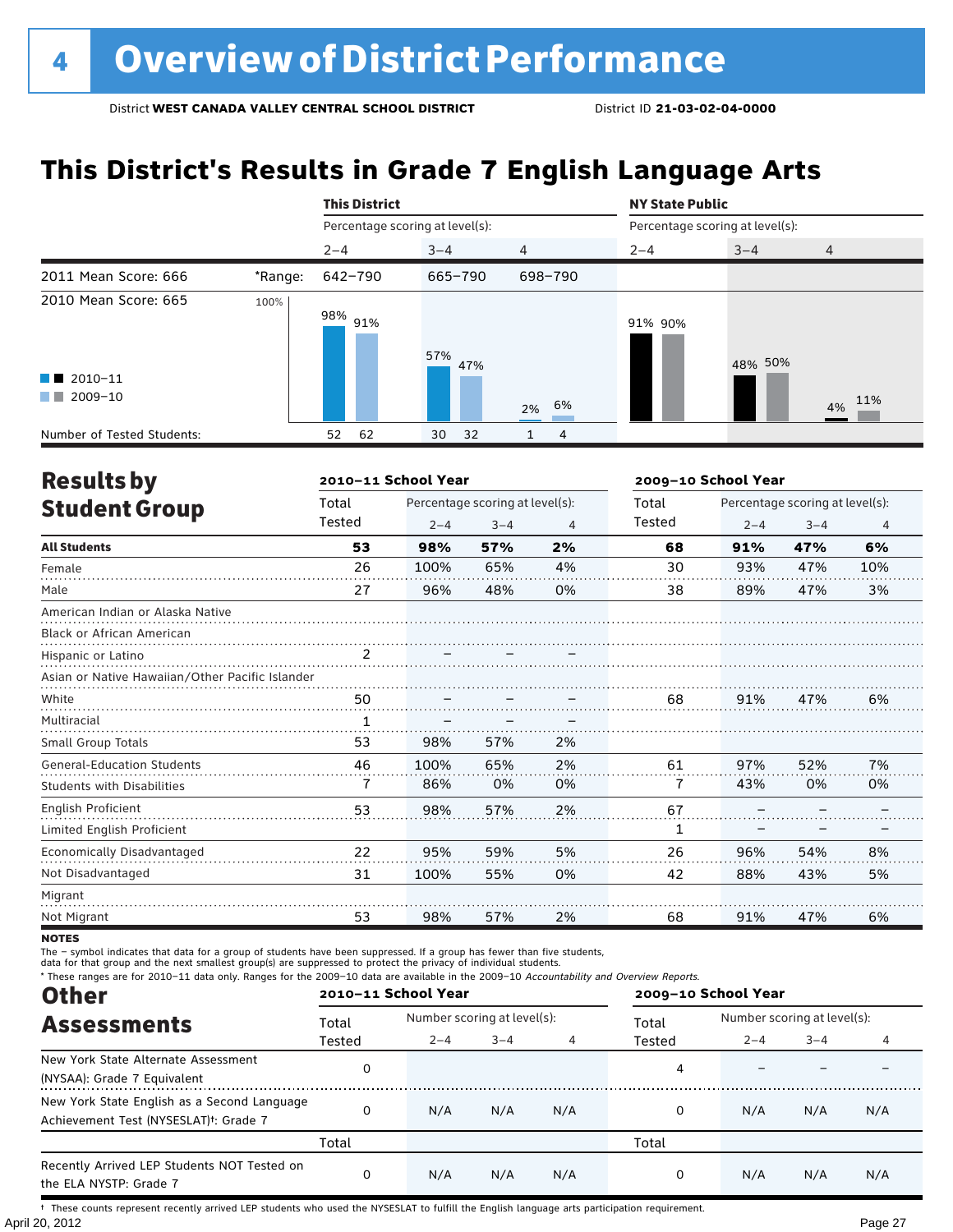# **This District's Results in Grade 7 Mathematics**

|                                                |         | <b>This District</b>            |          |                      | <b>NY State Public</b>          |         |                |  |
|------------------------------------------------|---------|---------------------------------|----------|----------------------|---------------------------------|---------|----------------|--|
|                                                |         | Percentage scoring at level(s): |          |                      | Percentage scoring at level(s): |         |                |  |
|                                                |         | $2 - 4$                         | $3 - 4$  | $\overline{4}$       | $2 - 4$                         | $3 - 4$ | $\overline{4}$ |  |
| 2011 Mean Score: 678                           | *Range: | 639-800                         | 670-800  | 694-800              |                                 |         |                |  |
| 2010 Mean Score: 669<br>$\blacksquare$ 2010-11 | 100%    | 98% 99%                         | 62% 57%  |                      | 92% 92%                         | 65% 62% |                |  |
| 2009-10<br>a kacamatan                         |         |                                 |          | 23%<br>7%            |                                 |         | 30% 29%        |  |
| Number of Tested Students:                     |         | 67<br>52                        | 33<br>39 | 12 <sup>2</sup><br>5 |                                 |         |                |  |

| <b>Results by</b>                               |                | 2010-11 School Year |                                 |     | 2009-10 School Year |         |                                 |                |
|-------------------------------------------------|----------------|---------------------|---------------------------------|-----|---------------------|---------|---------------------------------|----------------|
| <b>Student Group</b>                            | Total          |                     | Percentage scoring at level(s): |     | Total               |         | Percentage scoring at level(s): |                |
|                                                 | Tested         | $2 - 4$             | $3 - 4$                         | 4   | Tested              | $2 - 4$ | $3 - 4$                         | $\overline{4}$ |
| <b>All Students</b>                             | 53             | 98%                 | 62%                             | 23% | 68                  | 99%     | 57%                             | 7%             |
| Female                                          | 26             | 100%                | 65%                             | 15% | 30                  | 97%     | 50%                             | 0%             |
| Male                                            | 27             | 96%                 | 59%                             | 30% | 38                  | 100%    | 63%                             | 13%            |
| American Indian or Alaska Native                |                |                     |                                 |     |                     |         |                                 |                |
| Black or African American                       |                |                     |                                 |     |                     |         |                                 |                |
| Hispanic or Latino                              | $\overline{2}$ |                     |                                 |     |                     |         |                                 |                |
| Asian or Native Hawaiian/Other Pacific Islander |                |                     |                                 |     |                     |         |                                 |                |
| White                                           | 50             |                     |                                 |     | 68                  | 99%     | 57%                             | 7%             |
| Multiracial                                     | $\mathbf{1}$   |                     |                                 |     |                     |         |                                 |                |
| Small Group Totals                              | 53             | 98%                 | 62%                             | 23% |                     |         |                                 |                |
| <b>General-Education Students</b>               | 46             | 100%                | 72%                             | 26% | 61                  | 100%    | 64%                             | 8%             |
| <b>Students with Disabilities</b>               | 7              | 86%                 | 0%                              | 0%  | 7                   | 86%     | 0%                              | 0%             |
| English Proficient                              | 53             | 98%                 | 62%                             | 23% | 67                  |         |                                 |                |
| Limited English Proficient                      |                |                     |                                 |     | 1                   |         |                                 |                |
| Economically Disadvantaged                      | 22             | 95%                 | 59%                             | 18% | 26                  | 100%    | 62%                             | 12%            |
| Not Disadvantaged                               | 31             | 100%                | 65%                             | 26% | 42                  | 98%     | 55%                             | 5%             |
| Migrant                                         |                |                     |                                 |     |                     |         |                                 |                |
| Not Migrant                                     | 53             | 98%                 | 62%                             | 23% | 68                  | 99%     | 57%                             | 7%             |
|                                                 |                |                     |                                 |     |                     |         |                                 |                |

**NOTES** 

The – symbol indicates that data for a group of students have been suppressed. If a group has fewer than five students,

data for that group and the next smallest group(s) are suppressed to protect the privacy of individual students.

\* These ranges are for 2010–11 data only. Ranges for the 2009–10 data are available in the 2009–10 Accountability and Overview Reports.

| <b>Other</b>                        |        | 2010-11 School Year |                             | 2009-10 School Year |                             |        |  |  |
|-------------------------------------|--------|---------------------|-----------------------------|---------------------|-----------------------------|--------|--|--|
| <b>Assessments</b>                  | Total  |                     | Number scoring at level(s): | Total               | Number scoring at level(s): |        |  |  |
|                                     | Tested | $2 - 4$             | $3 - 4$                     | Tested              | $2 - 4$                     | $-3-4$ |  |  |
| New York State Alternate Assessment |        |                     |                             | Δ                   |                             |        |  |  |
| (NYSAA): Grade 7 Equivalent         |        |                     |                             |                     |                             |        |  |  |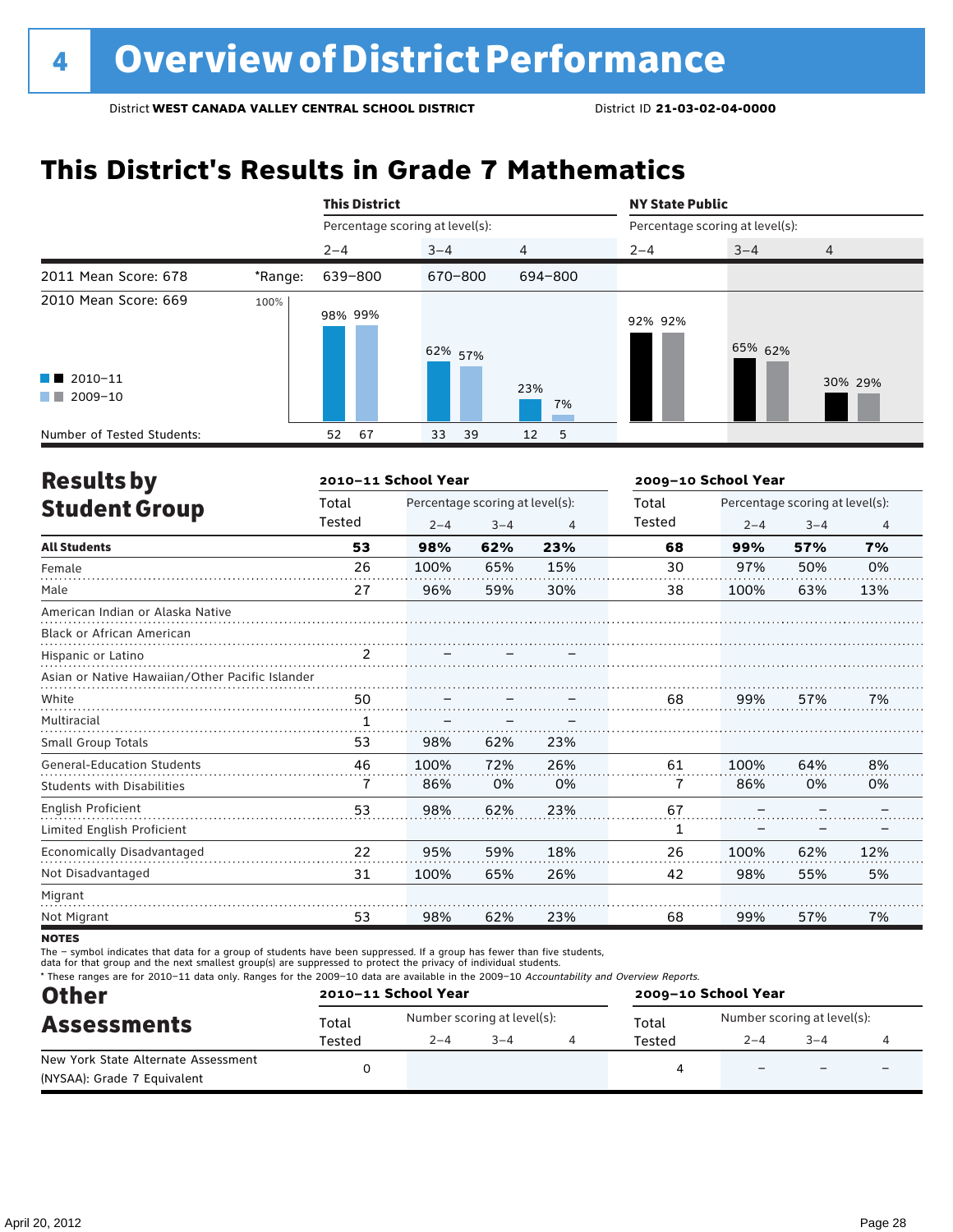### **This District's Results in Grade 8 English Language Arts**

|                                                                          |         | <b>This District</b>            |            |                | <b>NY State Public</b>          |         |                |  |
|--------------------------------------------------------------------------|---------|---------------------------------|------------|----------------|---------------------------------|---------|----------------|--|
|                                                                          |         | Percentage scoring at level(s): |            |                | Percentage scoring at level(s): |         |                |  |
|                                                                          |         | $2 - 4$                         | $3 - 4$    | $\overline{4}$ | $2 - 4$                         | $3 - 4$ | $\overline{4}$ |  |
| 2011 Mean Score: 654                                                     | *Range: | 628-790                         | 658-790    | 699-790        |                                 |         |                |  |
| 2010 Mean Score: 662<br>$\blacksquare$ 2010-11<br>2009-10<br>a kacamatan | 100%    | 94% 100%                        | 62%<br>46% | 4%<br>0%       | 92% 91%                         | 47% 51% | 2% 8%          |  |
| Number of Tested Students:                                               |         | 68<br>65                        | 32<br>42   | 3<br>0         |                                 |         |                |  |

| <b>Results by</b>                               |        | 2010-11 School Year |                                 |                | 2009-10 School Year |         |                                 |     |  |
|-------------------------------------------------|--------|---------------------|---------------------------------|----------------|---------------------|---------|---------------------------------|-----|--|
| <b>Student Group</b>                            | Total  |                     | Percentage scoring at level(s): |                | Total               |         | Percentage scoring at level(s): |     |  |
|                                                 | Tested | $2 - 4$             | $3 - 4$                         | $\overline{4}$ | Tested              | $2 - 4$ | $3 - 4$                         | 4   |  |
| <b>All Students</b>                             | 69     | 94%                 | 46%                             | 0%             | 68                  | 100%    | 62%                             | 4%  |  |
| Female                                          | 28     | 93%                 | 50%                             | 0%             | 27                  | 100%    | 67%                             | 4%  |  |
| Male                                            | 41     | 95%                 | 44%                             | 0%             | 41                  | 100%    | 59%                             | 5%  |  |
| American Indian or Alaska Native                |        |                     |                                 |                |                     |         |                                 |     |  |
| <b>Black or African American</b>                |        |                     |                                 |                | 2                   |         |                                 |     |  |
| Hispanic or Latino                              |        |                     |                                 |                |                     |         |                                 |     |  |
| Asian or Native Hawaiian/Other Pacific Islander |        |                     |                                 |                |                     |         |                                 |     |  |
| White                                           | 69     | 94%                 | 46%                             | 0%             | 66                  |         |                                 |     |  |
| Multiracial                                     |        |                     |                                 |                |                     |         |                                 |     |  |
| <b>Small Group Totals</b>                       |        |                     |                                 |                | 68                  | 100%    | 62%                             | 4%  |  |
| <b>General-Education Students</b>               | 61     | 100%                | 52%                             | 0%             | 65                  |         |                                 |     |  |
| <b>Students with Disabilities</b>               | 8      | 50%                 | 0%                              | 0%             | 3                   |         |                                 |     |  |
| <b>English Proficient</b>                       | 69     | 94%                 | 46%                             | 0%             | 68                  | 100%    | 62%                             | 4%  |  |
| Limited English Proficient                      |        |                     |                                 |                |                     |         |                                 |     |  |
| Economically Disadvantaged                      | 25     | 100%                | 40%                             | 0%             | 20                  | 100%    | 70%                             | 15% |  |
| Not Disadvantaged                               | 44     | 91%                 | 50%                             | 0%             | 48                  | 100%    | 58%                             | 0%  |  |
| Migrant                                         |        |                     |                                 |                |                     |         |                                 |     |  |
| Not Migrant                                     | 69     | 94%                 | 46%                             | 0%             | 68                  | 100%    | 62%                             | 4%  |  |

**NOTES** 

The – symbol indicates that data for a group of students have been suppressed. If a group has fewer than five students,<br>data for that group and the next smallest group(s) are suppressed to protect the privacy of individual

\* These ranges are for 2010–11 data only. Ranges for the 2009–10 data are available in the 2009–10 Accountability and Overview Reports.

| <b>Other</b>                                                                                      |          | 2010-11 School Year |                             |     | 2009-10 School Year |                             |         |     |  |
|---------------------------------------------------------------------------------------------------|----------|---------------------|-----------------------------|-----|---------------------|-----------------------------|---------|-----|--|
| <b>Assessments</b>                                                                                | Total    |                     | Number scoring at level(s): |     |                     | Number scoring at level(s): |         |     |  |
|                                                                                                   | Tested   | $2 - 4$             | $3 - 4$                     |     | Tested              | $2 - 4$                     | $3 - 4$ |     |  |
| New York State Alternate Assessment<br>(NYSAA): Grade 8 Equivalent                                |          |                     |                             |     |                     |                             |         |     |  |
| New York State English as a Second Language<br>Achievement Test (NYSESLAT) <sup>†</sup> : Grade 8 | $\Omega$ | N/A                 | N/A                         | N/A | 0                   | N/A                         | N/A     | N/A |  |
|                                                                                                   | Total    |                     |                             |     | Total               |                             |         |     |  |
| Recently Arrived LEP Students NOT Tested on<br>the ELA NYSTP: Grade 8                             | $\Omega$ | N/A                 | N/A                         | N/A | 0                   | N/A                         | N/A     | N/A |  |

April 20, 2012 Page 29 † These counts represent recently arrived LEP students who used the NYSESLAT to fulfill the English language arts participation requirement.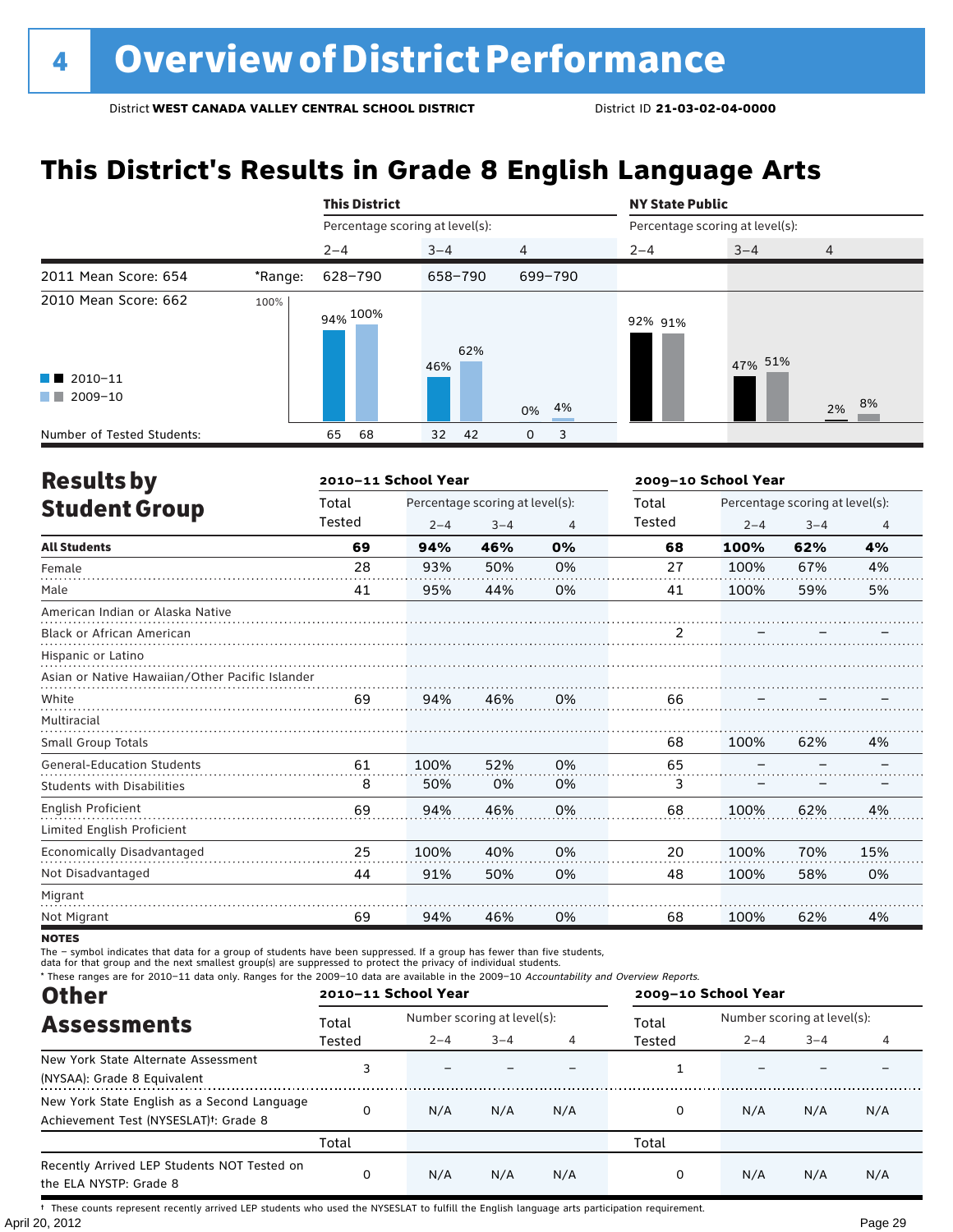# **This District's Results in Grade 8 Mathematics**

|                            |         | <b>This District</b>            |          |                     | <b>NY State Public</b> |                                 |                |  |  |
|----------------------------|---------|---------------------------------|----------|---------------------|------------------------|---------------------------------|----------------|--|--|
|                            |         | Percentage scoring at level(s): |          |                     |                        | Percentage scoring at level(s): |                |  |  |
|                            |         | $2 - 4$                         | $3 - 4$  | $\overline{4}$      | $2 - 4$                | $3 - 4$                         | $\overline{4}$ |  |  |
| 2011 Mean Score: 688       | *Range: | 639-775                         | 674-775  | 704-775             |                        |                                 |                |  |  |
| 2010 Mean Score: 687       | 100%    | 100% 99%                        | 80% 85%  |                     | 91% 91%                | 60% 55%                         |                |  |  |
| $\blacksquare$ 2010-11     |         |                                 |          |                     |                        |                                 |                |  |  |
| 2009-10<br><b>The Co</b>   |         |                                 |          | 12% 10%             |                        |                                 | 18% 18%        |  |  |
| Number of Tested Students: |         | 67<br>69                        | 55<br>58 | 8<br>$\overline{7}$ |                        |                                 |                |  |  |

| <b>Results by</b>                               |        | 2010-11 School Year             |         | 2009-10 School Year |        |                                 |         |                |  |
|-------------------------------------------------|--------|---------------------------------|---------|---------------------|--------|---------------------------------|---------|----------------|--|
| <b>Student Group</b>                            | Total  | Percentage scoring at level(s): |         |                     | Total  | Percentage scoring at level(s): |         |                |  |
|                                                 | Tested | $2 - 4$                         | $3 - 4$ | $\overline{4}$      | Tested | $2 - 4$                         | $3 - 4$ | $\overline{4}$ |  |
| <b>All Students</b>                             | 69     | 100%                            | 80%     | 12%                 | 68     | 99%                             | 85%     | 10%            |  |
| Female                                          | 28     | 100%                            | 71%     | 4%                  | 27     | 100%                            | 89%     | 15%            |  |
| Male                                            | 41     | 100%                            | 85%     | 17%                 | 41     | 98%                             | 83%     | 7%             |  |
| American Indian or Alaska Native                |        |                                 |         |                     |        |                                 |         |                |  |
| <b>Black or African American</b>                |        |                                 |         |                     | 2      |                                 |         |                |  |
| Hispanic or Latino                              |        |                                 |         |                     |        |                                 |         |                |  |
| Asian or Native Hawaiian/Other Pacific Islander |        |                                 |         |                     |        |                                 |         |                |  |
| White                                           | 69     | 100%                            | 80%     | 12%                 | 66     |                                 |         |                |  |
| Multiracial                                     |        |                                 |         |                     |        |                                 |         |                |  |
| <b>Small Group Totals</b>                       |        |                                 |         |                     | 68     | 99%                             | 85%     | 10%            |  |
| <b>General-Education Students</b>               | 61     | 100%                            | 85%     | 13%                 | 65     |                                 |         |                |  |
| <b>Students with Disabilities</b>               | 8      | 100%                            | 38%     | 0%                  | 3      |                                 |         |                |  |
| <b>English Proficient</b>                       | 69     | 100%                            | 80%     | 12%                 | 68     | 99%                             | 85%     | 10%            |  |
| Limited English Proficient                      |        |                                 |         |                     |        |                                 |         |                |  |
| Economically Disadvantaged                      | 25     | 100%                            | 88%     | 12%                 | 20     | 100%                            | 80%     | 20%            |  |
| Not Disadvantaged                               | 44     | 100%                            | 75%     | 11%                 | 48     | 98%                             | 88%     | 6%             |  |
| Migrant                                         |        |                                 |         |                     |        |                                 |         |                |  |
| Not Migrant                                     | 69     | 100%                            | 80%     | 12%                 | 68     | 99%                             | 85%     | 10%            |  |
|                                                 |        |                                 |         |                     |        |                                 |         |                |  |

**NOTES** 

The – symbol indicates that data for a group of students have been suppressed. If a group has fewer than five students,

data for that group and the next smallest group(s) are suppressed to protect the privacy of individual students.

\* These ranges are for 2010–11 data only. Ranges for the 2009–10 data are available in the 2009–10 Accountability and Overview Reports.

| <b>Other</b>                        | 2010-11 School Year |                             |         |     | 2009-10 School Year |                             |                          |                          |  |
|-------------------------------------|---------------------|-----------------------------|---------|-----|---------------------|-----------------------------|--------------------------|--------------------------|--|
| <b>Assessments</b>                  | Total               | Number scoring at level(s): |         |     | Total               | Number scoring at level(s): |                          |                          |  |
|                                     | Tested              | $2 - 4$                     | $3 - 4$ |     | Tested              | $2 - 4$                     | $3 - 4$                  |                          |  |
| New York State Alternate Assessment |                     | $\equiv$                    | $-$     | $-$ |                     | $\overline{\phantom{0}}$    | $\overline{\phantom{0}}$ | $\overline{\phantom{0}}$ |  |
| (NYSAA): Grade 8 Equivalent         |                     |                             |         |     |                     |                             |                          |                          |  |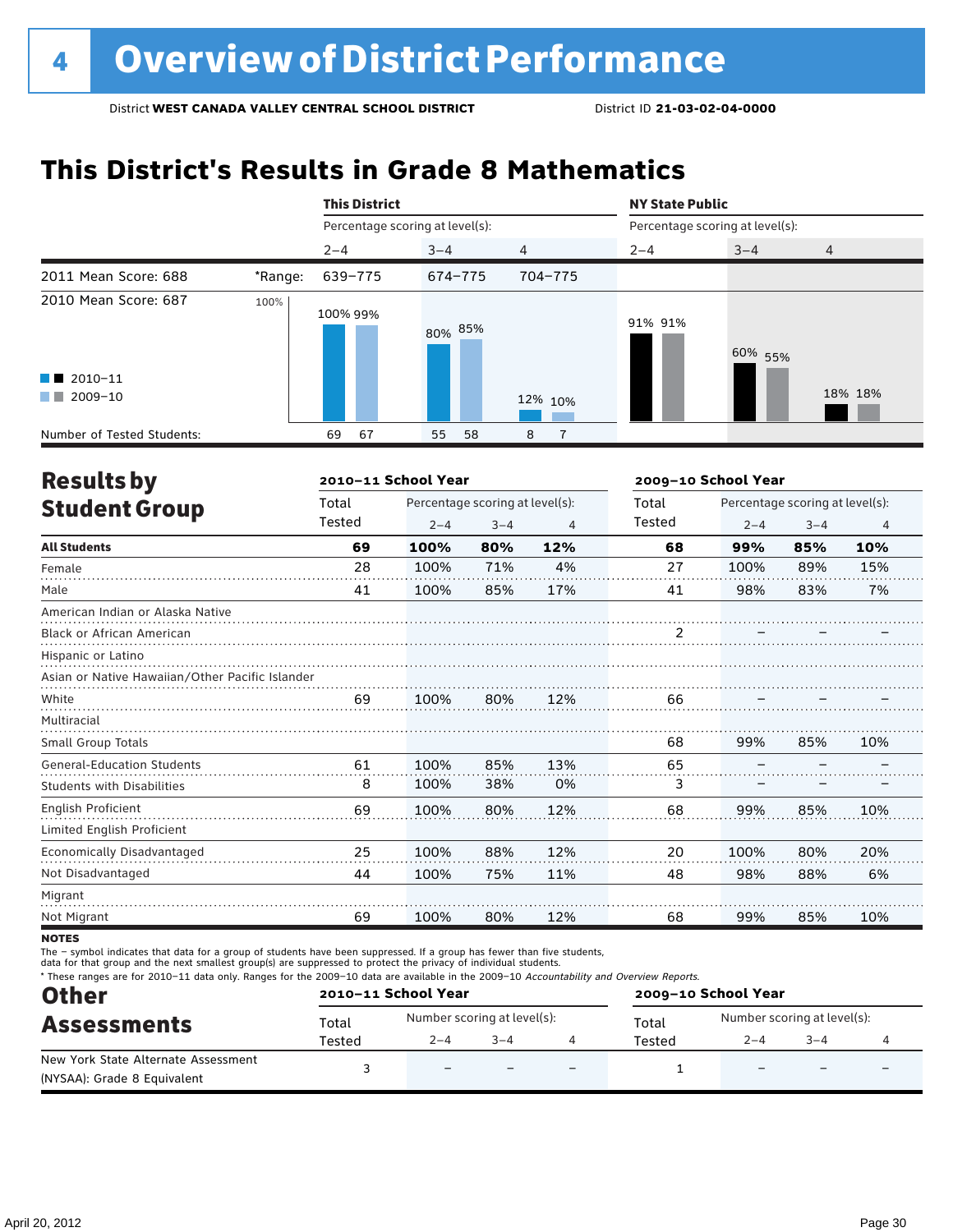# **This District's Results in Grade 8 Science**



| <b>Results by</b>                               | 2010-11 School Year |         |                                 |     | 2009-10 School Year |                                 |         |     |  |
|-------------------------------------------------|---------------------|---------|---------------------------------|-----|---------------------|---------------------------------|---------|-----|--|
| <b>Student Group</b>                            | Total               |         | Percentage scoring at level(s): |     |                     | Percentage scoring at level(s): |         |     |  |
|                                                 | Tested              | $2 - 4$ | $3 - 4$                         | 4   | Tested              | $2 - 4$                         | $3 - 4$ | 4   |  |
| <b>All Students</b>                             | 70                  | 100%    | 91%                             | 23% | 68                  | 100%                            | 96%     | 40% |  |
| Female                                          | 29                  | 100%    | 83%                             | 10% | 27                  | 100%                            | 100%    | 37% |  |
| Male                                            | 41                  | 100%    | 98%                             | 32% | 41                  | 100%                            | 93%     | 41% |  |
| American Indian or Alaska Native                |                     |         |                                 |     |                     |                                 |         |     |  |
| <b>Black or African American</b>                |                     |         |                                 |     | 2                   |                                 |         |     |  |
| Hispanic or Latino                              | 1<br>.              |         |                                 |     |                     |                                 |         |     |  |
| Asian or Native Hawaiian/Other Pacific Islander |                     |         |                                 |     |                     |                                 |         |     |  |
| White                                           | 69                  |         |                                 |     | 66                  |                                 |         |     |  |
| Multiracial                                     |                     |         |                                 |     |                     |                                 |         |     |  |
| <b>Small Group Totals</b>                       | 70                  | 100%    | 91%                             | 23% | 68                  | 100%                            | 96%     | 40% |  |
| <b>General-Education Students</b>               | 62                  | 100%    | 94%                             | 26% | 65                  |                                 |         |     |  |
| <b>Students with Disabilities</b>               | 8                   | 100%    | 75%                             | 0%  | 3                   |                                 |         |     |  |
| English Proficient                              | 70                  | 100%    | 91%                             | 23% | 68                  | 100%                            | 96%     | 40% |  |
| Limited English Proficient                      |                     |         |                                 |     |                     |                                 |         |     |  |
| Economically Disadvantaged                      | 26                  | 100%    | 96%                             | 27% | 20                  | 100%                            | 100%    | 25% |  |
| Not Disadvantaged                               | 44                  | 100%    | 89%                             | 20% | 48                  | 100%                            | 94%     | 46% |  |
| Migrant                                         |                     |         |                                 |     |                     |                                 |         |     |  |
| Not Migrant                                     | 70                  | 100%    | 91%                             | 23% | 68                  | 100%                            | 96%     | 40% |  |
|                                                 |                     |         |                                 |     |                     |                                 |         |     |  |

**NOTES** 

The – symbol indicates that data for a group of students have been suppressed. If a group has fewer than five students,

data for that group and the next smallest group(s) are suppressed to protect the privacy of individual students.

| <b>Other</b>                        | 2010-11 School Year |                             |         |  | 2009-10 School Year |                             |        |  |  |
|-------------------------------------|---------------------|-----------------------------|---------|--|---------------------|-----------------------------|--------|--|--|
| <b>Assessments</b>                  | Total               | Number scoring at level(s): |         |  | Total               | Number scoring at level(s): |        |  |  |
|                                     | Tested              | $2 - 4$                     | $3 - 4$ |  | Tested              | $2 - 4$                     | $-3-4$ |  |  |
| New York State Alternate Assessment |                     | $\overline{\phantom{0}}$    |         |  |                     |                             |        |  |  |
| (NYSAA): Grade 8 Equivalent         |                     |                             |         |  |                     |                             |        |  |  |
| <b>Regents Science</b>              |                     |                             |         |  |                     |                             |        |  |  |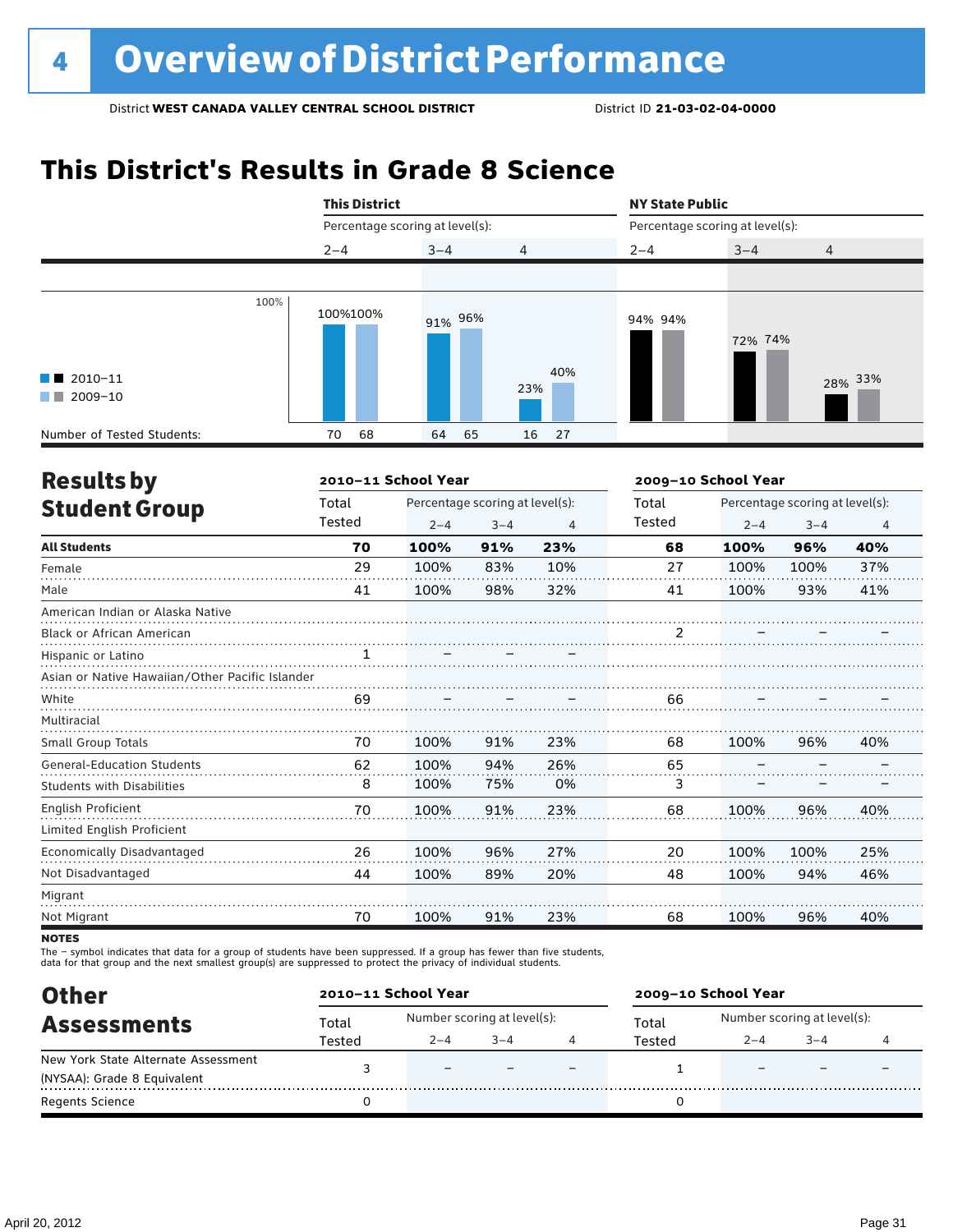### **This District's Total Cohort\* Results in Secondary-Level English after Four Years of Instruction**



| <b>Results by</b>                 | 2007 Cohort  |                                 | 2006 Cohort** |     |                   |                                 |         |                |  |
|-----------------------------------|--------------|---------------------------------|---------------|-----|-------------------|---------------------------------|---------|----------------|--|
|                                   | Number       | Percentage scoring at level(s): |               |     | Number            | Percentage scoring at level(s): |         |                |  |
| <b>Student Group</b>              | of Students  | $2 - 4$                         | $3 - 4$       | 4   | of Students       | $2 - 4$                         | $3 - 4$ | $\overline{4}$ |  |
| <b>All Students</b>               | 61           | 75%                             | 75%           | 30% | 71                | 90%                             | 89%     | 35%            |  |
| Female                            | 32           | 78%                             | 78%           | 38% | 39                | 90%                             | 90%     | 36%            |  |
| Male                              | 29           | 72%                             | 72%           | 21% | 32                | 91%                             | 88%     | 34%            |  |
| American Indian or Alaska Native  |              |                                 |               |     |                   |                                 |         |                |  |
| <b>Black or African American</b>  |              |                                 |               |     | $\frac{2}{\cdot}$ |                                 |         |                |  |
| Hispanic or Latino                |              |                                 |               |     |                   |                                 |         |                |  |
| Asian or Native Hawaiian/Other    |              |                                 |               |     |                   |                                 |         |                |  |
| Pacific Islander                  |              |                                 |               |     |                   |                                 |         |                |  |
| White                             | 60           |                                 |               |     | 69                |                                 |         |                |  |
| Multiracial                       | $\mathbf{1}$ |                                 |               |     |                   |                                 |         |                |  |
| Small Group Totals                | 61           | 75%                             | 75%           | 30% | 71                | 90%                             | 89%     | 35%            |  |
| <b>General-Education Students</b> | 52           | 87%                             | 87%           | 35% | 65                | 98%                             | 97%     | 38%            |  |
| <b>Students with Disabilities</b> | 9            | 11%                             | 11%           | 0%  | 6                 | 0%                              | 0%      | 0%             |  |
| English Proficient                | 61           | 75%                             | 75%           | 30% | 71                | 90%                             | 89%     | 35%            |  |
| Limited English Proficient        |              |                                 |               |     |                   |                                 |         |                |  |
| Economically Disadvantaged        | 15           | 80%                             | 80%           | 13% | 22                | 86%                             | 86%     | 14%            |  |
| Not Disadvantaged                 | 46           | 74%                             | 74%           | 35% | 49                | 92%                             | 90%     | 45%            |  |
| Migrant                           |              |                                 |               |     |                   |                                 |         |                |  |
| Not Migrant                       | 61           | 75%                             | 75%           | 30% | 71                | 90%                             | 89%     | 35%            |  |

**NOTES** 

The – symbol indicates that data for a group of students have been suppressed. If a group has fewer than five students,

data for that group and the next smallest group(s) are suppressed to protect the privacy of individual students.

\* A total cohort consists of all students who first entered Grade 9 in a particular year, and all ungraded students with disabilities who reached their seventeenth birthday in that year, and were enrolled in the school/district for five months. Students are excluded from the cohort if they transferred to another school district, nonpublic school, or criminal justice facility, or left the U.S. and its territories or died before the report date. Statewide total cohort also includes students who were enrolled for fewer than five months.

\*\* 2006 cohort data are those reported in the 2009–10 *Accountability and Overview Report*.